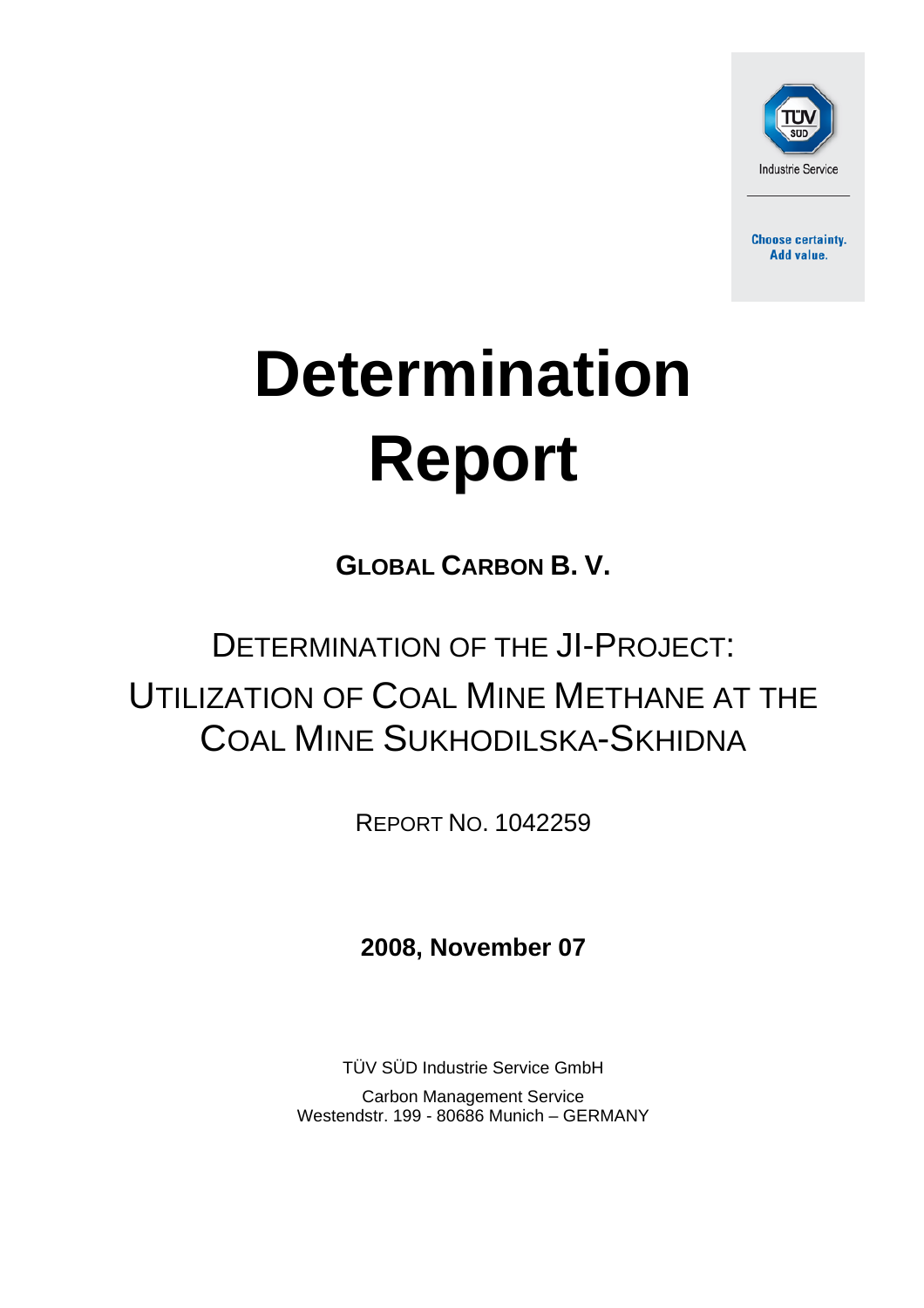

Page 1 of 13

| <b>Report No.</b>                                                                                                                                                                                                                                                                                                                                                                                                                                                                                                  | Date of first issue                                                                  | <b>Revision No.</b> |                                                                                                                                            | Date of this revision                   |           | <b>Certificate No.</b> |
|--------------------------------------------------------------------------------------------------------------------------------------------------------------------------------------------------------------------------------------------------------------------------------------------------------------------------------------------------------------------------------------------------------------------------------------------------------------------------------------------------------------------|--------------------------------------------------------------------------------------|---------------------|--------------------------------------------------------------------------------------------------------------------------------------------|-----------------------------------------|-----------|------------------------|
| 1042259                                                                                                                                                                                                                                                                                                                                                                                                                                                                                                            | 2008-10-16                                                                           | 1                   |                                                                                                                                            | 2008-11-07                              |           |                        |
|                                                                                                                                                                                                                                                                                                                                                                                                                                                                                                                    |                                                                                      |                     |                                                                                                                                            |                                         |           |                        |
|                                                                                                                                                                                                                                                                                                                                                                                                                                                                                                                    | Subject: Determination of a CDM Project                                              |                     |                                                                                                                                            |                                         |           |                        |
| <b>Accredited TÜV SÜD Unit:</b>                                                                                                                                                                                                                                                                                                                                                                                                                                                                                    |                                                                                      |                     | TÜV SÜD Contract Partner:                                                                                                                  |                                         |           |                        |
| TÜV SÜD Industrie Service GmbH<br>Certification Body "climate and energy"<br>Westendstr. 199 - 80686 Munich<br><b>Federal Republic of Germany</b>                                                                                                                                                                                                                                                                                                                                                                  |                                                                                      |                     | TÜV SÜD Industrie Service GmbH<br><b>Carbon Management Service</b><br>Westendstr. 199 - 80686 Munich<br><b>Federal Republic of Germany</b> |                                         |           |                        |
| <b>Client:</b>                                                                                                                                                                                                                                                                                                                                                                                                                                                                                                     |                                                                                      |                     |                                                                                                                                            | <b>Project Site(s):</b>                 |           |                        |
| the Coal Mine named Sukhodilska-Skhidna<br>Global Carbon B. V.<br>Benoordenhoutsweg 23<br>5 Komsomolskaya street,<br>94440 Kasnodon,<br>2596 BA The Hague<br>The Netherlands<br>Ukraine                                                                                                                                                                                                                                                                                                                            |                                                                                      |                     |                                                                                                                                            |                                         |           |                        |
|                                                                                                                                                                                                                                                                                                                                                                                                                                                                                                                    | Project Title: Utilization of Coal Mine Methane at the Coal Mine Sukhodilska-Skhidna |                     |                                                                                                                                            |                                         |           |                        |
| <b>Applied Methodology / Version:</b>                                                                                                                                                                                                                                                                                                                                                                                                                                                                              |                                                                                      | ACM0008 version 3   |                                                                                                                                            |                                         | Scope(s): | 8,10                   |
| <b>First PDD Version:</b>                                                                                                                                                                                                                                                                                                                                                                                                                                                                                          |                                                                                      |                     |                                                                                                                                            | <b>Final PDD version:</b>               |           |                        |
| Date of issuance:                                                                                                                                                                                                                                                                                                                                                                                                                                                                                                  | 2007-09-12                                                                           |                     |                                                                                                                                            | Date of issuance:                       |           | 2007-10-22             |
| Version No.:<br>4.3                                                                                                                                                                                                                                                                                                                                                                                                                                                                                                |                                                                                      | Version No.:<br>4.9 |                                                                                                                                            |                                         |           |                        |
| Starting Date of GSP                                                                                                                                                                                                                                                                                                                                                                                                                                                                                               | 2007-11-01                                                                           |                     |                                                                                                                                            |                                         |           |                        |
|                                                                                                                                                                                                                                                                                                                                                                                                                                                                                                                    | <b>Estimated Annual Emission Reduction:</b>                                          |                     |                                                                                                                                            | 61,626 tons $CO_{2e}$ (2008 – 2012)     |           |                        |
| <b>Assessment Team Leader:</b>                                                                                                                                                                                                                                                                                                                                                                                                                                                                                     |                                                                                      |                     |                                                                                                                                            | <b>Further Assessment Team Members:</b> |           |                        |
| <b>Thomas Kleiser</b>                                                                                                                                                                                                                                                                                                                                                                                                                                                                                              | Dr. Albert Geiger<br>Olena Maslova<br>Anna Peretykina                                |                     |                                                                                                                                            |                                         |           |                        |
|                                                                                                                                                                                                                                                                                                                                                                                                                                                                                                                    | <b>Summary of the Determination Opinion:</b>                                         |                     |                                                                                                                                            |                                         |           |                        |
| ⊠<br>The review of the project design documentation and the subsequent follow-up interviews have<br>provided TÜV SÜD with sufficient evidence to determine the fulfilment of all stated criteria. In our<br>opinion, the project meets all relevant UNFCCC requirements for the JI. Based on recent deci-<br>sions, guidelines and rules, TÜV SÜD will recommend the project for registration by the JI Super-<br>visory Committee (JI- SC) in case letters of approval of all Parties involved will be available. |                                                                                      |                     |                                                                                                                                            |                                         |           |                        |
| The review of the project design documentation and the subsequent follow-up interviews have not<br>provided TÜV SÜD with sufficient evidence to determine the fulfilment of all stated criteria. Hence<br>TÜV SÜD will not recommend the project for registration by the CDM Executive Board and will in-<br>form the project participants and the CDM Executive Board on this decision.                                                                                                                           |                                                                                      |                     |                                                                                                                                            |                                         |           |                        |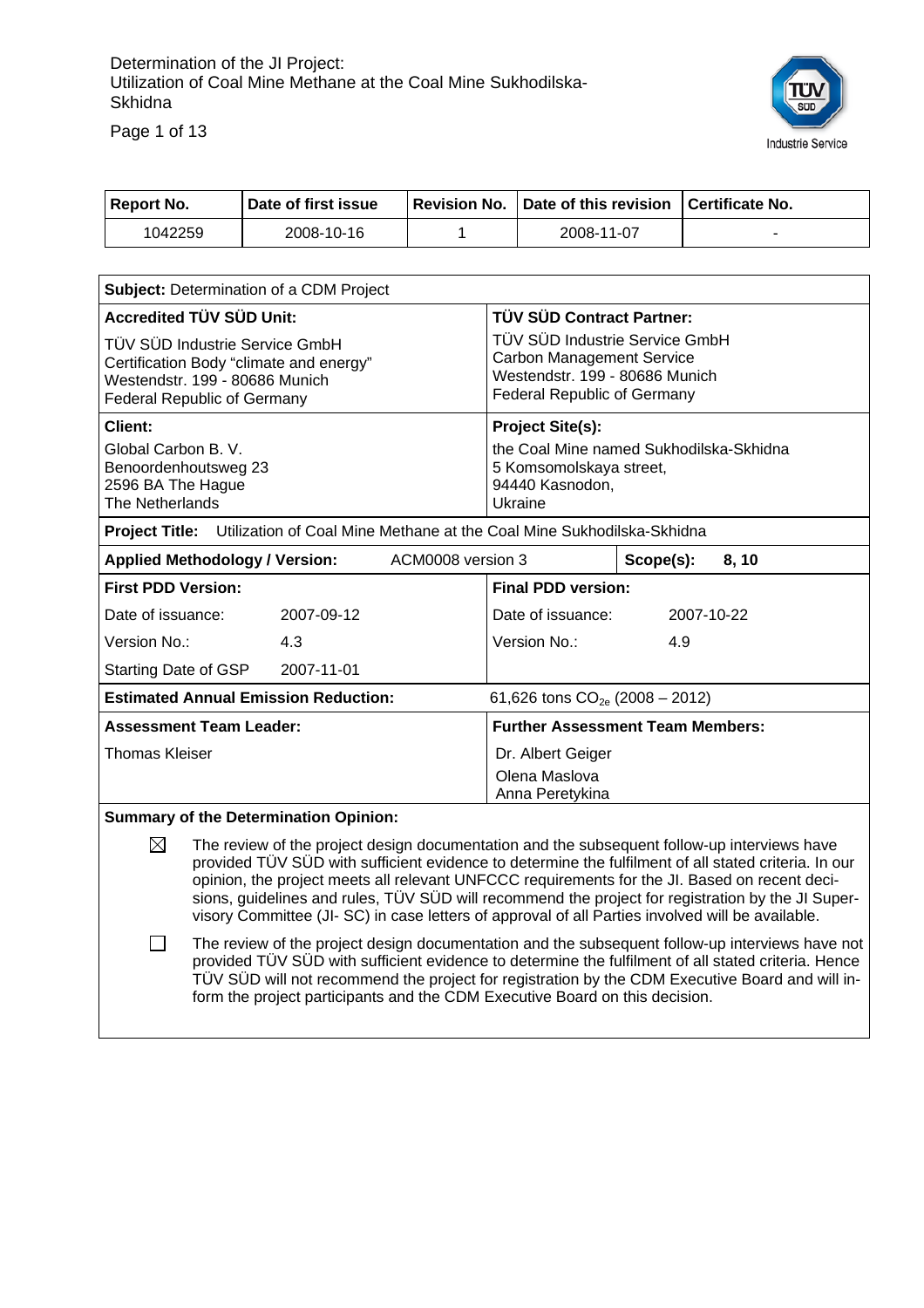

#### **Abbreviations**

| <b>ACM</b>    | <b>Approved Consolidated Methodology</b>                   |
|---------------|------------------------------------------------------------|
| AM            | Approved Methodology                                       |
| <b>CAR</b>    | <b>Corrective Action Request</b>                           |
| <b>CDM</b>    | Clean Development Mechanism                                |
| <b>CER</b>    | <b>Certified Emission Reduction</b>                        |
| <b>CR</b>     | <b>Clarification Request</b>                               |
| <b>DNA</b>    | <b>Designated National Authority</b>                       |
| <b>DOE</b>    | <b>Designated Operational Entity</b>                       |
| EВ            | <b>Executive Board</b>                                     |
| EIA / EA      | Environmental Impact Assessment / Environmental Assessment |
| <b>ER</b>     | <b>Emission reduction</b>                                  |
| <b>GHG</b>    | Greenhouse gas(es)                                         |
| <b>IPCC</b>   | Intergovernmental Panel on Climate Change                  |
| JI-SC         | Joint Implementation Supervisory Committee                 |
| <b>KP</b>     | Kyoto Protocol                                             |
| ΜP            | Monitoring Plan                                            |
| <b>NGO</b>    | Non Governmental Organisation                              |
| <b>PDD</b>    | <b>Project Design Document</b>                             |
| <b>PP</b>     | <b>Project Participant</b>                                 |
| TÜV SÜD       | TÜV SÜD Industrie Service GmbH                             |
| <b>UNFCCC</b> | UN Framework Convention on Climate Change                  |
| <b>VVM</b>    | <b>Validation and Verification Manual</b>                  |
|               |                                                            |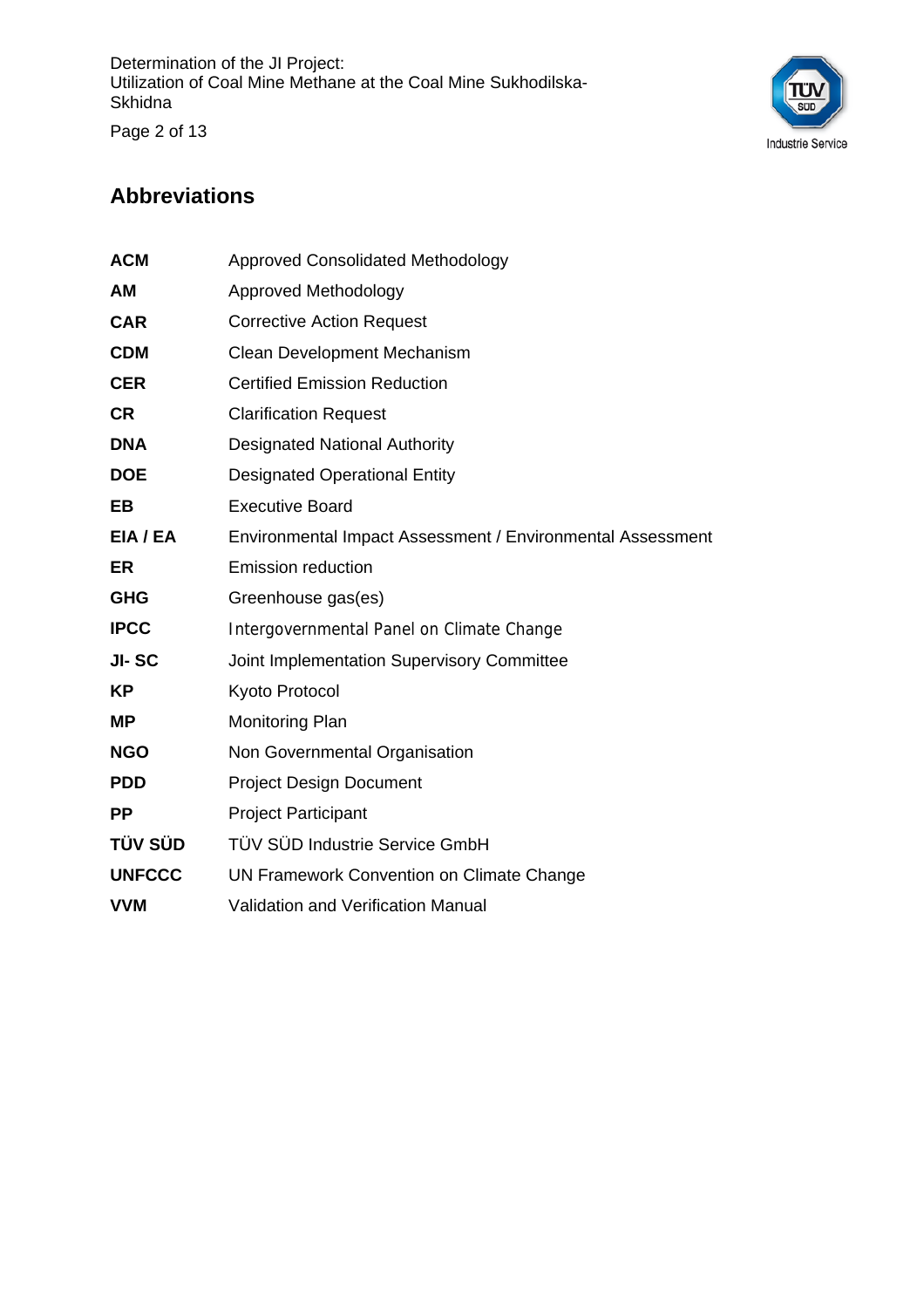Page 3 of 13

## SUI Industrie Service

### **Table of Contents** Page **Page 2014**

| $\mathbf{1}$   |                                                                   |                |
|----------------|-------------------------------------------------------------------|----------------|
| 1.1            | Objective                                                         | 4              |
| 1.2            | Scope                                                             | 4              |
| $\overline{2}$ |                                                                   | .5             |
| 2.1            | Appointment of the Assessment Team                                | $\overline{7}$ |
| 2.2            | <b>Review of Documents</b>                                        | 8              |
| 2.3            | Follow-up Interviews                                              | 8              |
| 2.4            | <b>Resolution of Clarification and Corrective Action Requests</b> | 9              |
| 2.5            | <b>Internal Quality Control</b>                                   | 9              |
| 3              |                                                                   |                |
| 4              | COMMENTS BY PARTIES, STAKEHOLDERS AND NGOS 12                     |                |
| 5              |                                                                   |                |
|                | Annex 1: Determination Protocol - Table 2                         |                |

Annex 2: Information Reference List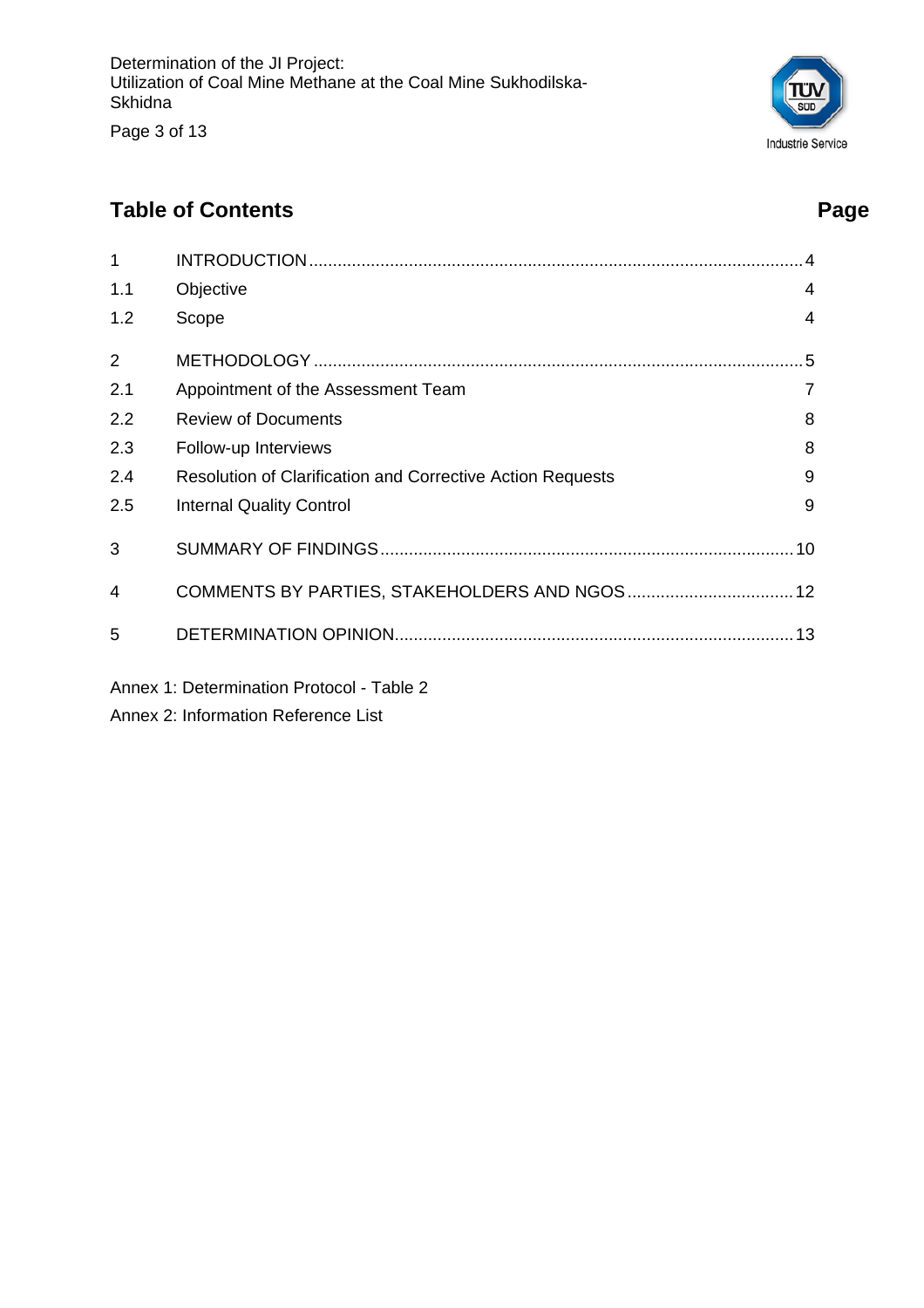Page 4 of 13



#### **1 INTRODUCTION**

#### **1.1 Objective**

The determination objective is an independent assessment by a Third Party (Accredited Independent Entity/Applicant Independent Entity = AIE) of a proposed project activity against all defined criteria set for the registration under the Joint Implementation Mechanism (JI). Determination is part of the JI project cycle and will finally result in a conclusion by the executing AIE whether a project activity is valid and should be submitted for registration to the JI-SC. The ultimate decision on the registration of a proposed project activity rests at the JI Supervisory Committee and the Parties involved.

The project activity discussed by this determination report has been submitted under the project title:

"Utilization of Coal Mine Methane at the Coal Mine Sukhodilska-Skhidna".

#### **1.2 Scope**

The scope of any assessment is defined by the underlying legislation, regulation and guidance given by relevant entities or authorities. In the case of JI project activities the scope is set by:

- $\triangleright$  The Kyoto Protocol, in particular § 6
- ¾ Decisions 3/CMP.3, Decision 2/CMP.2 and Decision 3/CMP.2, Decision 9/CMP.1 and 10/CMP.1
- ¾ Furthermore relevant aspects of Decision 12/CMP.1 and Decision 13/CMP.1
- $\triangleright$  Decisions by the JI-SC published under http://ji.unfccc.int
- $\triangleright$  Specific quidance by the JI published under http://ji.unfccc.int
- ¾ Guidelines for Completing the Project Design Document (JI-PDD), and the Proposed Baseline and Monitoring Methodology, also with reference to CDM - Proposed New Baseline and Monitoring Methodology (CDM-NM)
- $\triangleright$  The applied approved methodology
- $\triangleright$  The technical environment of the project (technical scope)
- $\triangleright$  Internal and national standards on monitoring and QA/QC
- $\triangleright$  Technical guideline and information on best practice

The determination is not meant to provide any consulting towards the client. However, stated requests for clarifications and/or corrective actions may provide input for improvement of the project design.

Once TÜV SÜD receives a first PDD version, it is made publicly available on the internet at TÜV SÜD's webpage as well as on the UNFCCC JI-webpages for starting a 30 day global stakeholder consultation process (GSP). In case of any request a PDD might be revised (under certain conditions the GSP will be repeated) and the final PDD will form the basis for the final evaluation as presented by this report. Information on the first and on the final PDD version is presented at page 1.

The only purpose of a determination is its use during the registration process as part of the JI project cycle. Hence, TÜV SÜD cannot be held liable by any party for decisions made or not made based on the determination opinion, which will go beyond that purpose.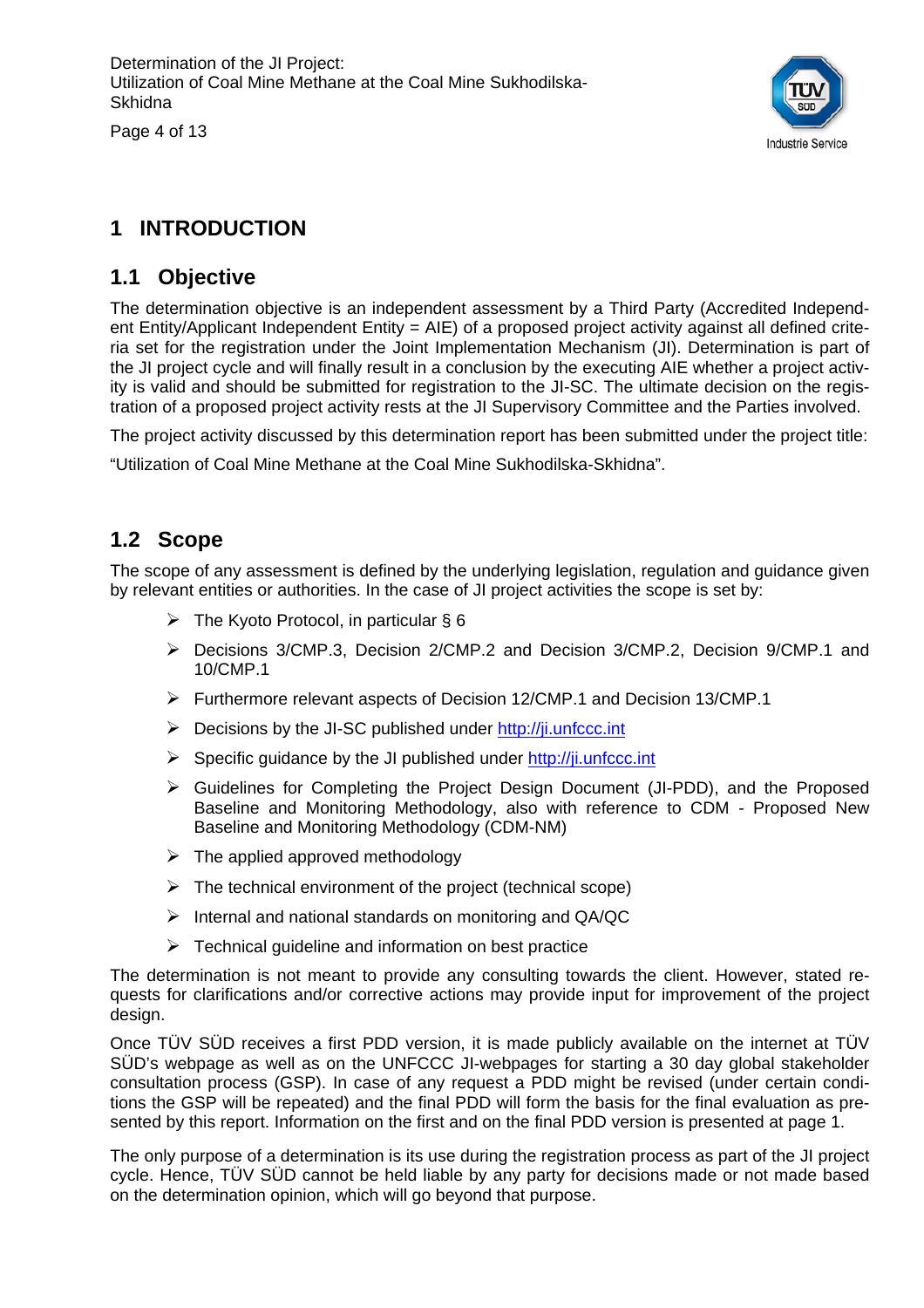Page 5 of 13

F



#### **2 METHODOLOGY**

The project assessment aims at being a risk based approach and is based initially on the methodology developed in the Validation and Verification Manual, an initiative of Designated and Applicant Entities, which aims to harmonize the approach and quality of all such assessments.

In order to ensure transparency, a determination protocol was customised for the project. TÜV SÜD developed a "cook-book" for methodology-specific checklists and protocol based on the templates presented by the Validation and Verification Manual. The protocol shows, in a transparent manner, criteria (requirements), the discussion of each criterion by the assessment team and the results from validating the identified criteria. The determination protocol serves the following purposes:

- It organises, details and clarifies the requirements a JI project is expected to meet;
- It ensures a transparent determination process where the validator will document how a particular requirement has been validated and the result of the determination.

The determination protocol consists of three tables. The different columns in these tables are described in the figure below.

The results of the determination protocol – as summary table 2 - is enclosed in Annex 1 to this report.

| Determination Protocol Table 1: Conformity of Project Activity and PDD                                                                                                                                                                                               |                                                                                                                                                                                                                         |                                                                                                                                                                                                                                                                                                                                                                                    |                                                                                                                                                                                                                                                                                                                                                                                                                                                                        |                                                                                                                                   |  |  |
|----------------------------------------------------------------------------------------------------------------------------------------------------------------------------------------------------------------------------------------------------------------------|-------------------------------------------------------------------------------------------------------------------------------------------------------------------------------------------------------------------------|------------------------------------------------------------------------------------------------------------------------------------------------------------------------------------------------------------------------------------------------------------------------------------------------------------------------------------------------------------------------------------|------------------------------------------------------------------------------------------------------------------------------------------------------------------------------------------------------------------------------------------------------------------------------------------------------------------------------------------------------------------------------------------------------------------------------------------------------------------------|-----------------------------------------------------------------------------------------------------------------------------------|--|--|
| <b>Checklist Topic /</b><br><b>Question</b>                                                                                                                                                                                                                          | <b>Reference</b>                                                                                                                                                                                                        | <b>Comments</b>                                                                                                                                                                                                                                                                                                                                                                    | <b>PDD in GSP</b>                                                                                                                                                                                                                                                                                                                                                                                                                                                      | <b>Final PDD</b>                                                                                                                  |  |  |
| The checklist is<br>organised in sec-<br>tions following the<br>arrangement<br>оf<br>the applied PDD<br>version.<br>Each<br>then<br>section<br>is<br>further<br>sub-<br>divided. The low-<br>est level consti-<br>tutes a checklist<br>question / $crite$ -<br>rion. | Gives<br>ref-<br>erence<br>to<br>documents<br>the<br>where<br>answer<br>to<br>the check-<br>list question<br>or item is<br>found<br>in<br>the<br>case<br>comment<br>refers<br>to<br>documents<br>other than<br>the PDD. | The section is used to<br>elaborate and discuss the<br>checklist question and/or<br>the conformance to the<br>question. It is further used<br>to explain the conclusions<br>reached. In some cases<br>sub-checklist are applied<br>indicating yes/no decisions<br>on the compliance with the<br>stated criterion. Any Re-<br>quest has to be substanti-<br>ated within this column | Conclusions<br>are<br>presented based on<br>the assessment of<br>the first PDD ver-<br>sion. This is either<br>acceptable<br>based<br>on evidence pro-<br>vided $(\varnothing)$ , or a<br><b>Corrective Action</b><br>(CAR)<br><b>Request</b><br>due<br>to<br>non-<br>compliance with the<br>checklist question<br>(See below). Clari-<br>fication Request<br>(CR) is used when<br>determination<br>the<br>team has identified<br>a need for further<br>clarification. | Conclusions<br>are<br>the<br>presented<br>in<br>same<br>manner<br>based on the as-<br>оf<br>the<br>sessment<br>final PDD version. |  |  |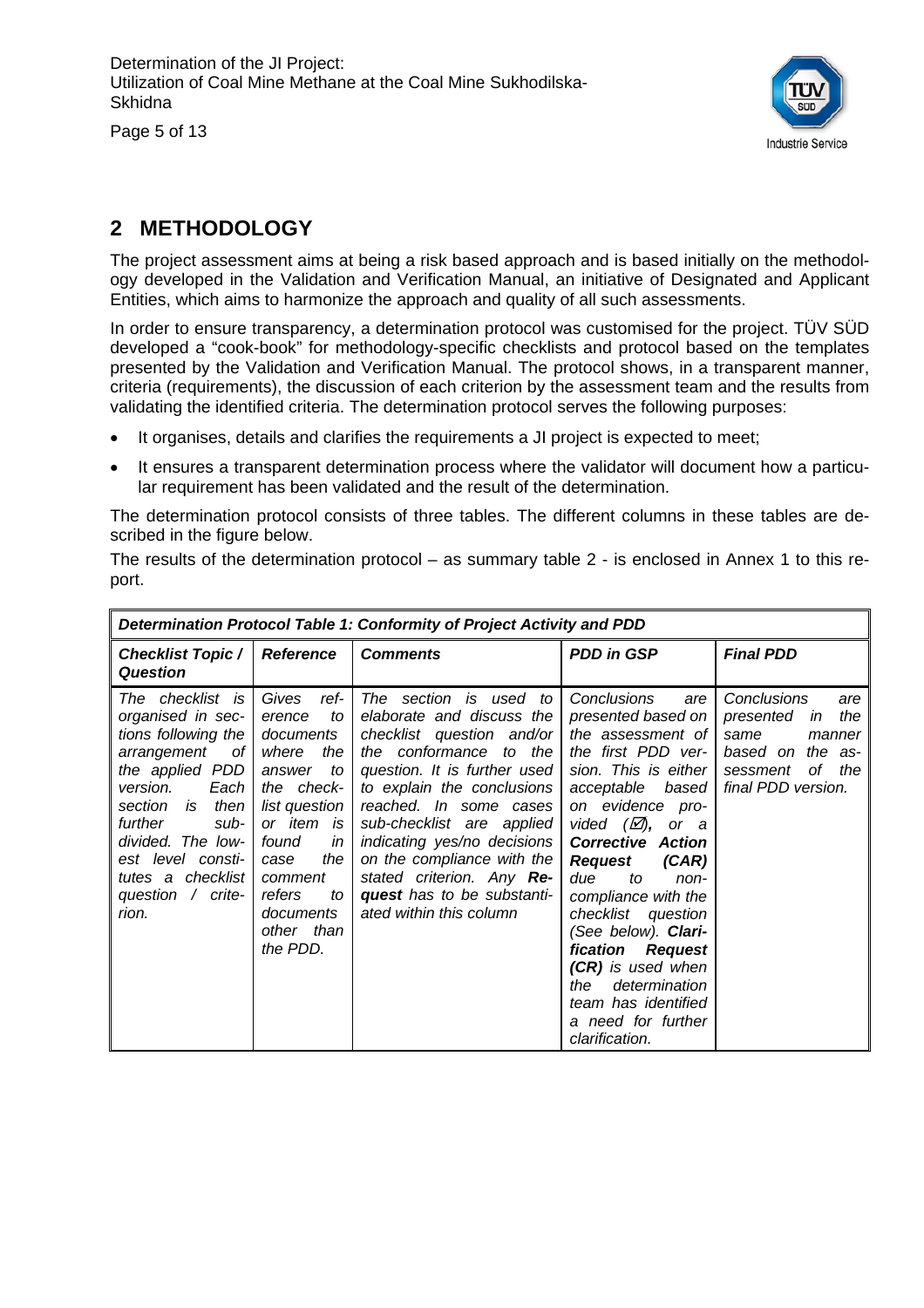

*Determiantion Protocol Table 2: Resolution of Corrective Action and Clarification Requests Clarifications and corrective action requests Ref. to table 1 Summary of project owner response Determiantion team conclusion If the conclusions from table 1 are either a Corrective Action Request or a Clarification Request, these should be listed in this section. Reference to the checklist question number in Table 1 where the Corrective Action Request or Clarification Request is explained. The responses given by the client or other project participants during the communications with thedetermination team should be summarised in this section. This section should summarise the determination team's responses and final conclusions. The conclusions should also be included in Table 1, under "Final PDD".* 

In case of a denial of the project activity more detailed information on this decision will be presented in table 3.

| Determination Protocol Table 3: Unresolved Corrective Action and Clarification Requests                                        |                                 |                                                                                                                                           |  |  |  |
|--------------------------------------------------------------------------------------------------------------------------------|---------------------------------|-------------------------------------------------------------------------------------------------------------------------------------------|--|--|--|
| <b>Clarifications and cor-</b><br>rective action re-<br>quests                                                                 | Id. of CAR/CR 1                 | <b>Explanation of the Conclusion for Denial</b>                                                                                           |  |  |  |
| If the final conclusions<br>from table 2 results in a<br>denial the referenced<br>request should be listed<br>in this section. | Identifier of the Re-<br>quest. | This section should present a detail explanation, why<br>the project is finally considered not to be in compli-<br>ance with a criterion. |  |  |  |

Page 6 of 13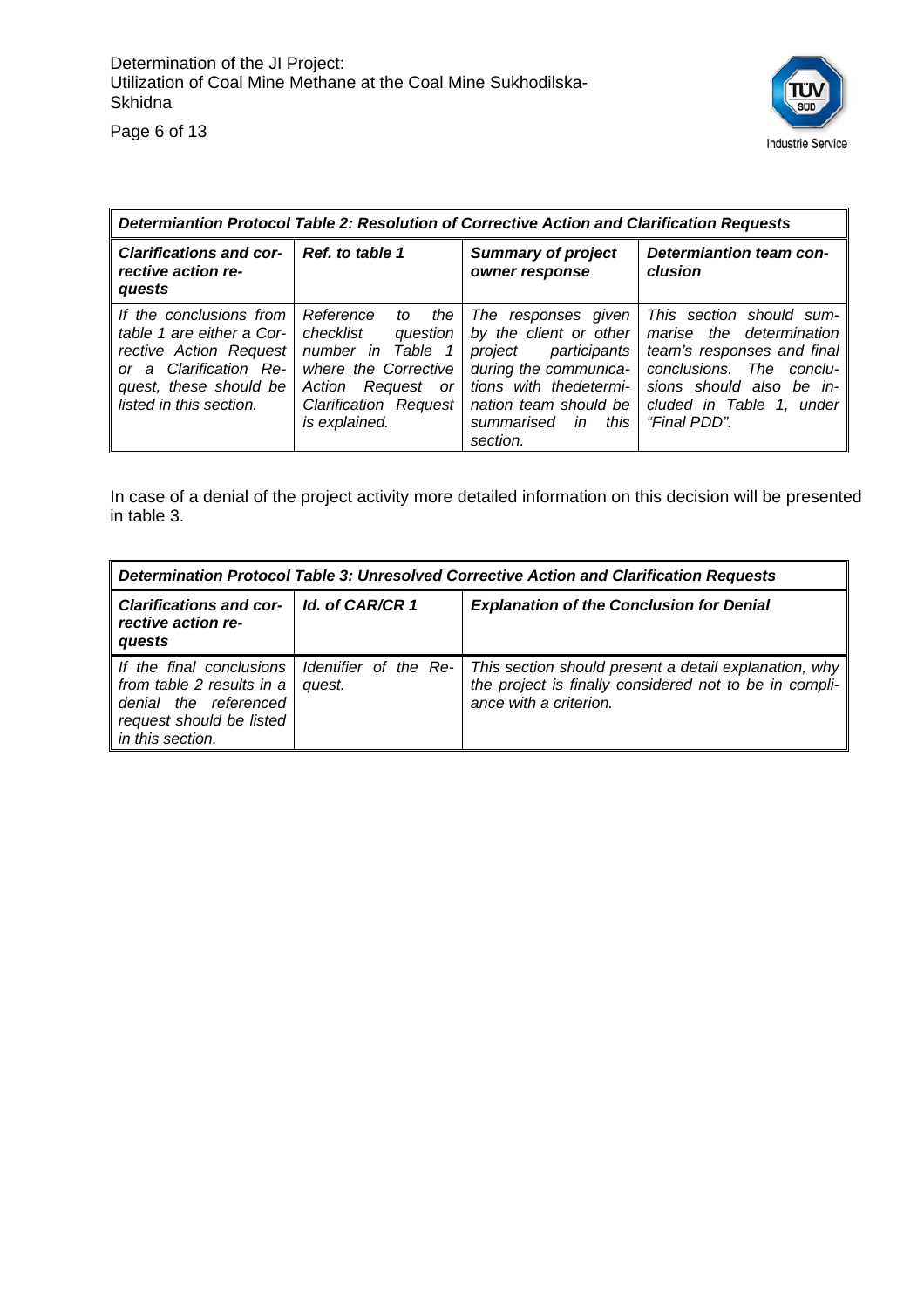

Page 7 of 13

#### **2.1 Appointment of the Assessment Team**

According to the technical scopes and experiences in the sectoral or national business environment TÜV SÜD has composed a project team in accordance with the appointment rules of the TÜV SÜD certification body "climate and energy". The composition of an assessment team has to be approved by the Certification Body ensuring that the required skills are covered by the team. The Certification Body TÜV SÜD operates four qualification levels for team members that are assigned by formal appointment rules:

- $\triangleright$  Assessment Team Leader (ATL)
- ¾ Greenhouse Gas Auditor (GHG-A)
- $\triangleright$  Greenhouse Gas Auditor Trainee (T)
- $\triangleright$  Experts (E)

It is required that the sectoral scope linked to the methodology has to be covered by the assessment team.

The determination team was consisting of the following experts (the responsible Assessment Team Leader in written in bold letters):

| <b>Name</b>           | <b>Qualification</b> | <b>Coverage</b><br>of technical<br>scope | <b>Coverage</b><br>of sectoral<br>expertise | <b>Host coun-</b><br>try experi-<br>ence |
|-----------------------|----------------------|------------------------------------------|---------------------------------------------|------------------------------------------|
| <b>Thomas Kleiser</b> | <b>ATL</b>           | M                                        | ☑                                           | IV                                       |
| Dr. Albert Geiger     | A                    | ∨                                        | ☑                                           | ∨                                        |
| Olena Maslova         |                      | -                                        |                                             | Ⅳ                                        |
| Anna Peretykina       |                      |                                          |                                             |                                          |

**Thomas Kleiser** is head of division CDM and JI at TÜV Industrie Service GmbH and has a background in physics and meteorology. In this position he is responsible for determination, verification and certifications processes for GHG mitigation projects as well as trainings for internal auditors. He has already conducted more than 90 validations/determinations and verifications of CDM and JI projects**.** 

**Dr. Albert Geiger** is an expert for CO<sub>2</sub>-emission reduction projects for the scopes 8,10 and 13 at the department "Environmental Service" of TÜV SÜD. He is an auditor according to ISO 14001.

**Olena Maslova** is chemical engineer and host country expert for projects in Ukraine and Commonwealth of Independent States at the department "TÜV SÜD Carbon Management Service" and is based in the TÜV SÜD Munich office. Being a trainee for qualifying as GHG-auditor she has already been involved in several JI activities.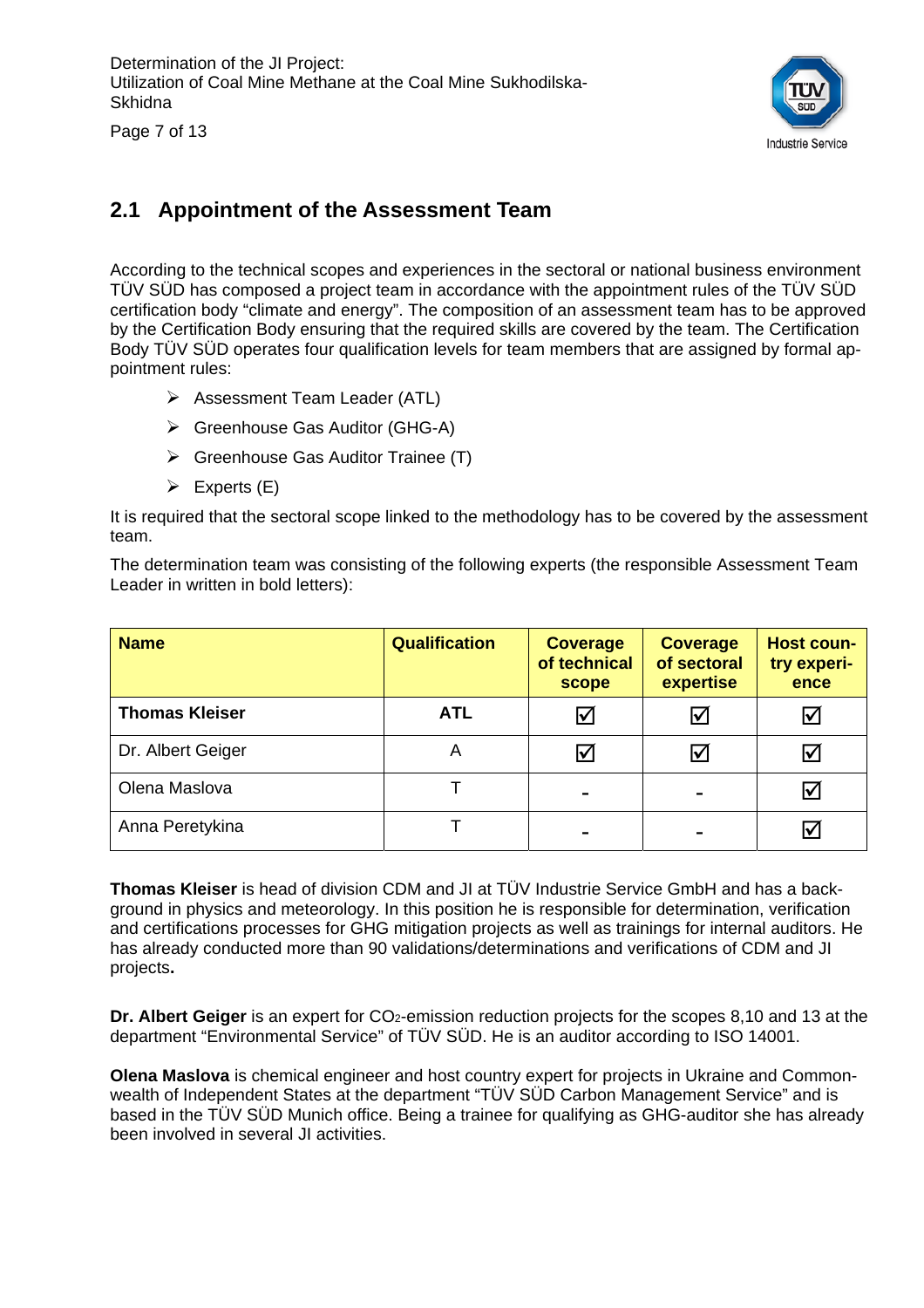

Page 8 of 13

**Anna Peretykina** is environmental engineer and host country expert for projects in Ukraine, Russia and Commonwealth of Independent States at the department "TÜV SÜD Carbon Management Service" and is based in the TÜV SÜD Munich office. Being a trainee for qualifying as GHG-auditor she has already been involved in several JI activities.

#### **2.2 Review of Documents**

The first PDD version submitted by the client and additional background documents related to the project design and baseline were reviewed as initial step of the determination process. A complete list of all documents and proofs reviewed is attached as annex 2 to this report.

#### **2.3 Follow-up Interviews**

In the period of October  $10^{th}$ -  $11^{th}$ , 2007 TÜV SÜD performed interviews on-site with project stakeholders to confirm selected information and to resolve issues identified in the first document review. The table below provides a list of all persons interviewed in the context of this on-site visit.

| <b>Name</b>             | <b>Organisation</b>                                                 |
|-------------------------|---------------------------------------------------------------------|
| Alxander A. Angelovskiy | Technical Director, OJSC "KarsnodonUgol"                            |
| Alexander L. Kot        | Machine operator in sector coal mining, "Me-<br>tinvest Holding"    |
| Pavel J. Moiseenko      | Director of the Coal Mine "Sukhodilska-Shid-<br>na"                 |
| Sergey A. Shevchenko    | Chef engineer, Coal Mine "Sukhodilska-Shid-<br>na                   |
| Ljudmila M. Kotova      | Head of the credit and financial department,<br>"Metinvest Holding" |
| <b>Valery Sade</b>      | Consultant, Global Carbon                                           |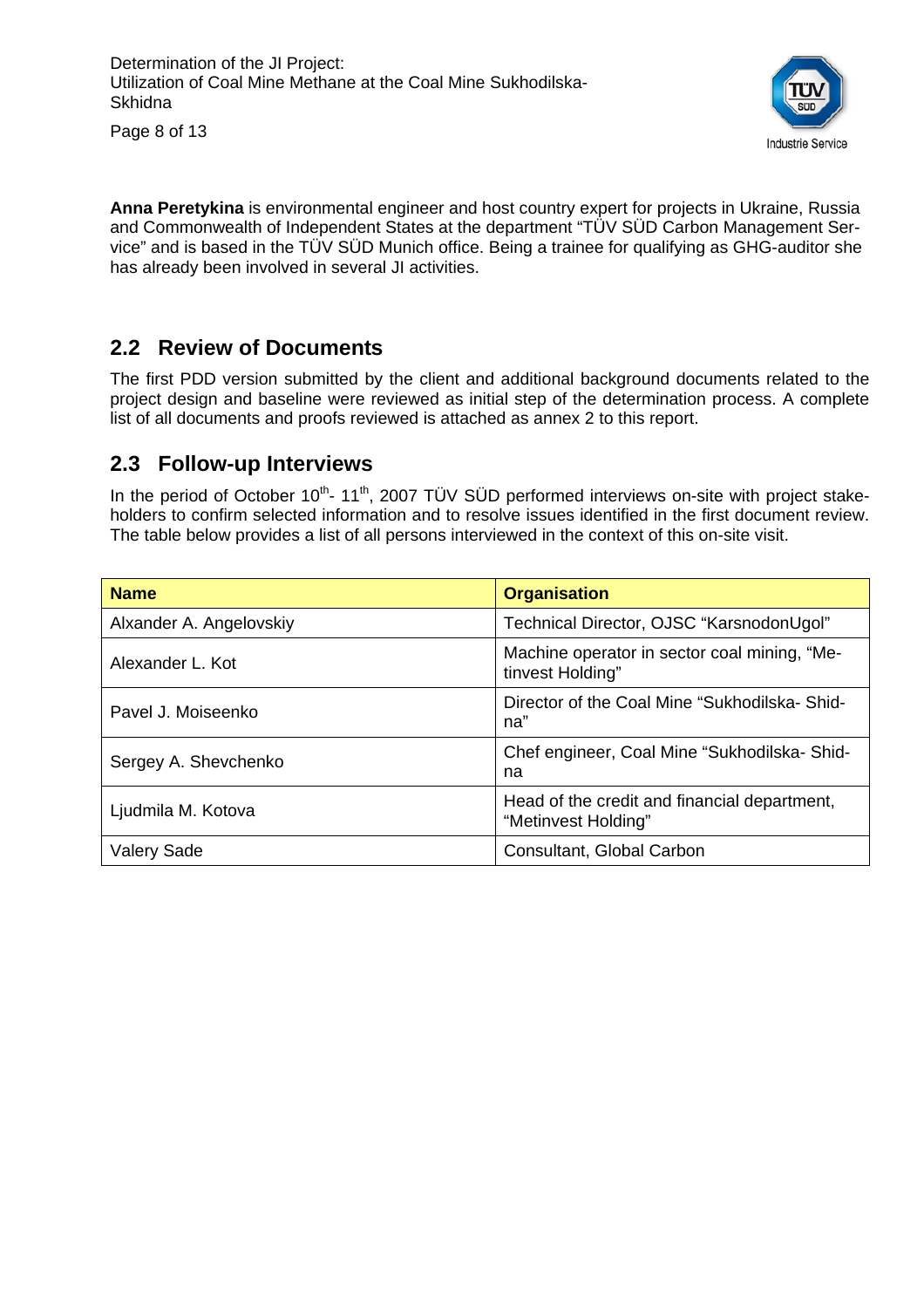

Page 9 of 13

#### **2.4 Resolution of Clarification and Corrective Action Requests**

The objective of this phase of the determination is to resolve the requests for corrective actions and clarifications and any other outstanding issues which needed to be clarified for TÜV SÜD`s positive conclusion on the project design. The Corrective Action Requests and Clarification Requests raised by TÜV SÜD were resolved during communication between the client and TÜV SÜD. To guarantee the transparency of the determination process, the concerns raised and responses that have been given are summarised in chapter 3 below and documented in more detail in the determination protocol, table 2 in annex 1.

#### **2.5 Internal Quality Control**

As final step of a determination the determination report and the protocol have to undergo and internal quality control procedure by the Certification Body "climate and energy", i.e. each report has to be approved either by the head of the certification body or his deputy. In case one of these two persons is part of the assessment team approval can only be given by the other one.

It rests at the decision of TÜV SÜD's Certification Body whether a project will be submitted for requesting registration by the JI- SC or not.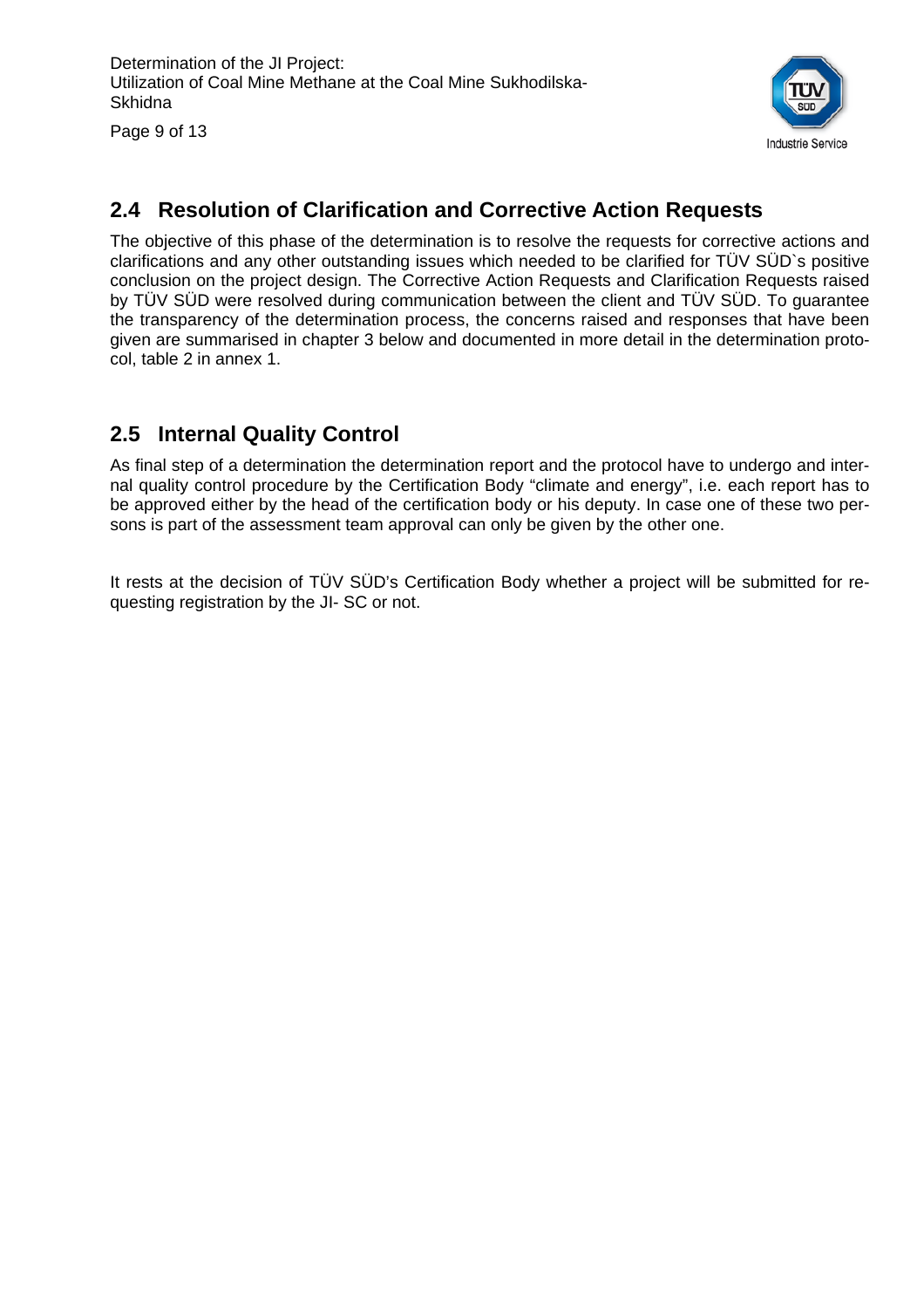Page 10 of 13



#### **3 SUMMARY OF FINDINGS**

As informed above all findings are summarized in table 2 of the attached determination protocol.

#### **History of the determination process**

The audit team has been provided with a PDD in September 2007. Based on this documentation a document review and a fact finding mission in form of an on-site audit has taken place. Afterwards the client decided to revise the PDD according to the CARs and CRs indicated in the audit process. The final PDD version submitted in October 2008 serves as the basis for the assessment presented herewith. Changes are not considered to be significant with respect to the qualification of the project as a JI project based on the two main objectives of the JI to achieve a reduction of anthropogenic GHG emissions by sources and to contribute to sustainable development.

#### **Project description**

The following description of the project as per PDD could be verified during the on-site audit:

The purpose of the project is the avoidance of methane emissions into the atmosphere at the Coal Mine "Sukhodilska-Skhidna".There are three sources of CMM at the Mine: from surface wells, through underground drainage system and from ventilation. Only surface CMM will be considered in this PDD. The Coal Mine Methane, produced by surface wells at Sukhodilska, will be used to replace heat currently produced by coal boilers. Two CMM fired boilers will supply heat to the mine. The existing on-site coal boilers will be shut down.

According to the Mine Development business plan it is planned – in case financing can be realised with JI - to install:

- Stage 1: Two CMM fuelled boilers instead of existing three coal boilers to supply heat and hot water for the Mine.
- Stage 2: Three flaring systems;

• Stage 3: Five CHP units with 1 MW of capacity each.

#### **The mine has only considered stage 1 in this project for the following reasons:**

- Stage 2 & Stage 3 require a high concentration of methane in the gas mixture. The surface wells would be able to supply such gas, but not in sufficient quantities;
- The CMM from the underground degasification galleries do not supply currently gas with a sufficient concentration (>35%). Only after degasification will be improved, planned in 2008/2009, stage 2 & 3 can be considered;
- Furthermore the management would like to see whether developing a JI project will lead to the actual generation of revenues in order to investment in larger scale projects.

**Therefore only stage 1 is considered in this PDD.** The other stages will be considered after stage 1 is implemented, JI revenues have been received and underground degasification has been changed.

<sup>\*</sup> The decision to implement JI project was made 07 /07/2005.Refer please to Supporting Document 03. Only Stage 1 is considered in this PDD Stage 2 and Stage 3 are only envisaged JI projects according to Mine's owner plans.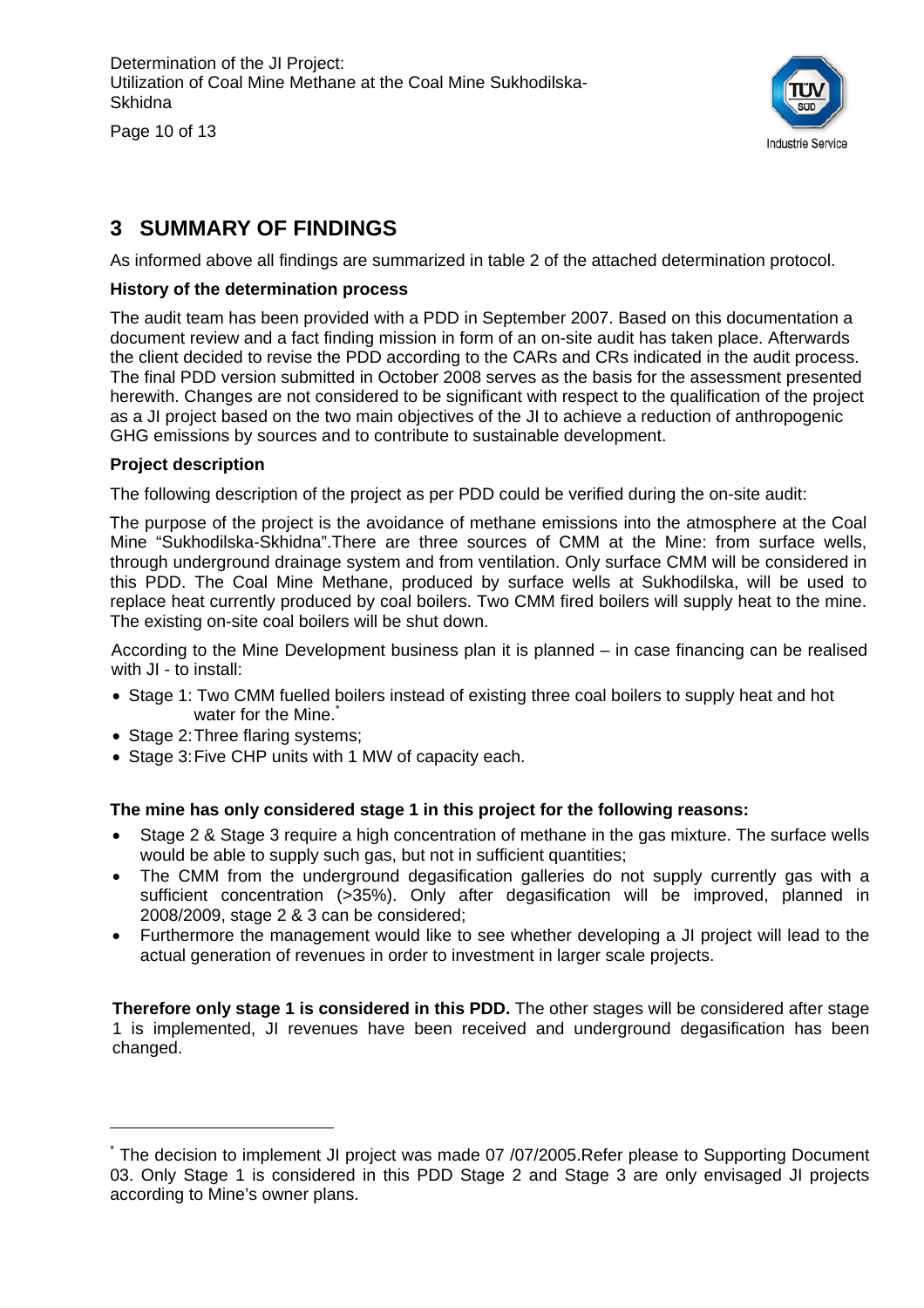Determination of the JI Project: Utilization of Coal Mine Methane at the Coal Mine Sukhodilska-**Skhidna** 

Page 11 of 13



#### **Findings**

In total the assessment team expressed 36 Clarification Requests and 33 Corrective Action Requests. Besides some minor corrections on the format and some inconsistencies between the documentation and the PDD the sensitivity analysis had to be extended to the financial information (CAR 5 ,6), all necessary parameters had to be listed and described (CAR 7- 23), the monitoring procedures had to be described more detailed including Q/A procedures, accuracy and calibration period, equipment description (CAR 24-32) and the basic information on environmental impact had to be added (CAR 33). Since all the open questions have been closed, the PDD is in compliance with the JI requirements.

#### **Baseline setting and calculation**

It is plausibly demonstrated and could be confirmed by assessing the situation on-site that the only realistic option for the baseline scenario is just acontinuation of venting the CMM from the surface wells into the atmosphere and generate heat with the existing coal-fired boilers. The existing boilers can still be operated over the next years according to their technical status and their remaining lifetime. There are no environmental regulations forcing the mine to flare or utilize the methane. Due to the poor economic situation at the mine an investment in methane utilisation (in boilers or CHPs) without JI revenues makes no sense currently as there are no consumers for heat and electricity nearby (thus cost-intensive installations in transport would be necessary). Also just flaring is no realistic option due to costs and as there is no regulation to do this. Date for calculating the baseline emissions from coal utilisation are base don figures of the last 5 years which is deemed to be an adequate approach.

The Project followas strictly the guidance of the methodology.

#### **Additionality**

The additionality has been evidenced by investment analysis. The IRR calculation will be uploaded together with the PDD. All the figures have been checked and besides some inconsistencies in identification and argumentation of the benchmark analysis, that has been solved through provided additional evidence documentation and information, are plausible. In order to confirm the consideration of JI before construction additional documentation (minutes of the conducted meetings) has been submitted to the determination team. We would like to confirm that the evidence of prior consideration of the JI in the decision by the project participant to undertake the project activity has been determinated by us. Hence, the project is additional.

#### **Monitoring**

The project applies the approved monitoring methodology ACM0008 version 03 ""Consolidated baseline methodology for coal bed methane and coal mine methane capture and use for power (electrical or motive) and heat and/or destruction by flaring"". The selected monitoring methodology is applicable for the project activity, except of the specific applicability criteria of the monitoring protocol related to flaring, which is not relevant as no methane is to be flared in the proposed JI activity.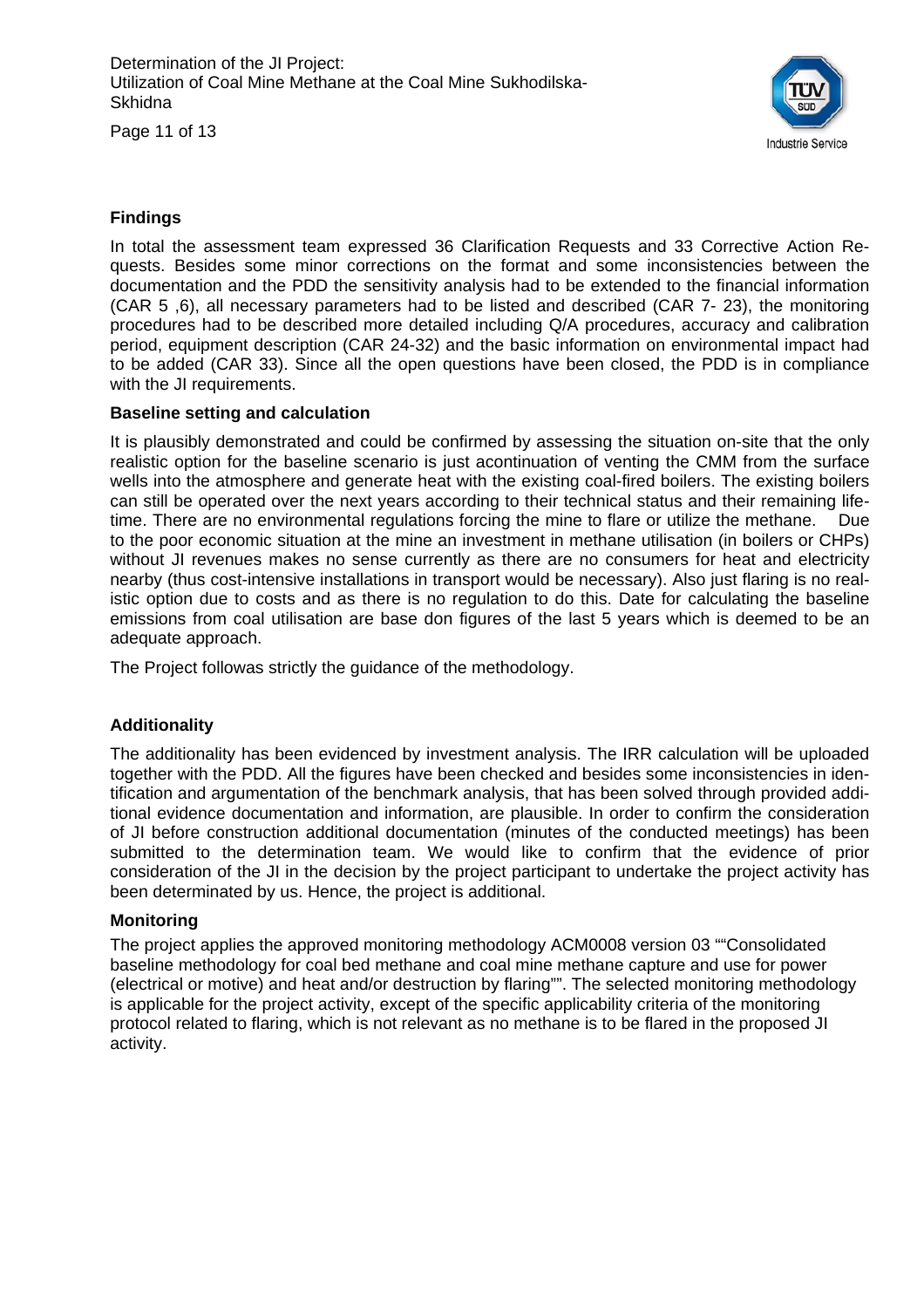Page 12 of 13



#### **4 COMMENTS BY PARTIES, STAKEHOLDERS AND NGOS**

TÜV SÜD published the project documents on UNFCCC website by installing a link to TÜV SÜD's own website and invited comments by Parties, stakeholders and non-governmental organisations during a period of 30 days.

The following table presents all key information on this process:

| webpage:<br>XAQXQ5KF/view.html | http://ji.unfccc.int/Jl_Projects/DB/ID4I11W03QXPISD5D905LRJAZRV96F/PublicPDD/QLNJ1YCG4S7FRB2YJ4VVRM<br>http://www.netinform.de/KE/Wegweiser/Guide2_1.aspx?ID=3911&Ebene1_ID=26&Ebene2_ID=1195&mode=1 |  |  |  |  |  |
|--------------------------------|------------------------------------------------------------------------------------------------------------------------------------------------------------------------------------------------------|--|--|--|--|--|
|                                | Starting date of the global stakeholder consultation process:                                                                                                                                        |  |  |  |  |  |
| 2007-11-01                     |                                                                                                                                                                                                      |  |  |  |  |  |
| <b>Comment submitted by:</b>   | Issues raised:                                                                                                                                                                                       |  |  |  |  |  |
| None.                          | None.                                                                                                                                                                                                |  |  |  |  |  |
| Response by TÜV SÜD:           |                                                                                                                                                                                                      |  |  |  |  |  |
| n/a                            |                                                                                                                                                                                                      |  |  |  |  |  |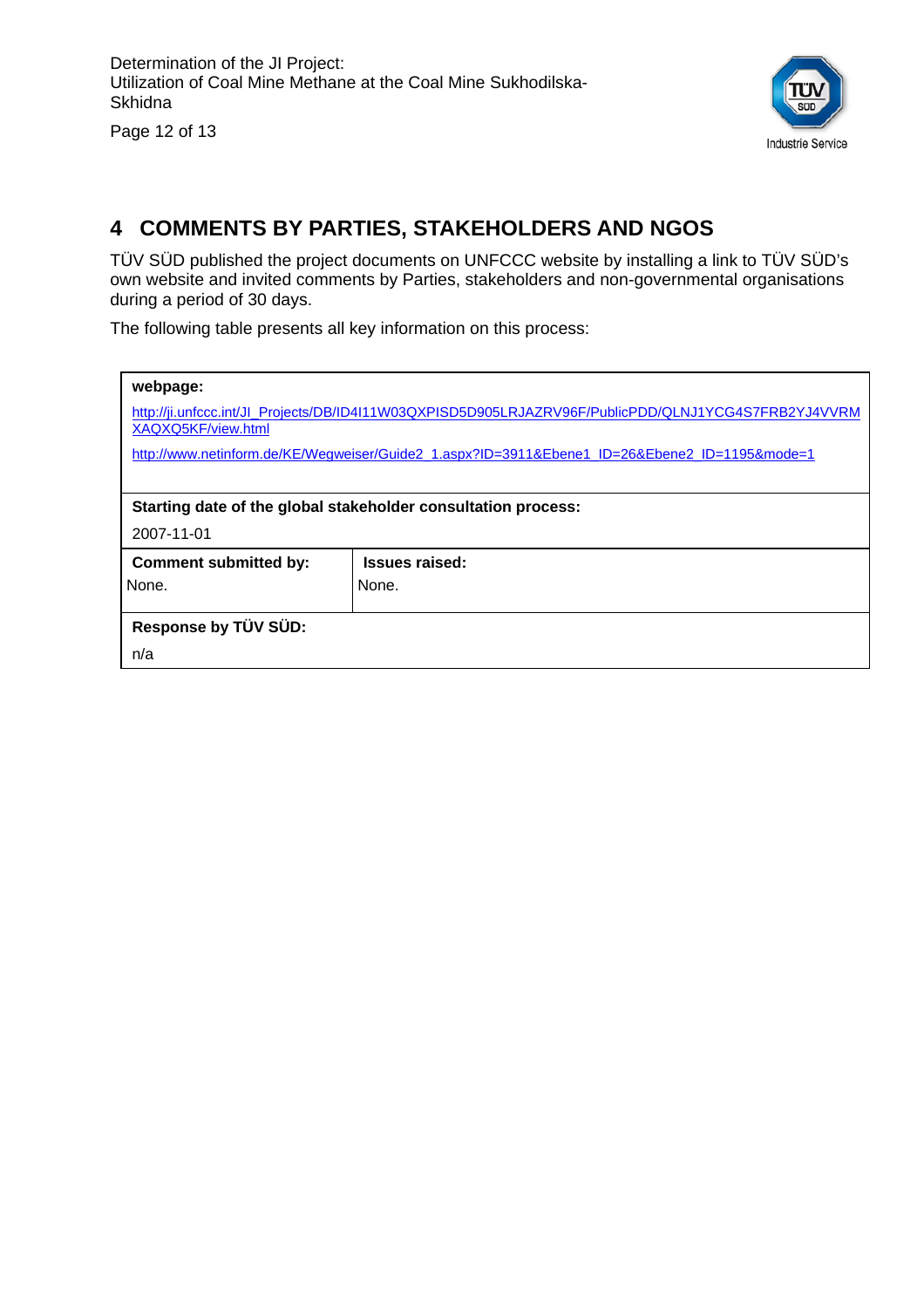Determination of the JI Project: Utilization of Coal Mine Methane at the Coal Mine Sukhodilska-Skhidna

Page 13 of 13



#### **5 DETERMINATION OPINION**

TÜV SÜD has performed a determination of the following proposed JI project activity:

Utilization of Coal Mine Methane at the Coal Mine Sukhodilska-Skhidna.

The review of the project design documentation and the subsequent follow-up interviews have provided TÜV SÜD with sufficient evidence to determine the fulfilment of stated criteria. In our opinion, the project meets all relevant UNFCCC requirements for the JI. TÜV SÜD will recommend the project for registration by the JI Supervisory Committee (JI- SC) in case letters of approval of all Parties involved will be available.

An analysis as provided by the applied methodology demonstrates that the proposed project activity is not a likely baseline scenario. Emission reductions attributable to the project are hence additional to any that would occur in the absence of the project activity. Given that the project is implemented as designed, the project is likely to achieve the estimated amount of emission reductions as specified within the final PDD version.

The determination is based on the information made available to us and the engagement conditions detailed in this report. The determination has been performed using a risk based approach as described above. The only purpose of this report is its use during the registration process as part of the JI project cycle. Hence, TÜV SÜD can not be held liable by any party for decisions made or not made based on the determination opinion, which will go beyond that purpose.

Munich, 2007-11-07

Munich, 2007-11-07

prier tonto

Certification Body "climate and energy" TÜV SÜD Industrie Service GmbH

\_\_\_\_\_\_\_\_\_\_\_\_\_\_\_\_\_\_\_\_\_\_\_\_\_\_\_\_\_\_\_\_\_\_\_

Assessment Team Leader

\_\_\_\_\_\_\_\_\_\_\_\_\_\_\_\_\_\_\_\_\_\_\_\_\_\_\_\_\_\_\_\_\_\_\_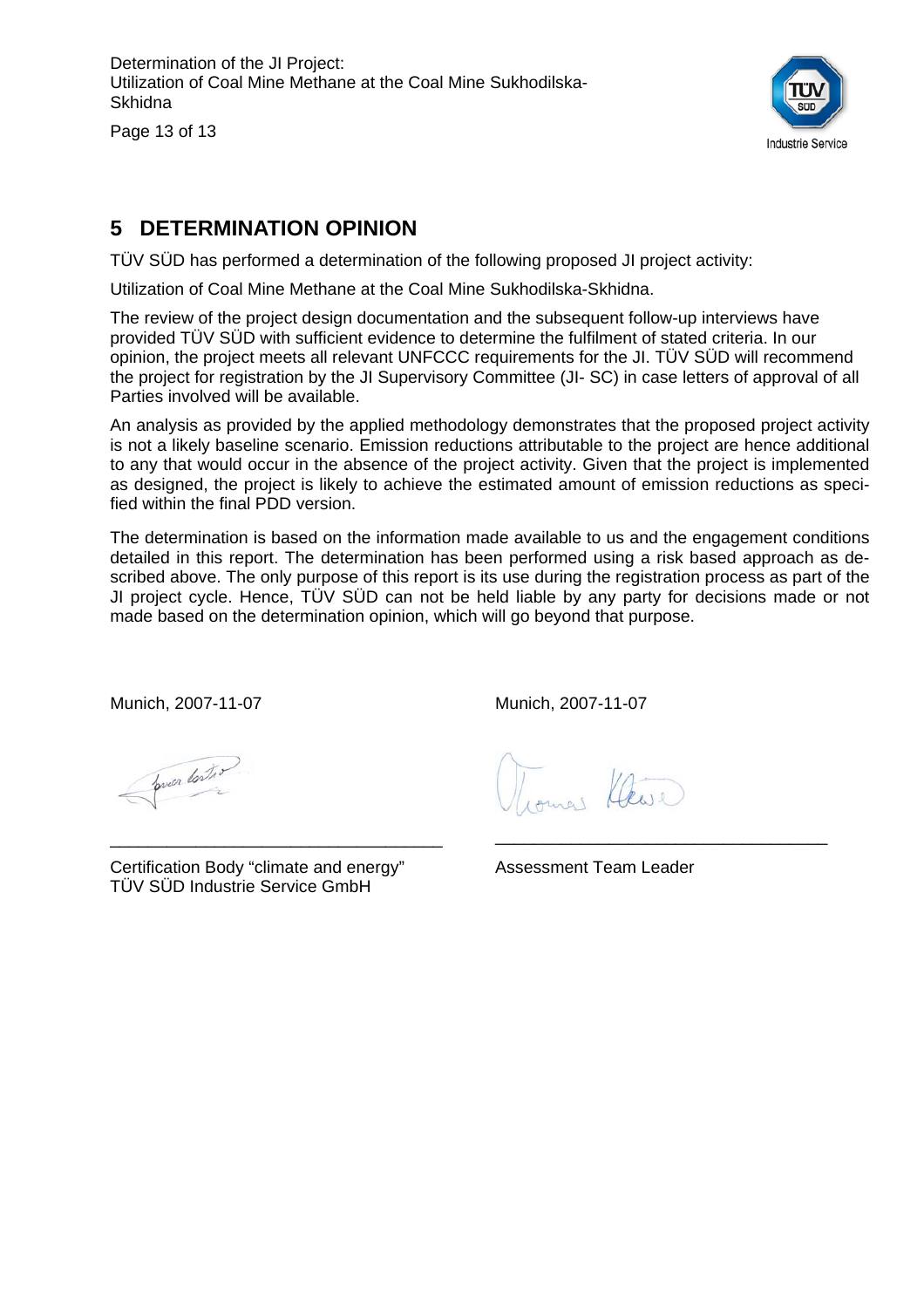Determination of the JI Project: Utilization of Coal Mine Methane at the Coal Mine Sukhodilska-**Skhidna** 



#### **Annex 1: Determination Protocol - Table 2**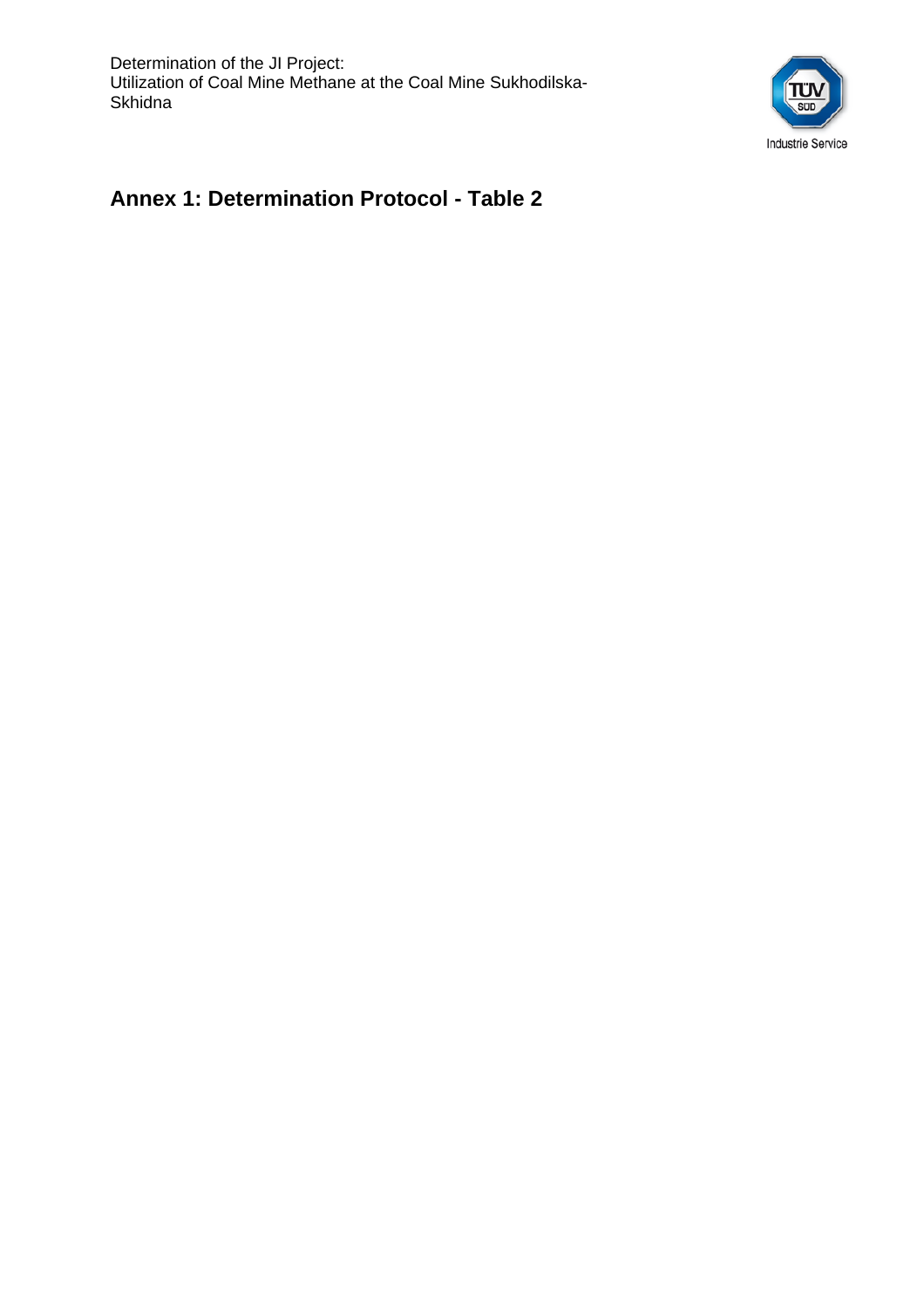Project Title: "Utilization of Coal Mine Methane at the Coal Mine Sukhodilska-Skhidna" Date of Completion: November 07<sup>th</sup>, 2008 Number of Pages: 28



#### **Table 2 Resolution of Corrective Action and Clarification**

Requests – CARs and CRs from Protocol Table 1 have to be filled in this section

| <b>Clarifications and corrective action re-</b><br>quests by validation team                                                                                                                                                                                                                                                                                                                                                                                                                                                                                                                      | Ref. to<br>table 1 | Summary of project owner response                                                                                                                                                                                                                                                                                                                                                                                                                                                                                                                                                                                                                                                 | <b>Validation team</b><br>conclusion                                                                                                       |
|---------------------------------------------------------------------------------------------------------------------------------------------------------------------------------------------------------------------------------------------------------------------------------------------------------------------------------------------------------------------------------------------------------------------------------------------------------------------------------------------------------------------------------------------------------------------------------------------------|--------------------|-----------------------------------------------------------------------------------------------------------------------------------------------------------------------------------------------------------------------------------------------------------------------------------------------------------------------------------------------------------------------------------------------------------------------------------------------------------------------------------------------------------------------------------------------------------------------------------------------------------------------------------------------------------------------------------|--------------------------------------------------------------------------------------------------------------------------------------------|
| <b>Clarification Request No.1</b><br>It should be explained transparently (project<br>history) why the PDD with version 4.3 was<br>the first version submitted to the determinator<br>and published in the GSP (Global<br><b>Stakeholder Consultation Process).</b><br>Furthermore: The starting data of the project<br>is given with October $1st$ , 2006 in chapter C.1,<br>but on page 10 it is mentioned that the<br>project started January 1 <sup>st</sup> , 2006 and that first<br>active measures have already been carried<br>out in June 2006. Please clarify these<br>inconsistencies. |                    | The name of version 4.3 was working name<br>correspondent to modifications and improvements of<br>PDD developer. Low versions were used internally.<br>Beginning of construction and installation works of new<br>boilers was January 2006. These works as well as<br>commissioning works were carried out until 3-d quarter<br>of year 2006. Before starting of heating season new<br>boiler N1 was used to produce hot water for the Mine<br>needs. During autumn 2006 till Winter 2008 some<br>installation and commissioning works are carried for<br>new boiler No.2.<br>So the starting date of project is taken as the date of<br>first consumption of CMM at boiler No.1. | The explanation is deemed<br>sufficient, transparent and<br>plausible. The current internal<br>definition and date can be<br>accepted<br>⊠ |
|                                                                                                                                                                                                                                                                                                                                                                                                                                                                                                                                                                                                   |                    | <b>Answer of the determinator:</b>                                                                                                                                                                                                                                                                                                                                                                                                                                                                                                                                                                                                                                                |                                                                                                                                            |
|                                                                                                                                                                                                                                                                                                                                                                                                                                                                                                                                                                                                   |                    | The answer is deemed sufficient, transparent and<br>plausible. As there is no clear and final guidance how<br>the "starting date of the project activity" has to be<br>defined the company's approach to link the starting<br>date with the day of first consumption of CMM is<br>acceptable although an approach to link this date to the<br>date of the decision to go for the project or the day the<br>first installations would be more convenient. The project                                                                                                                                                                                                              |                                                                                                                                            |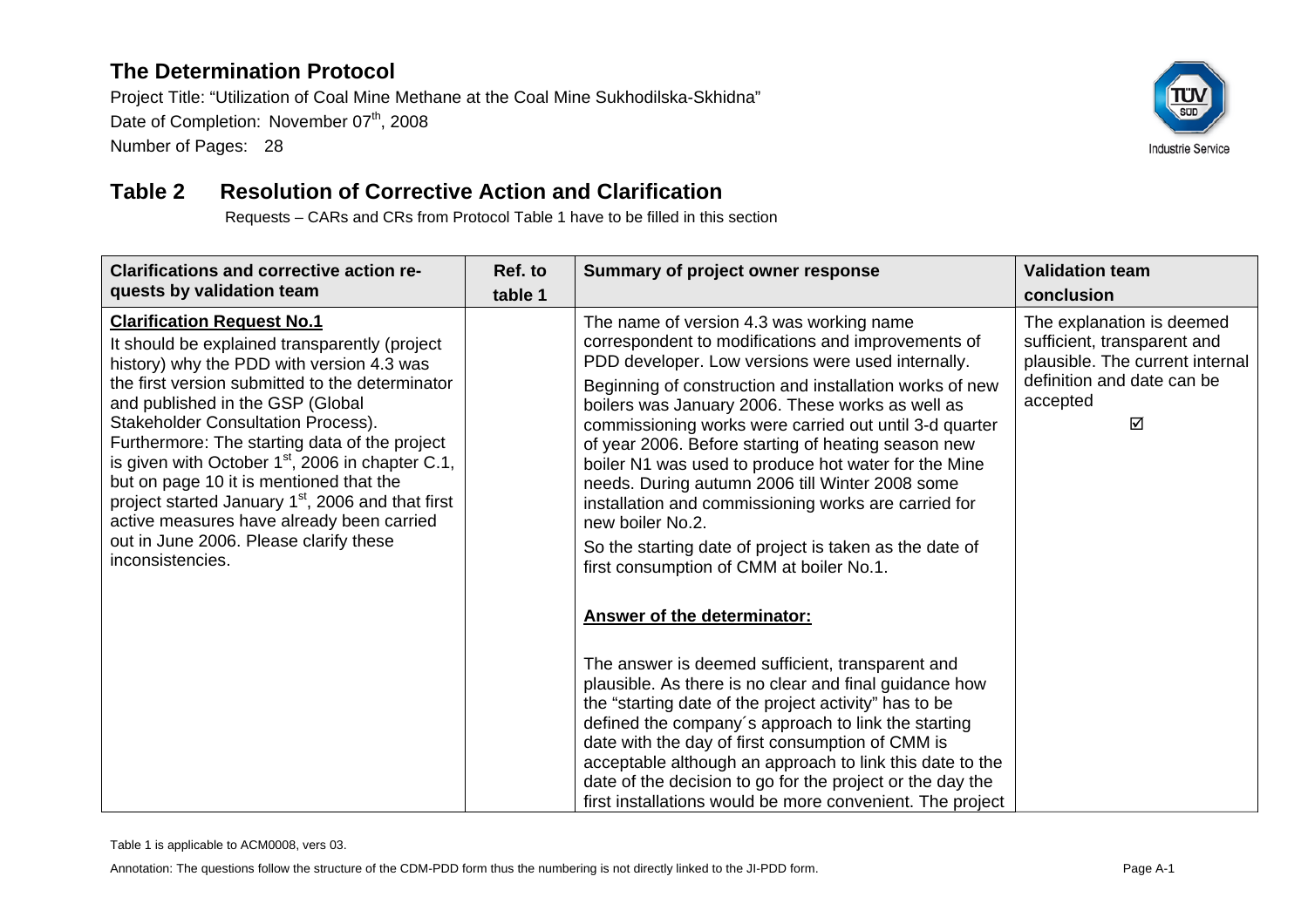

|                                                                                                                                                                                                                                                                                                                                                      | participants should re-consider this point – nevertheless<br>the current internal definition and date can be accepted.                                                                                                                                                                                                                                                                                                                                                                                                                                                                                                                                                                                                                                                                            |                                                                                                                                                       |
|------------------------------------------------------------------------------------------------------------------------------------------------------------------------------------------------------------------------------------------------------------------------------------------------------------------------------------------------------|---------------------------------------------------------------------------------------------------------------------------------------------------------------------------------------------------------------------------------------------------------------------------------------------------------------------------------------------------------------------------------------------------------------------------------------------------------------------------------------------------------------------------------------------------------------------------------------------------------------------------------------------------------------------------------------------------------------------------------------------------------------------------------------------------|-------------------------------------------------------------------------------------------------------------------------------------------------------|
| <b>Clarification Request No.2</b><br>The project description should be elaborated<br>more detailed and adjusted, and additional<br>information about the project planning,<br>acceptance and realization should be<br>provided. Information about licenses etc. (see<br>above) should be submitted to the<br>determinator to reflect the status-quo. | Done. The decision to implement JI project was made<br>07/07/2005. Refer please to Supporting Document<br>SD_02.<br>The additional information about decision of JI project,<br>commissioning of equipment and licenses will be<br>submitted to determinator as separate documents.<br>Refer please to SD_05, SD_07, SD_15                                                                                                                                                                                                                                                                                                                                                                                                                                                                        | Additional documentation<br>(minutes of the conducted<br>meetings) has been provided<br>to the determination team<br>and seems to be sufficient.<br>☑ |
|                                                                                                                                                                                                                                                                                                                                                      | <b>Answer of the determinator:</b>                                                                                                                                                                                                                                                                                                                                                                                                                                                                                                                                                                                                                                                                                                                                                                |                                                                                                                                                       |
|                                                                                                                                                                                                                                                                                                                                                      | The answer still is not deemed sufficient and needs to<br>be elaborated more detailed.                                                                                                                                                                                                                                                                                                                                                                                                                                                                                                                                                                                                                                                                                                            |                                                                                                                                                       |
|                                                                                                                                                                                                                                                                                                                                                      | The document SD_2 just shows that in this meeting the<br>company for the first time was informed about the JI<br>mechanism (July $07th$ , 2005). This is acceptable and<br>fine. But nevertheless it is still not clear in which<br>additional activities this initial information resulted (for<br>example: consideration of assessment of investment<br>opportunities with and without JI; discussion how JI can<br>help to overcome barriers; PDD development etc.). The<br>designing started (see page 12) directly after this<br>meeting - thus more information should be provided<br>that the decision really was linked to the need of JI<br>revenues (to overcome hurdles). Already in January<br>2006 (see above) first construction and installation<br>measurements were carried out. |                                                                                                                                                       |
|                                                                                                                                                                                                                                                                                                                                                      | Thus in the meantime $-$ and this is a very short period $-$                                                                                                                                                                                                                                                                                                                                                                                                                                                                                                                                                                                                                                                                                                                                      |                                                                                                                                                       |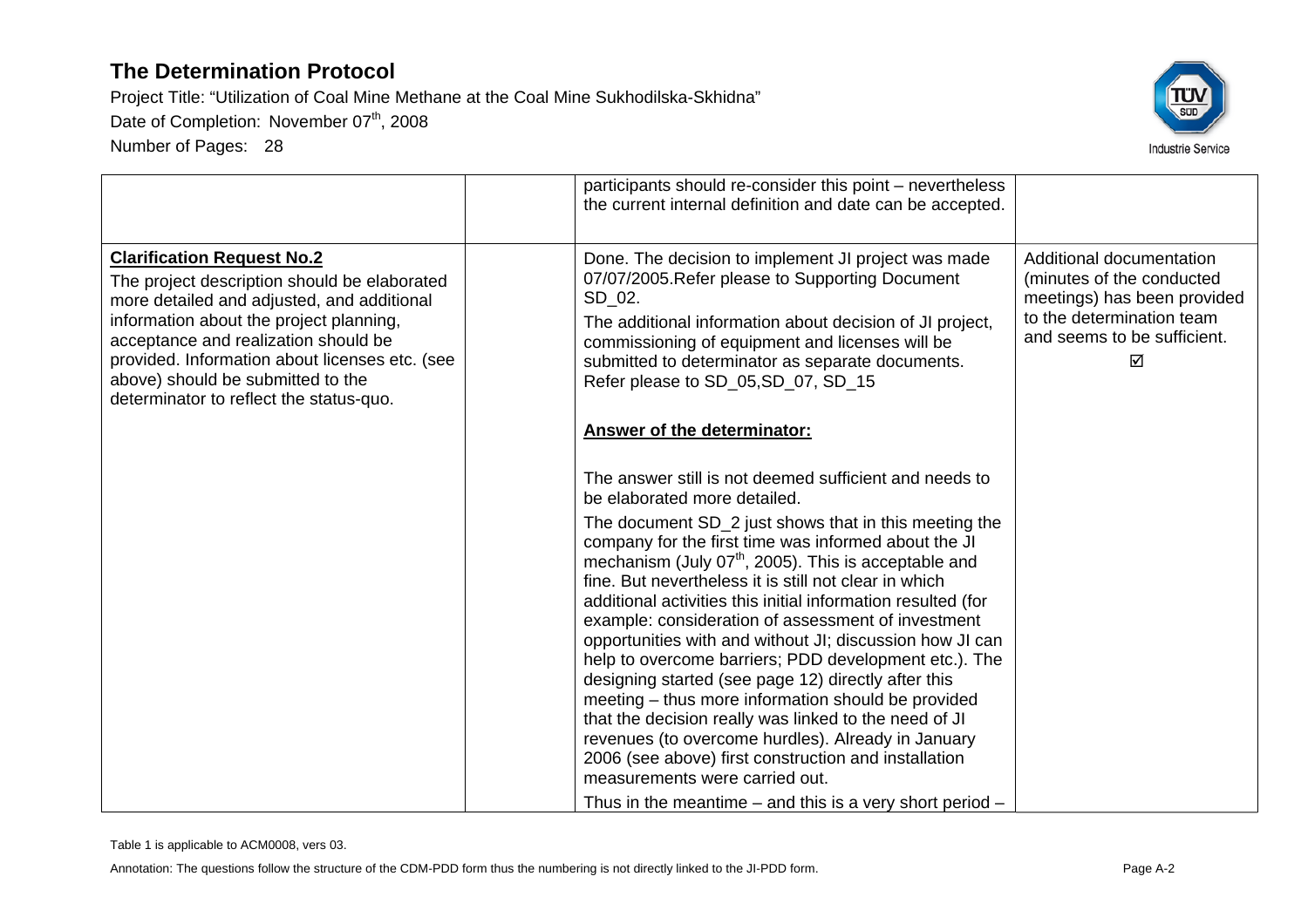

|                                                                                                                                                                                                                                                                                                                                                                                                  | the official decision to go for the project as well as<br>internal discussion why to do this and how JI helps to<br>overcome hurdles, barriers, financing problems needed<br>to be carried out - thus additional meetings probably<br>have taken place. A clear and re-traceable and robust<br>storyline what led to the JI decision and that the project<br>without JI would not have happened needs to be<br>presented to the determinator. This can also be done in<br>a separate document and needs not necessarily to be<br>included in the full length in the PDD.<br><b>Reply of the Project Participant</b><br>Done. New protocols were added to SD_2, which is<br>attached to this letter. |                                                                                                                                                                                                                           |
|--------------------------------------------------------------------------------------------------------------------------------------------------------------------------------------------------------------------------------------------------------------------------------------------------------------------------------------------------------------------------------------------------|-----------------------------------------------------------------------------------------------------------------------------------------------------------------------------------------------------------------------------------------------------------------------------------------------------------------------------------------------------------------------------------------------------------------------------------------------------------------------------------------------------------------------------------------------------------------------------------------------------------------------------------------------------------------------------------------------------|---------------------------------------------------------------------------------------------------------------------------------------------------------------------------------------------------------------------------|
| <b>Clarification Request No.3</b><br>Additional information should be provided<br>about the time schedule of the project<br>(planning versus reality) and planned further<br>measures at the site. It is currently not clear<br>why the so called stages 2 and 3 (page 9) of<br>the project are integrated in this project. Are<br>they part of envisaged future JI projects?<br>Please clarify! | Done. Refer please to footnote 6. Page 10 and the text<br>in section B.1.<br>Answer of the determinator:<br>The answer and the inclusion of additional information<br>in the PDD is deemed sufficient and solved under the<br>pre-condition that the clarification request No. 2 is re-<br>traceably solved.                                                                                                                                                                                                                                                                                                                                                                                        | Additional information has<br>been included in revised PDD<br>and is deemed sufficient.<br>Related clarification request<br>No. 2 has been re-traceably<br>solved (see above).<br>⊠                                       |
| <b>Clarification Request No.4</b><br>Financial information should be integrated in<br>the PDD. Please provide more information<br>about the investment and the costs.<br>(investment arrangement/information)                                                                                                                                                                                    | Lump sum of investment cost is provided. The price<br>indicators are considered confidential and are reflected<br>in the cash flows calculation submitted to the<br>Determinator.                                                                                                                                                                                                                                                                                                                                                                                                                                                                                                                   | The answer is deemed<br>sufficient as the calculated<br>IRR (without JI revenues) is<br>clearly under the IRR without<br>risk factor (9.4 %) and under<br>the benchmark IRR of 16.4 %<br>(including risk factor). Even in |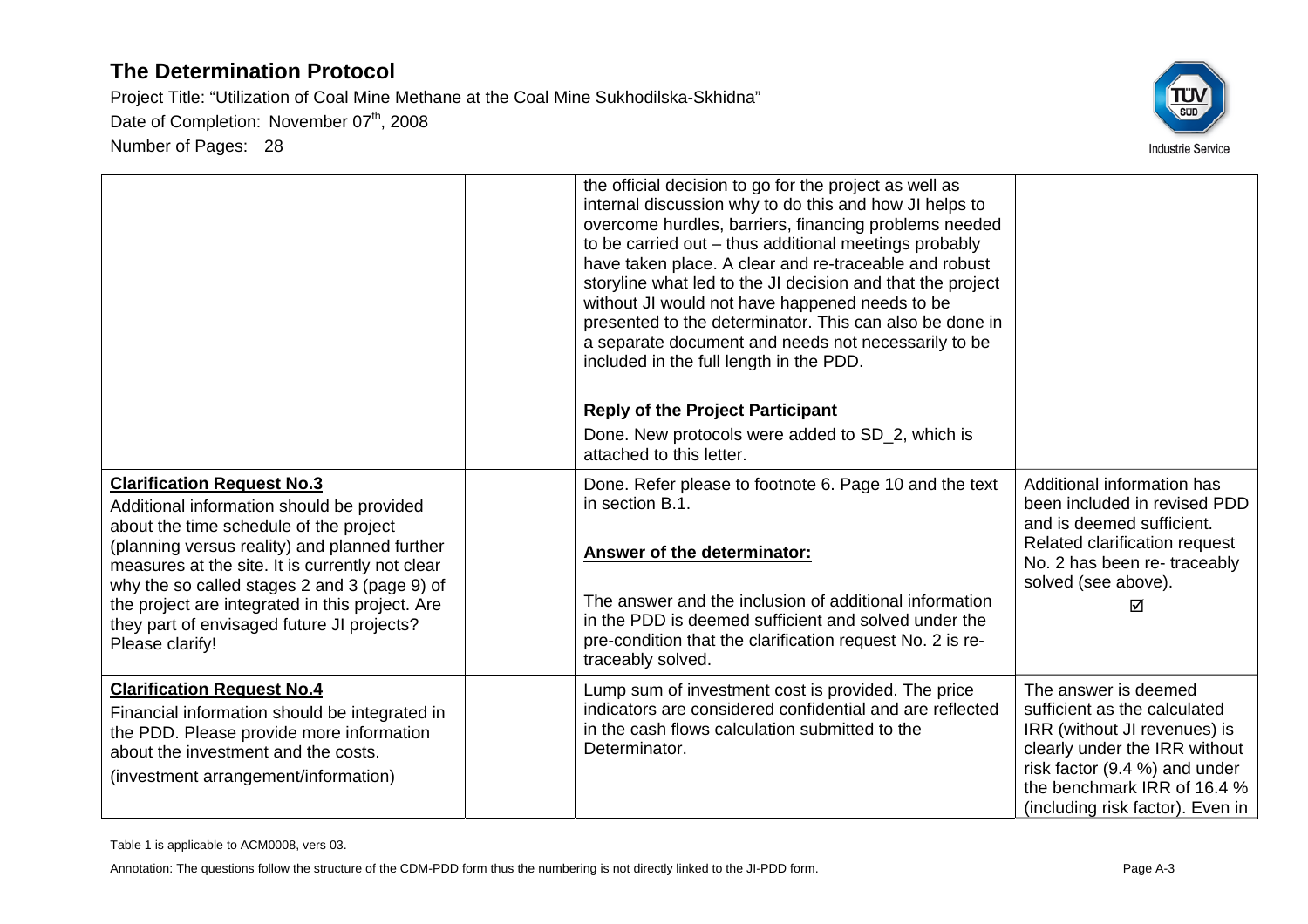

| Answer of the determinator:                                                                                                                                                                                                                                                                                                                                                                                                                                                                                                                                                                                                                                                                                                                                       | case of significant variation of                                                                                                                                                                                                                                                            |
|-------------------------------------------------------------------------------------------------------------------------------------------------------------------------------------------------------------------------------------------------------------------------------------------------------------------------------------------------------------------------------------------------------------------------------------------------------------------------------------------------------------------------------------------------------------------------------------------------------------------------------------------------------------------------------------------------------------------------------------------------------------------|---------------------------------------------------------------------------------------------------------------------------------------------------------------------------------------------------------------------------------------------------------------------------------------------|
| The information included in the PDD is still very limited<br>and not understandable and retraceable. Also the<br>information $-$ IRR with project $-$ is not given in the PDD<br>and should be attached. Also the information on the<br>age of the existing boilers as well as maintenance costs<br>for these boilers should be included. Confidential<br>information normally is excluded under CDM and JI as<br>long as it is necessary for a basic understanding of the<br>argumentation. In the current form of presentation the<br>PDD does not fully allow to understand the investment<br>decision as only rudimental information is included in<br>the PDD. Please elaborate this section more detailed.<br>Additional background information then can be | input parameters.<br>The calculations have been<br>assessed and are carried out<br>correctly.<br>It is plausible, re-traceable<br>and transparently<br>demonstrated that the project<br>is financially not attractive.<br>Thus there is no need to<br>indicate the IRR with JI<br>revenues. |
| submitted on a confidential basis.                                                                                                                                                                                                                                                                                                                                                                                                                                                                                                                                                                                                                                                                                                                                |                                                                                                                                                                                                                                                                                             |
| It is also not clear whether further options (flaring of<br>methane; electricity generation) have been considered<br>for this project and why they have been excluded -<br>delayed to a further stage after 2012 probably. To<br>which result would such an assessment lead<br>(benchmark discussion) considering JI revenues - or<br>was this option already excluded at the beginning of the<br>internal discussions (even under consideration of the JI<br>aspect).                                                                                                                                                                                                                                                                                            |                                                                                                                                                                                                                                                                                             |
| <b>Reply of the Project Participant</b>                                                                                                                                                                                                                                                                                                                                                                                                                                                                                                                                                                                                                                                                                                                           |                                                                                                                                                                                                                                                                                             |
| The table on investment cost split is inserted in PDD as<br>well as the explanatory data from the cash flows.                                                                                                                                                                                                                                                                                                                                                                                                                                                                                                                                                                                                                                                     |                                                                                                                                                                                                                                                                                             |
| CDM Additionality Tool version 4 does not require the<br>calculation of NPV both for the project with JI revenues                                                                                                                                                                                                                                                                                                                                                                                                                                                                                                                                                                                                                                                 |                                                                                                                                                                                                                                                                                             |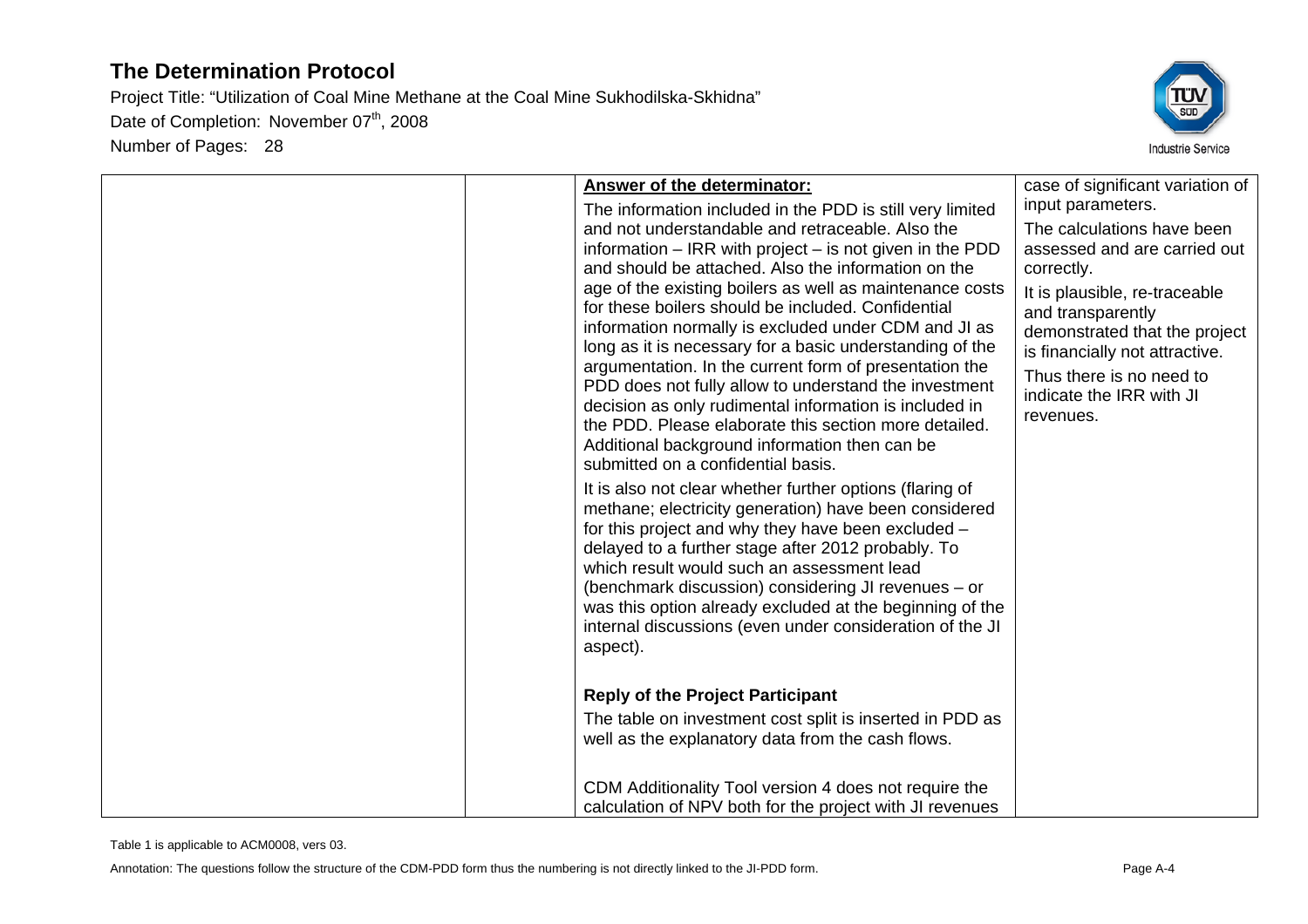Project Title: "Utilization of Coal Mine Methane at the Coal Mine Sukhodilska-Skhidna" Date of Completion: November 07<sup>th</sup>, 2008 Number of Pages: 28



|                                                                                                                                | or without them. The only thing that should be<br>calculated is IRR benchmark. The formula for IRR<br>calculation requires to use the first approximation of the<br>discount rate then iteration process is used. So IRR<br>with project is not required to be made.                                                                                                 |                                                                                                                           |
|--------------------------------------------------------------------------------------------------------------------------------|----------------------------------------------------------------------------------------------------------------------------------------------------------------------------------------------------------------------------------------------------------------------------------------------------------------------------------------------------------------------|---------------------------------------------------------------------------------------------------------------------------|
|                                                                                                                                | Cash flow covers does not consider maintenance cost<br>and the enterprise expects that maintenance cost for all<br>old boilers is more or less equal to the cost of two new<br>boilers or even the latter indicator will be higher that<br>means that current cash flow will demonstrate worse<br>financial performance and for sure will be under IRR<br>threshold. |                                                                                                                           |
|                                                                                                                                | The existent boilers were commissioned in 1980<br>together with Mine Site.                                                                                                                                                                                                                                                                                           |                                                                                                                           |
|                                                                                                                                | Electricity generation and methane flaring was not<br>considered at official level because of lack of funds,<br>absence of urgent necessity and changes of ownership<br>of Krasnodonugol.                                                                                                                                                                            |                                                                                                                           |
| <b>Clarification Request No.5</b><br>The question whether a US address can be                                                  | The Project Participant has been changed to ING bank,<br><b>Netherlands</b>                                                                                                                                                                                                                                                                                          | The necessary changes have<br>been conducted.                                                                             |
| used in Annex 1 without indication there that<br>IFC acts on behalf of The Netherlands has to<br>be clarified.                 | <b>Answer of the determinator:</b><br>Ok, accepted.                                                                                                                                                                                                                                                                                                                  | ☑                                                                                                                         |
| <b>Clarification Request No.6</b><br>Additional information should be provided<br>concerning the relationship and role between | Done. See additional text in section A.3. Furthermore a<br>confidential SD_14 has been submitted tot the<br>Determinator giving more detailed information on the                                                                                                                                                                                                     | The required information was<br>provided to the determination<br>team on confidential basis.<br>The necessary information |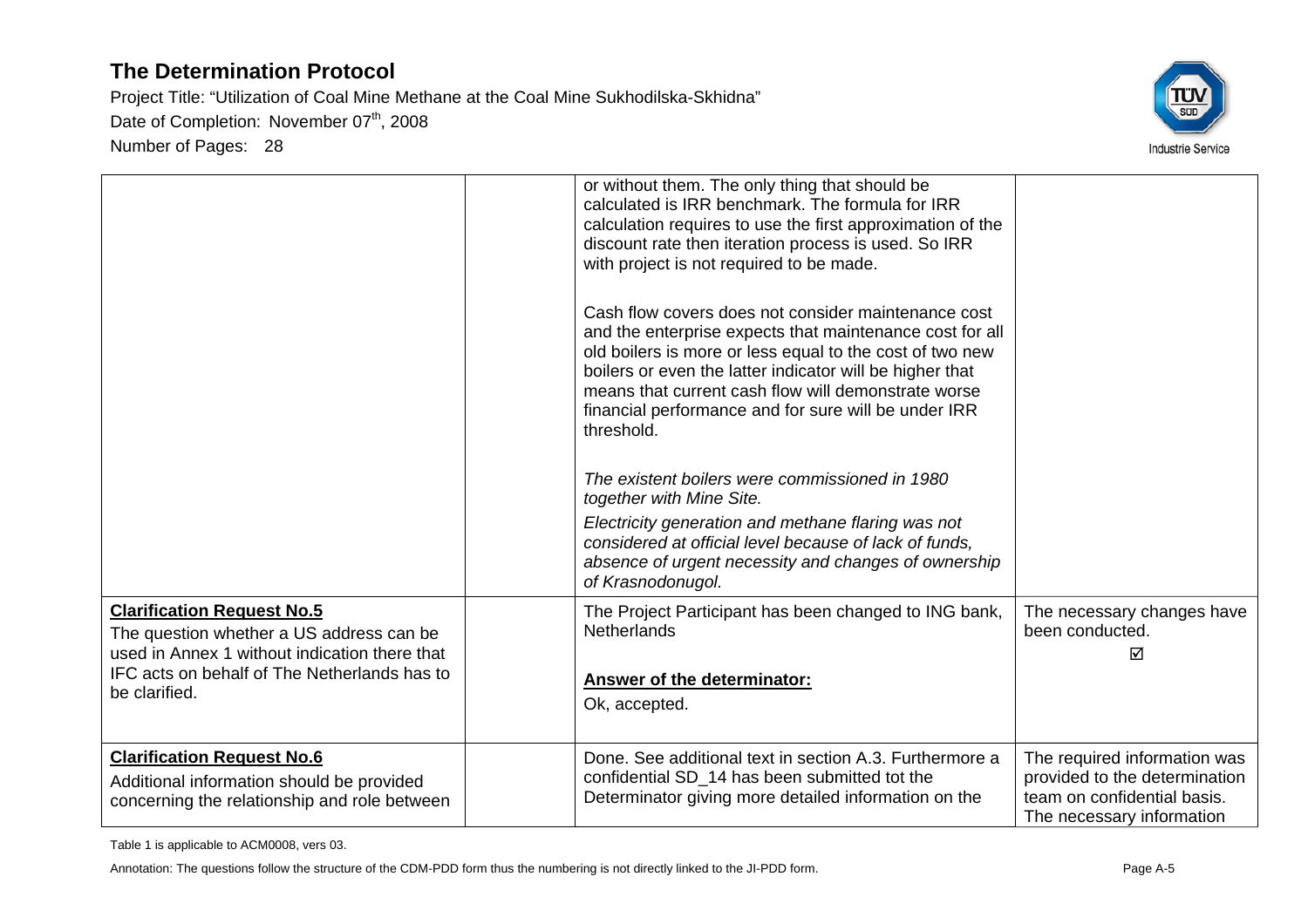Project Title: "Utilization of Coal Mine Methane at the Coal Mine Sukhodilska-Skhidna"

Date of Completion: November 07<sup>th</sup>, 2008

Number of Pages: 28



| different companies involved - currently and<br>in the past - in this project.<br>Furthermore - on a confidential basis -<br>information concerning the contractual<br>relationship between the listed project<br>participants should be handed over to the<br>determinator.<br>Who keeps the rights on the emission<br>reductions? Which company will be contact<br>point (described in the Modalities of<br>Communication (MoC) in this project                     | role of all parties.<br>A separate MoC, signed by both Project Participants,<br>will be submitted.<br>Answer of the determinator:<br>Ok, accepted. The MoC has to be submitted before the<br>project finally can be uploaded for approval/registration<br>at JI-SC. | has been included in revised<br>PDD and is deemed<br>sufficient.<br>⊠                                         |
|-----------------------------------------------------------------------------------------------------------------------------------------------------------------------------------------------------------------------------------------------------------------------------------------------------------------------------------------------------------------------------------------------------------------------------------------------------------------------|---------------------------------------------------------------------------------------------------------------------------------------------------------------------------------------------------------------------------------------------------------------------|---------------------------------------------------------------------------------------------------------------|
| <b>Clarification Request No.7</b><br>Additional information such as street name<br>and number or cadastral information as well<br>as geographical information (GPS-<br>coordinates) should be included in the PDD.<br>If possible all information in the maps (see<br>figure 2) should be given in English.                                                                                                                                                           | Done, GPS-coordinates are: 48 <sup>0</sup> 21'9"N 39 <sup>0</sup> 47'9"E<br>Refer please to Figure 2. Place-name in English has<br>been added.<br>Answer of the determinator:<br>Ok, accepted.                                                                      | Required information has<br>been added in revised PDD<br>and seems to be sufficient.<br>⊠                     |
| <b>Clarification Request No.8</b><br>The project developer shall submit a copy of<br>all documents (ownership, licenses, permits,<br>act of conducted works) demonstrating that<br>the project proponents have the right and are<br>able to implement the project and operate the<br>project during the project lifetime. Information<br>when the requests for a building license and<br>a operation license were started should be<br>submitted to the determinator. | Requested documents will be submitted as separate<br>attachment. Refer please to SD_05-SD_07, SD_15.<br>Answer of the determinator:<br>Ok, the information is sufficient and complete.                                                                              | The required information was<br>provided to the determination<br>team and is sufficient and<br>complete.<br>☑ |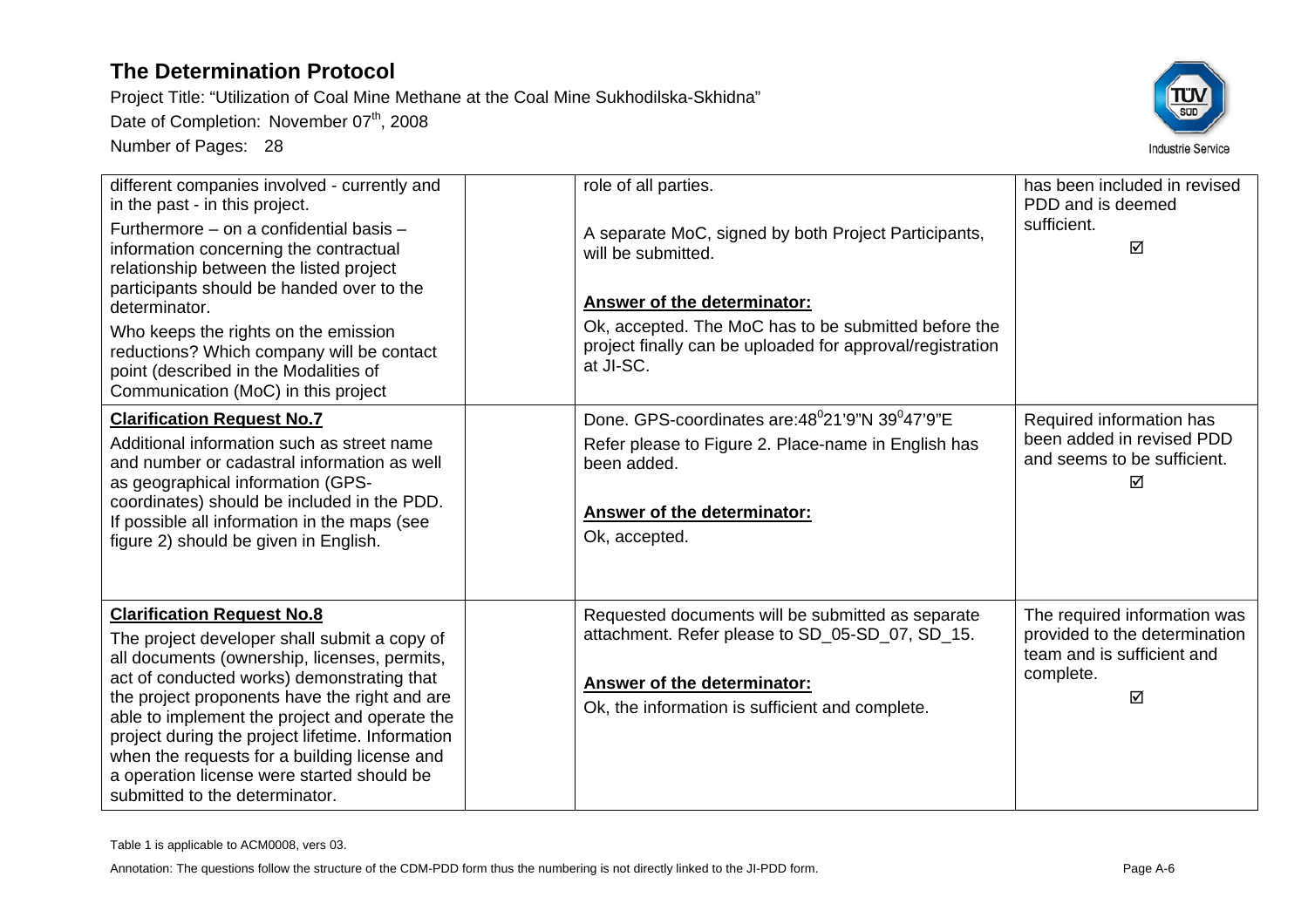Project Title: "Utilization of Coal Mine Methane at the Coal Mine Sukhodilska-Skhidna" Date of Completion: November 07<sup>th</sup>, 2008 Number of Pages: 28



| <b>Clarification Request No.9</b><br>The advantages of the selected<br>boilers/technology on the same industry line<br>should be described in the PDD - why have<br>these boilers been chosen/what are the<br>benefits etc., who is the equipment provider<br>etc? Tenyakova | There are no specific advantages of selected boilers<br>just an existed technology easily to change kind of fuel.<br>The equipment manufacturer is Biysk, Russia.<br>http://www.sibpromenergo.ru/boiler/ke25-4-65-10-<br>25.html. Beside these boilers are the cheapest to<br>satisfy Mine's necessity in heat and hot water. | The information given seems<br>to be sufficient.<br>⊠ |
|------------------------------------------------------------------------------------------------------------------------------------------------------------------------------------------------------------------------------------------------------------------------------|-------------------------------------------------------------------------------------------------------------------------------------------------------------------------------------------------------------------------------------------------------------------------------------------------------------------------------|-------------------------------------------------------|
|                                                                                                                                                                                                                                                                              | Answer of the determinator:                                                                                                                                                                                                                                                                                                   |                                                       |
|                                                                                                                                                                                                                                                                              | The information is deemed sufficient.                                                                                                                                                                                                                                                                                         |                                                       |
|                                                                                                                                                                                                                                                                              |                                                                                                                                                                                                                                                                                                                               |                                                       |
| <b>Clarification Request No.10</b><br>Additional technical information of the boilers                                                                                                                                                                                        | Information about methane extraction/capture<br>equipment at the Mine is already submitted. Refer                                                                                                                                                                                                                             | The information given seems<br>to be sufficient.      |
| as well as the methane extraction/capture                                                                                                                                                                                                                                    | please SD_08                                                                                                                                                                                                                                                                                                                  | ⊠                                                     |
| equipment should be added to chapter A.4.3<br>(combined with A.2) of the PDD. As the                                                                                                                                                                                         | Also refer please to chapter A 4.3.                                                                                                                                                                                                                                                                                           |                                                       |
| project is already implemented this additional<br>information must be available to reflect the                                                                                                                                                                               | Answer of the determinator:                                                                                                                                                                                                                                                                                                   |                                                       |
| current status.                                                                                                                                                                                                                                                              | The information is deemed sufficient.                                                                                                                                                                                                                                                                                         |                                                       |
|                                                                                                                                                                                                                                                                              |                                                                                                                                                                                                                                                                                                                               |                                                       |
| <b>Clarification Request No.11</b><br>Please use for the table with emission                                                                                                                                                                                                 | Done.                                                                                                                                                                                                                                                                                                                         | Necessary changes have<br>been conducted.             |
| reductions under chapter E.6 (page 40) the                                                                                                                                                                                                                                   |                                                                                                                                                                                                                                                                                                                               | ⊠                                                     |
| same form as it is used under A.4.4.                                                                                                                                                                                                                                         |                                                                                                                                                                                                                                                                                                                               |                                                       |
|                                                                                                                                                                                                                                                                              | Answer of the determinator:                                                                                                                                                                                                                                                                                                   |                                                       |
|                                                                                                                                                                                                                                                                              | OK.                                                                                                                                                                                                                                                                                                                           |                                                       |
| <b>Clarification Request No.12</b>                                                                                                                                                                                                                                           | This is not a relevant requirement for JI projects (CDM                                                                                                                                                                                                                                                                       | The required information has                          |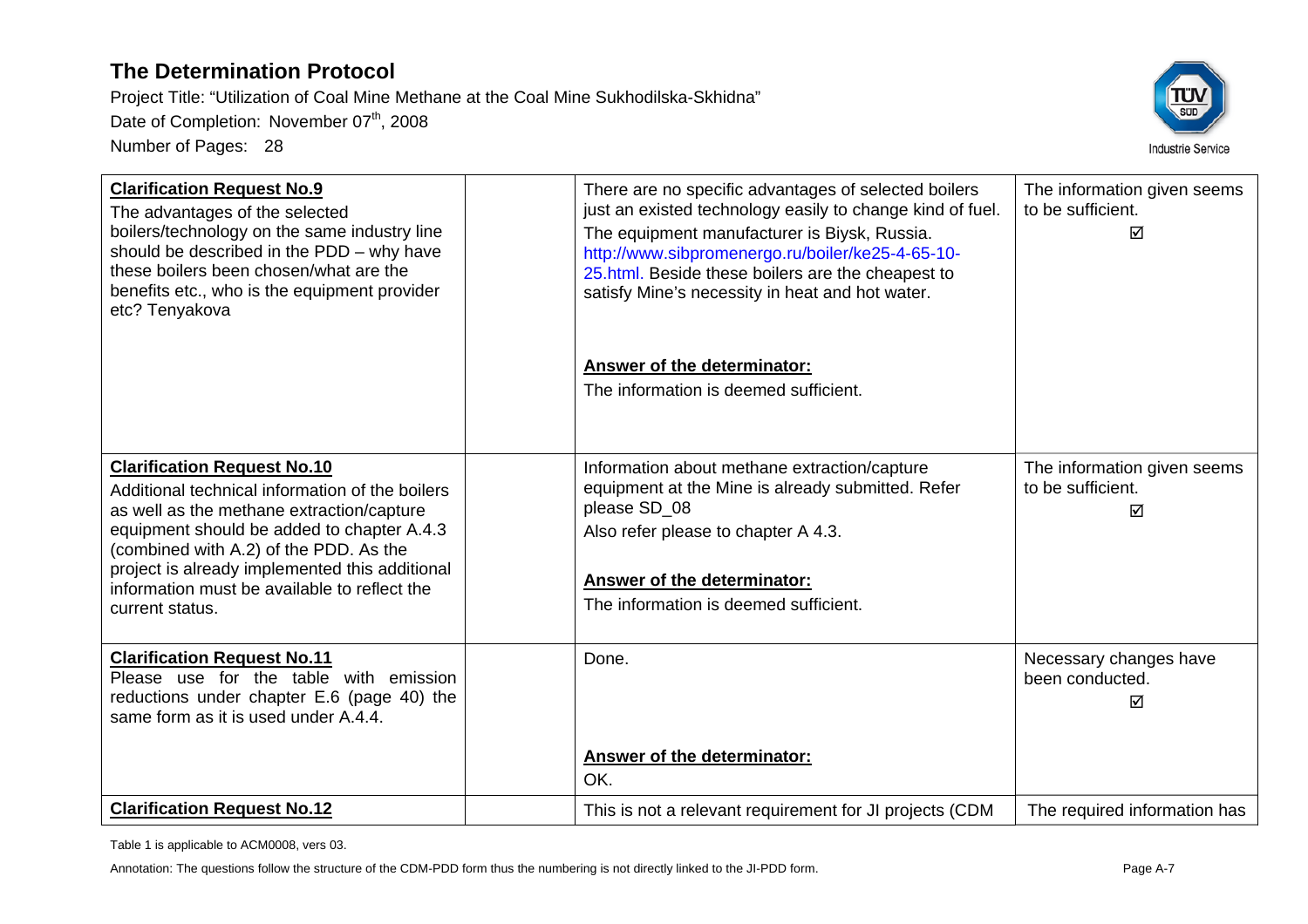Project Title: "Utilization of Coal Mine Methane at the Coal Mine Sukhodilska-Skhidna" Date of Completion: November 07<sup>th</sup>, 2008 Number of Pages: 28



| Please include information in the PDD that<br>there is no public funding for this project and                                                                                                  | only).                                                                                                                                                                                                                                                                                                                                                                                                                                                                                                                                                                                                                                                                                                                                                                                                                                                | been included in revised<br>PDD.                                                    |
|------------------------------------------------------------------------------------------------------------------------------------------------------------------------------------------------|-------------------------------------------------------------------------------------------------------------------------------------------------------------------------------------------------------------------------------------------------------------------------------------------------------------------------------------------------------------------------------------------------------------------------------------------------------------------------------------------------------------------------------------------------------------------------------------------------------------------------------------------------------------------------------------------------------------------------------------------------------------------------------------------------------------------------------------------------------|-------------------------------------------------------------------------------------|
| no assistance by a state program.                                                                                                                                                              | <b>Answer of the determinator:</b><br>This is not included as chapter/point in the current JI<br>PDD form nevertheless it is not in the interest of all<br>involved parties to provide with JI revenues a double<br>financing of projects (contradiction to the requirements<br>of the Kyoto protocol at least as long as such a funding<br>would contribute to a major amount to the funding of<br>such a project)<br>Thus – if additional revenues/funding for example from<br>EU programs/Ukrainian state programs/other<br>international assistance and development programs<br>would be part of the financing of this project this needs<br>to be mentioned in the PDD and also included in the<br>financial calculations of the projects (there nothing<br>appears). According to the information received on-site<br>there is no such funding. | ☑                                                                                   |
|                                                                                                                                                                                                | <b>Reply of the Project Participant</b><br>Done.                                                                                                                                                                                                                                                                                                                                                                                                                                                                                                                                                                                                                                                                                                                                                                                                      |                                                                                     |
|                                                                                                                                                                                                | Information "There is no public funding for this project<br>and no assistance by a state program" were included in<br>PDD.                                                                                                                                                                                                                                                                                                                                                                                                                                                                                                                                                                                                                                                                                                                            |                                                                                     |
| <b>Clarification Request No.13</b><br>The issue "additional electricity consumption"<br>as result of project implementation should be<br>addressed and elaborated more detailed in<br>the PDD. | Two new methane fuelled boilers will be installed<br>instead of for boilers DKVR 20. The capacity of<br>electrical equipment for two new boilers KE significantly<br>less then for the previous three boilers. Refer please to<br>SD_09 Electrical Capacity of equipment.                                                                                                                                                                                                                                                                                                                                                                                                                                                                                                                                                                             | The given information is re-<br>traceable and plausible and<br>can be accepted<br>☑ |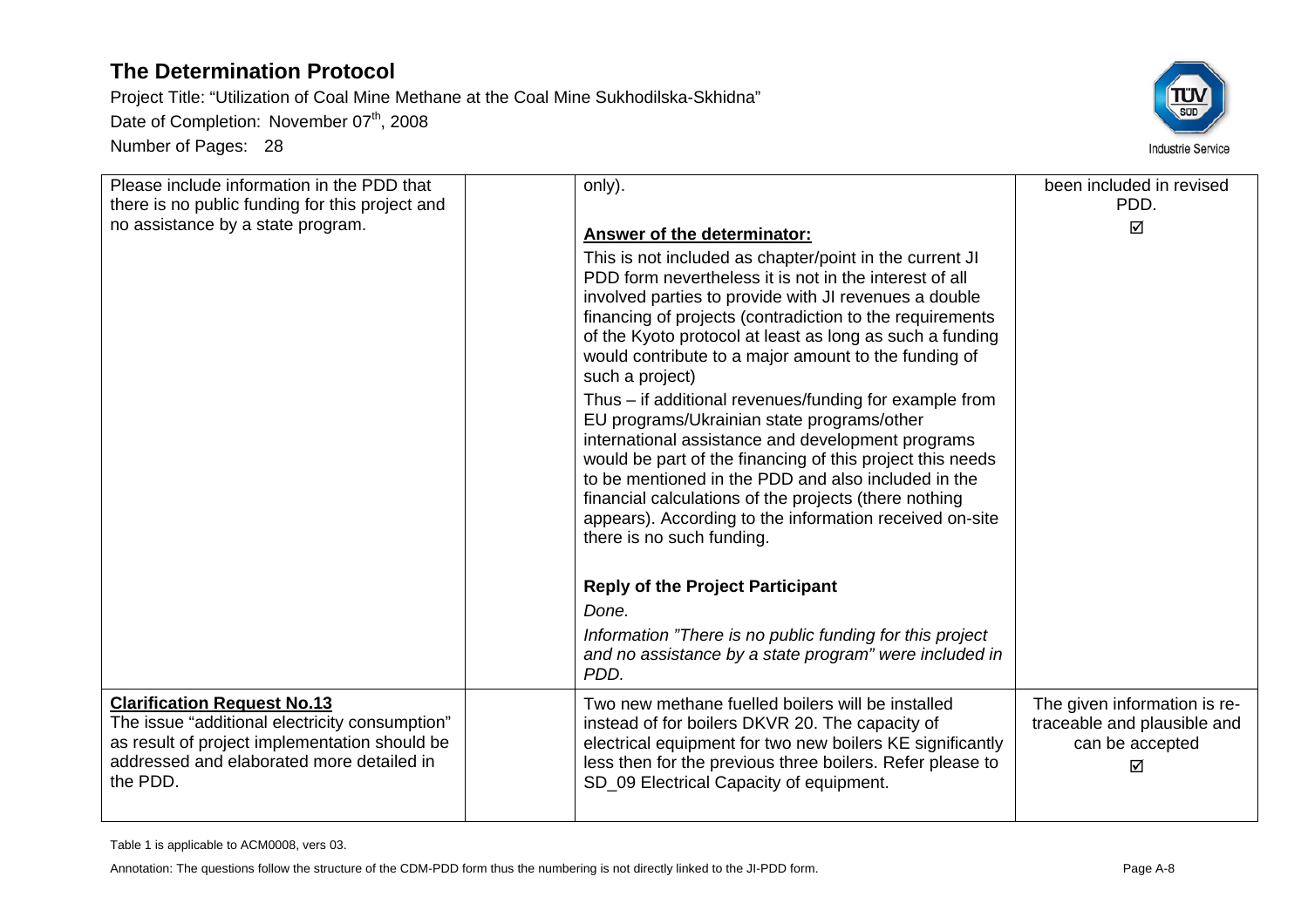Project Title: "Utilization of Coal Mine Methane at the Coal Mine Sukhodilska-Skhidna"

Date of Completion: November 07<sup>th</sup>, 2008

Number of Pages: 28



| <b>Clarification Request No.14</b><br>Please add the links to the applied<br>methodology versions (on UNFCCC's<br>website) to demonstrate that the correct<br>methodology/tool versions have been applied<br>in the PDD.                                              | Answer of the determinator:<br>OK. The given information is re-traceable and plausible<br>and can be accepted.<br>Done. Refer please to footnote 11. Section B.1.<br>Answer of the determinator:<br><b>OK</b>                                                                                                                                                                                                                                                                                                                                                                                                                                                                                                                                                                                                                                                                                                                                                        | The required information has<br>been included in revised<br>PDD.<br>☑                         |
|-----------------------------------------------------------------------------------------------------------------------------------------------------------------------------------------------------------------------------------------------------------------------|----------------------------------------------------------------------------------------------------------------------------------------------------------------------------------------------------------------------------------------------------------------------------------------------------------------------------------------------------------------------------------------------------------------------------------------------------------------------------------------------------------------------------------------------------------------------------------------------------------------------------------------------------------------------------------------------------------------------------------------------------------------------------------------------------------------------------------------------------------------------------------------------------------------------------------------------------------------------|-----------------------------------------------------------------------------------------------|
| <b>Clarification Request No.15</b><br>The process of methane extraction should be<br>explained in detail in the PDD and the<br>wording/term pre-mining CMM should be<br>explained and justified to get a better<br>understanding of the processes in this<br>project. | Done. In SD_11 the connection of the surface (current<br>and future) is graphically given and directly relates to<br>the mining activities. The word pre-mining has been<br>taken as the wells are driller before mining takes place<br>and gas is released due to the mining activities.<br>Answer of the determinator:<br>In principle the information is fine and sufficient. But<br>nevertheless the difference between the wording CBM<br>as used in the methodology and the used term pre-<br>mining CMM – extracted from the surface – has to be<br>worked out more transparently. Therefore this deviation<br>from the methodology has to be mentioned and also<br>why - although the methane is taken out from the<br>surface - this can be considered as pre-mining CMM<br>and needs not to be considered as CBM. Therefore a<br>general explanation how the mines in Ukraine work<br>(independent from JI) in extracting methane needs to<br>be included. | The required explanations<br>have been included in<br>revised PDD and are<br>sufficient.<br>☑ |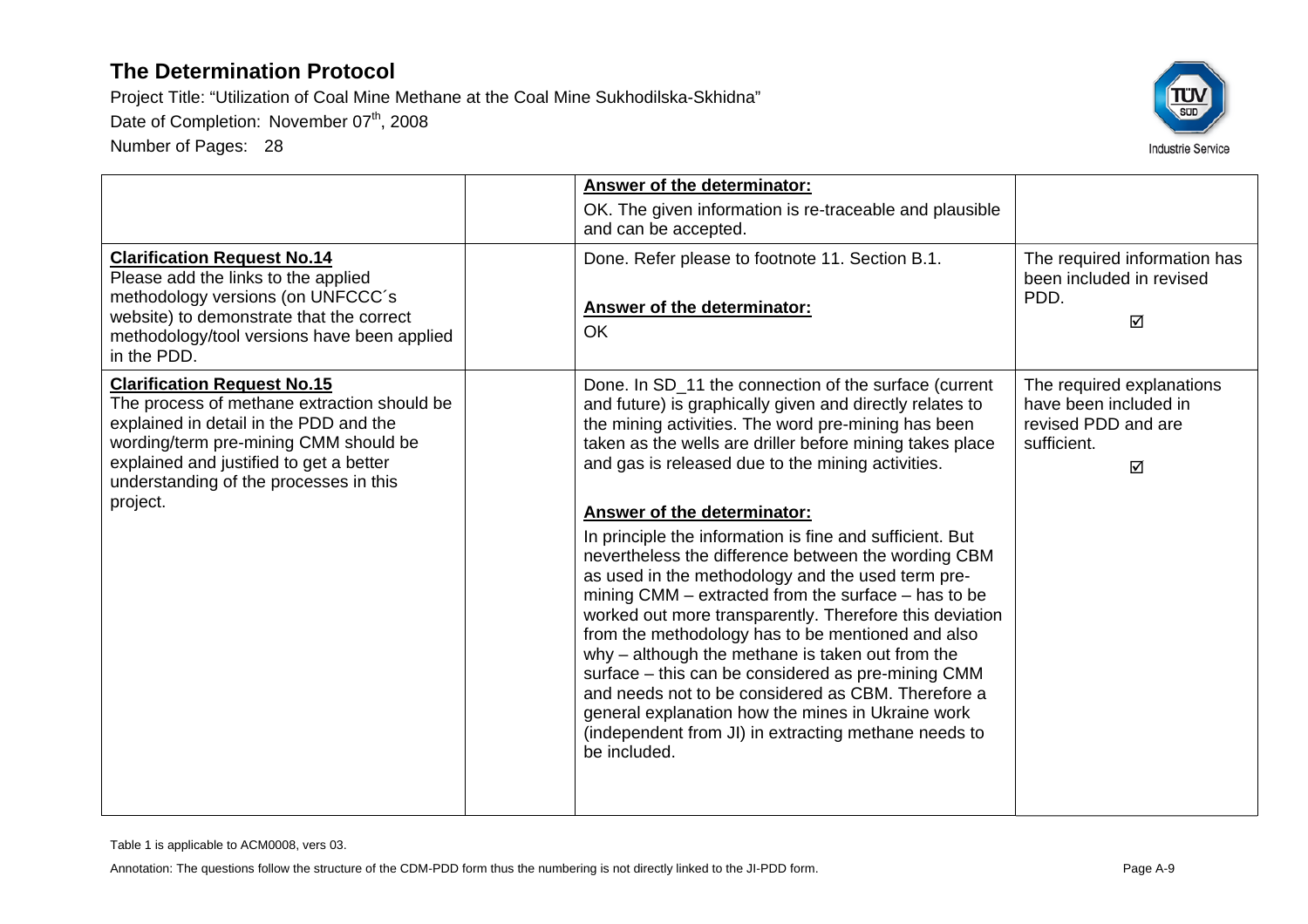Project Title: "Utilization of Coal Mine Methane at the Coal Mine Sukhodilska-Skhidna"

Date of Completion: November 07<sup>th</sup>, 2008

Number of Pages: 28



|                                                                                                                                                                                                                   | <b>Reply of the Project Participant</b><br>Done. Refer please to PDD, paragraphs in step 1a                                                                                                                                                                                                                                                                                                                                                                                                                                                                                                                                                                                                                                                    |                                              |
|-------------------------------------------------------------------------------------------------------------------------------------------------------------------------------------------------------------------|------------------------------------------------------------------------------------------------------------------------------------------------------------------------------------------------------------------------------------------------------------------------------------------------------------------------------------------------------------------------------------------------------------------------------------------------------------------------------------------------------------------------------------------------------------------------------------------------------------------------------------------------------------------------------------------------------------------------------------------------|----------------------------------------------|
|                                                                                                                                                                                                                   | where the following text was added:                                                                                                                                                                                                                                                                                                                                                                                                                                                                                                                                                                                                                                                                                                            |                                              |
|                                                                                                                                                                                                                   | In other words, the permeability of the Donbass coal<br>seams is so low that it is only possible to extract<br>(recover) gas of coals seams applying special<br>techniques. If such techniques are not applied then no<br>gas can be recovered is no mining takes places.<br>Hence, the extracted gas at the mine is related to CMM<br>only and cannot be CBM. Due to the low permeability of<br>the coal seams, extraction of CMM can only take place<br>just before and during the mining of the coal. For the<br>purpose of using the correct classifications of<br>ACM0008, this CMM will be referred to as pre mining<br>CMM.<br>Due to this low permeability of the coal seams,<br>extraction of CMM can only take place just before and |                                              |
|                                                                                                                                                                                                                   | during the mining of the coal. For the purpose of using<br>the correct classifications of ACM0008, this CMM will<br>be referred to as pre mining CMM.                                                                                                                                                                                                                                                                                                                                                                                                                                                                                                                                                                                          |                                              |
| <b>Clarification Request No.16</b><br>Please add verbally information about the<br>treatment of captured methane in the past -<br>prior to the project - and describe the<br>degasification process at that time. | The degasification system is the same before and after<br>the project, rather that different surface wells are used.<br>Degasification activities are independently done from<br>utilization activities.                                                                                                                                                                                                                                                                                                                                                                                                                                                                                                                                       | The information given is<br>sufficient.<br>☑ |
|                                                                                                                                                                                                                   | <b>Answer of the determinator:</b><br>OK.                                                                                                                                                                                                                                                                                                                                                                                                                                                                                                                                                                                                                                                                                                      |                                              |

Table 1 is applicable to ACM0008, vers 03.

Annotation: The questions follow the structure of the CDM-PDD form thus the numbering is not directly linked to the JI-PDD form. Page A-10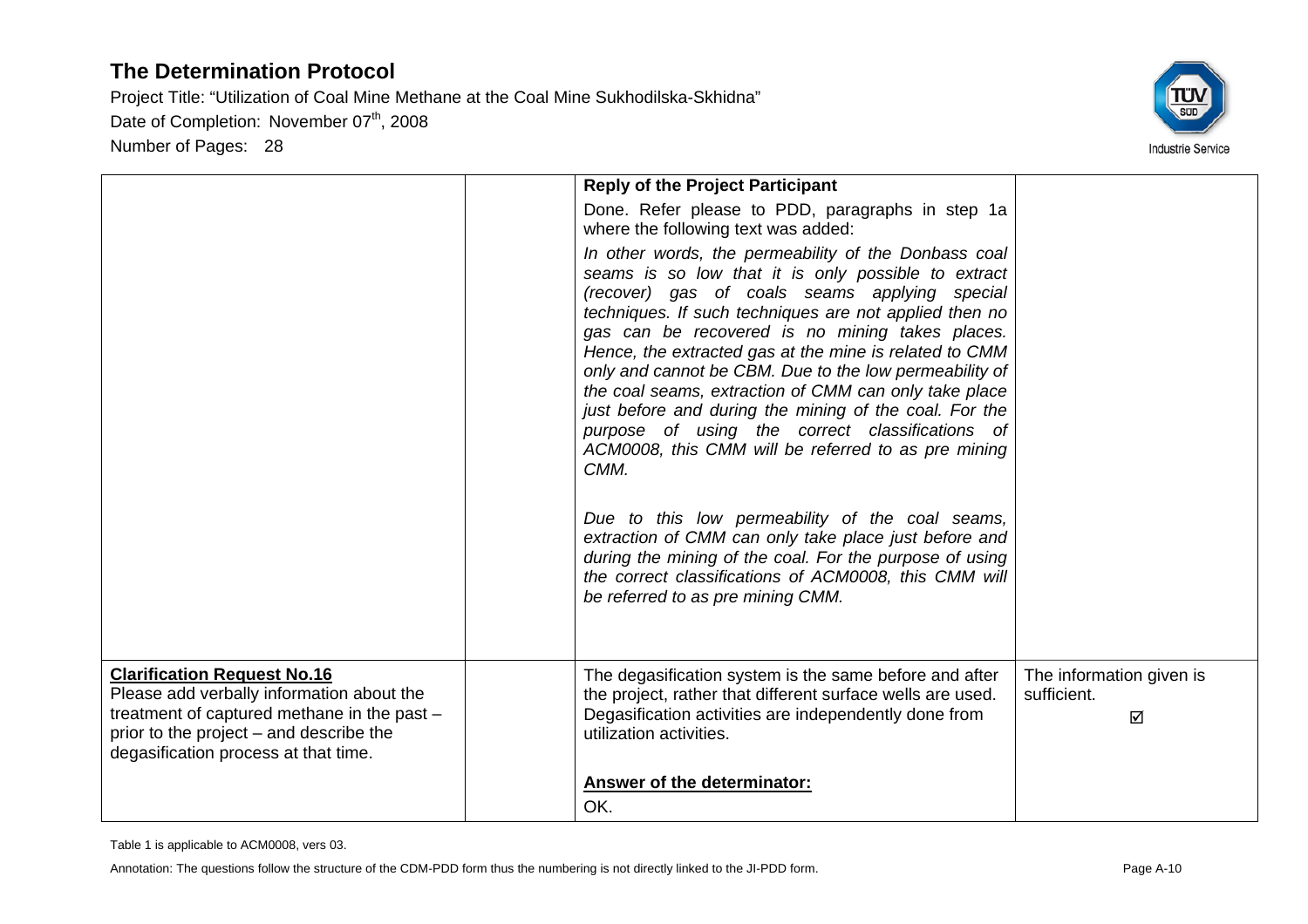Project Title: "Utilization of Coal Mine Methane at the Coal Mine Sukhodilska-Skhidna" Date of Completion: November 07<sup>th</sup>, 2008 Number of Pages: 28



| <b>Clarification Request No.17</b><br>The question $-$ what happens to the<br>extracted methane in times of maintenance<br>or in times of low heat demand - should be<br>discussed in the PDD, also why flaring is not<br>considered as a further option to destroy<br>methane (and also positive for the emission<br>reductions). | Unused methane is vented into the air which takes<br>place before the meter measuring consumed CMM.<br>Answer of the determinator:<br>OK. The answer is deemed sufficient and is the same<br>as received during the on-site visit.                                                                                                                                                                                                                                                               | The answer is deemed<br>sufficient and is the same as<br>received during the on-site<br>visit.<br>☑                         |
|------------------------------------------------------------------------------------------------------------------------------------------------------------------------------------------------------------------------------------------------------------------------------------------------------------------------------------|--------------------------------------------------------------------------------------------------------------------------------------------------------------------------------------------------------------------------------------------------------------------------------------------------------------------------------------------------------------------------------------------------------------------------------------------------------------------------------------------------|-----------------------------------------------------------------------------------------------------------------------------|
| <b>Clarification Request No.18</b><br>Explain clearly in the PDD how it is ensured<br>that the features mentioned aside are not<br>included in the PDD.                                                                                                                                                                            | See footnote in the PDD (section B.1) about two well<br>that are located above seams that have been mined<br>before 2000. All other surface wells are above seams<br>that will be mined. A SD_11 gives the graphical<br>overview of current surface wells and future surface<br>wells in connection with the mining activities.<br><b>Answer of the determinator:</b><br>OK. The given information in this document is<br>considered plausible and retraceable thus this issue<br>can be closed. | The given information in this<br>document is considered<br>plausible and retraceable<br>thus this issue can be closed.<br>☑ |
| <b>Clarification Request No.19</b><br>It should be explained and highlighted in the<br>PDD that there was no methane destruction<br>or utilisation (for example as fuel) prior to<br>project implementation.                                                                                                                       | Done<br>Answer of the determinator:<br>OK. The answer is deemed sufficient and is the same<br>as received during the on-site visit.                                                                                                                                                                                                                                                                                                                                                              | The answer is deemed<br>sufficient and is the same as<br>received during the on-site<br>visit.<br>☑                         |
| <b>Clarification Request No.20</b><br>More detailed information on technical<br>feasible options to capture and use the                                                                                                                                                                                                            | Done.                                                                                                                                                                                                                                                                                                                                                                                                                                                                                            | The added additional<br>information in the PDD<br>supported by delivered                                                    |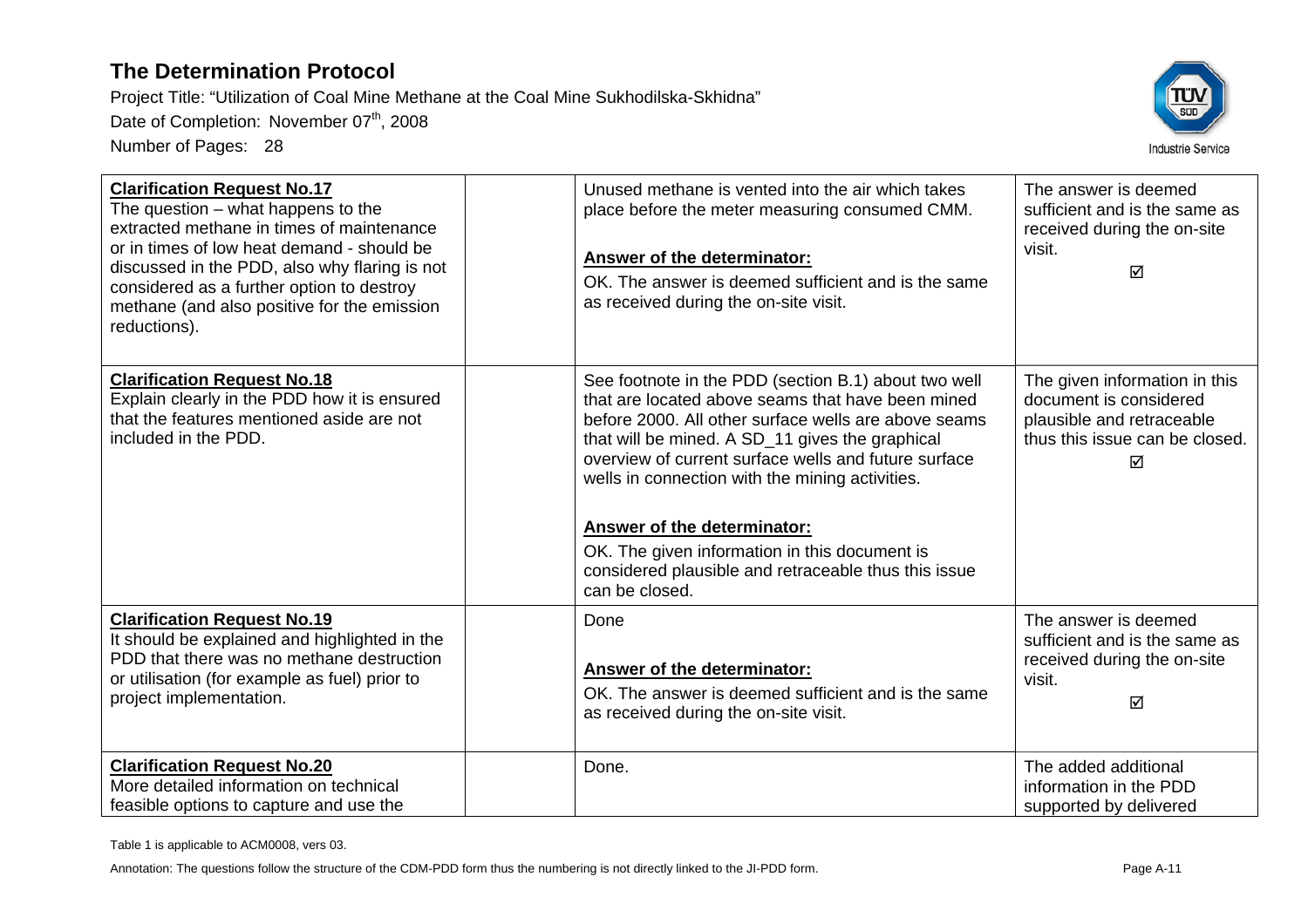Project Title: "Utilization of Coal Mine Methane at the Coal Mine Sukhodilska-Skhidna"

Date of Completion: November 07<sup>th</sup>, 2008

Number of Pages: 28



| methane in this project should be given. It<br>also should be explained why the option<br>flaring is not applied for excess captured gas.                                                                                                                                                                                                                                                                                                                                | Answer of the determinator:<br>OK. The added additional information in the PDD<br>supported by delivered additional documents are<br>deemed sufficient, plausible, transparent and<br>retraceable. The issue can be closed.                | additional documents is<br>deemed sufficient, plausible,<br>transparent and retraceable.                                                                                  |
|--------------------------------------------------------------------------------------------------------------------------------------------------------------------------------------------------------------------------------------------------------------------------------------------------------------------------------------------------------------------------------------------------------------------------------------------------------------------------|--------------------------------------------------------------------------------------------------------------------------------------------------------------------------------------------------------------------------------------------|---------------------------------------------------------------------------------------------------------------------------------------------------------------------------|
| <b>Clarification Request No.21</b><br>More detailed information/discussion on all<br>possible options and the compliance with<br>national legislation/regulations and<br>requirements should be included in the PDD.                                                                                                                                                                                                                                                     | Done.<br>Answer of the determinator:<br>OK. The added additional information in the PDD<br>supported by delivered additional documents is deemed<br>sufficient, plausible, transparent and retraceable. The<br>issue can be closed.        | The added additional<br>information in the PDD<br>supported by delivered<br>additional documents is<br>deemed sufficient, plausible,<br>transparent and retraceable.<br>⊠ |
| <b>Clarification Request No.22</b><br>More detailed information/discussion and<br>clear statements and argumentations on the<br>identified baseline options (for extraction,<br>treatment and electricity generation) is<br>required. The discussion in the current<br>version is considered as not fully complete.<br>And please do not change headers of the<br>steps and do not combine steps - follow<br>strictly the methodology (CBM can be<br>excluded verbally). | Done.<br><b>Answer of the determinator:</b><br>OK. The added additional information in the PDD<br>supported by delivered additional documents is deemed<br>sufficient, plausible, transparent and retraceable. The<br>issue can be closed. | The added additional<br>information in the PDD<br>supported by delivered<br>additional documents is<br>deemed sufficient, plausible,<br>transparent and retraceable.<br>⊠ |
| <b>Clarification Request No.23</b><br>The information on barriers has to be worked<br>out more detailed and based on logical<br>arguments. For transparency reasons a table                                                                                                                                                                                                                                                                                              | Done.<br><b>Answer of the determinator:</b>                                                                                                                                                                                                | The added additional<br>information in the PDD<br>supported by delivered<br>additional documents is                                                                       |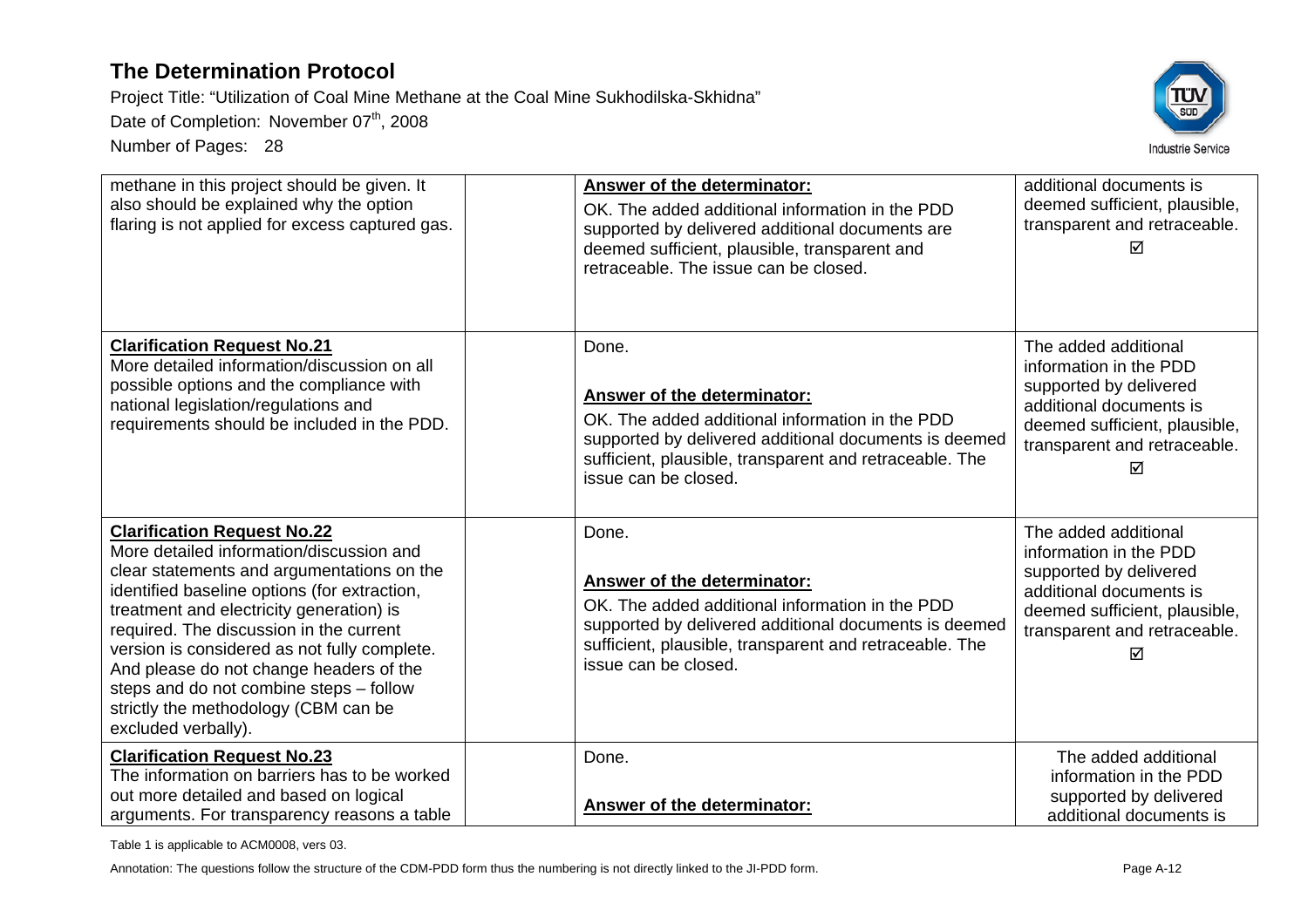Project Title: "Utilization of Coal Mine Methane at the Coal Mine Sukhodilska-Skhidna"

Date of Completion: November 07<sup>th</sup>, 2008

Number of Pages: 28



| should be added under step 4 within the PDD<br>giving an overview about all barriers to<br>prevent alternatives to occur.                                   | OK. The added additional information in the PDD<br>supported by delivered additional documents are<br>deemed sufficient, plausible, transparent and<br>retraceable. The issue can be closed.                                                                                                                                                                                                                                                                                                                                                                                                                                                                                                           | deemed sufficient, plausible,<br>transparent and retraceable.                                                                                                             |
|-------------------------------------------------------------------------------------------------------------------------------------------------------------|--------------------------------------------------------------------------------------------------------------------------------------------------------------------------------------------------------------------------------------------------------------------------------------------------------------------------------------------------------------------------------------------------------------------------------------------------------------------------------------------------------------------------------------------------------------------------------------------------------------------------------------------------------------------------------------------------------|---------------------------------------------------------------------------------------------------------------------------------------------------------------------------|
| <b>Clarification Request No.24</b><br>The identification, argumentation and<br>justification of the benchmark analysis is<br>unclear and has to be adjusted | The IRR benchmark is justified in the text now. It is<br>based on accumulative method summing up without<br>risk factor and risk factor. Both indicators are justified by<br>references available to Determinator (see SD_04<br>giving the reference document and SD_03 providing<br>bond rates for Ukraine)                                                                                                                                                                                                                                                                                                                                                                                           | The added additional<br>information in the PDD<br>supported by delivered<br>additional documents is<br>deemed sufficient, plausible,<br>transparent and retraceable.<br>⊠ |
|                                                                                                                                                             | <b>Answer of the determinator:</b><br>OK. The added additional information in the PDD<br>supported by delivered additional documents are<br>deemed sufficient, plausible, transparent and<br>retraceable. But it should be discussed or at least<br>verbally argued whether other options - also included<br>under this project type/methodology (flaring, electricity<br>generation use as fuel) have been considered in the<br>initial stage (going for a JI project) and why they are not<br>feasible or have been excluded from the beginning,<br>delayed (later phase of the project after 2012). Flaring<br>at least probably also would meet the internal<br>benchmark considering JI revenues. |                                                                                                                                                                           |
|                                                                                                                                                             | <b>Reply of the Project Participant</b><br>In section B.1 the different available alternatives to the<br>mine have been discussed and explained why some<br>alternatives are not considered in absence of Jl. This is<br>in accordance with the methodology. In section B.2 it is                                                                                                                                                                                                                                                                                                                                                                                                                      |                                                                                                                                                                           |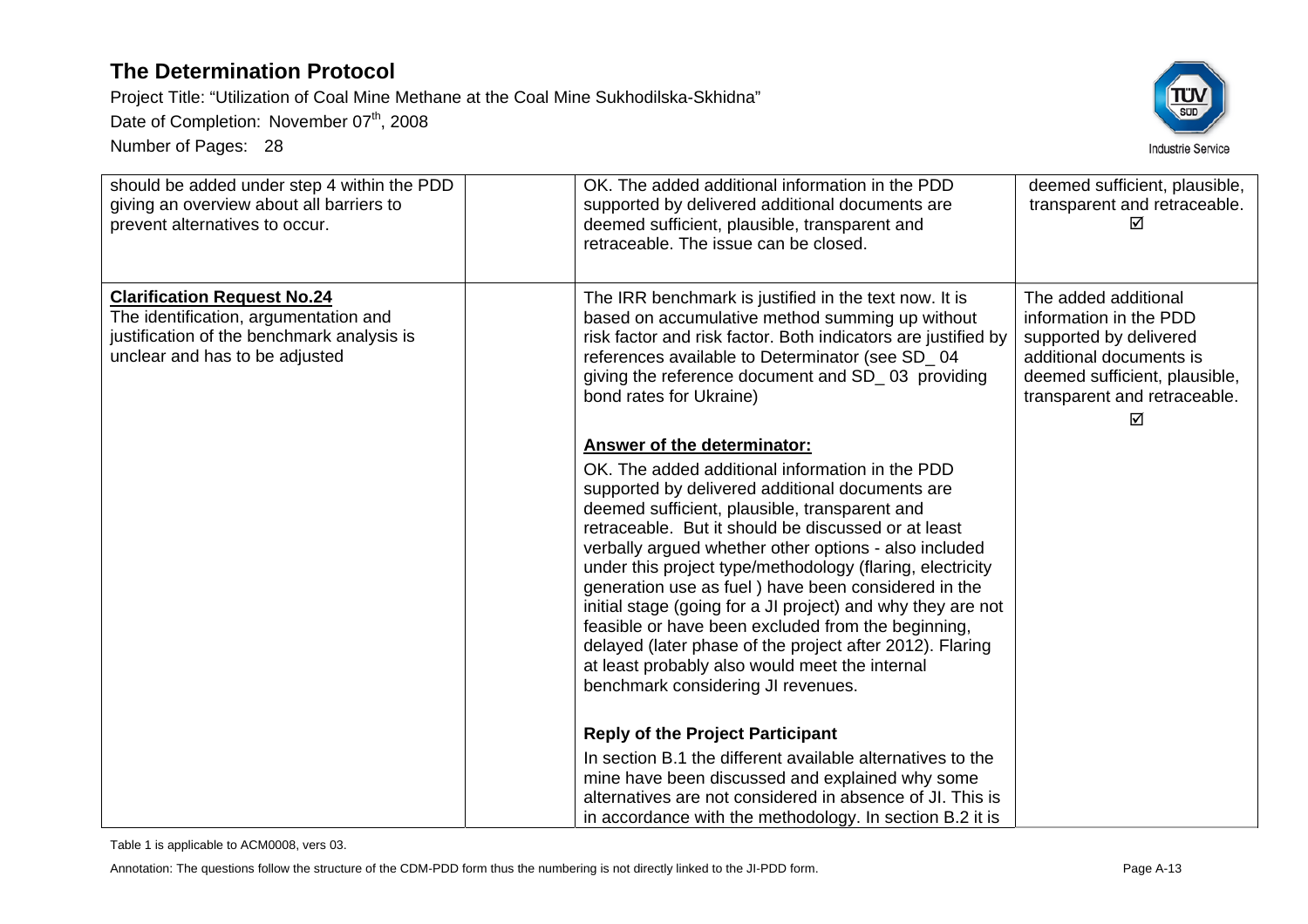Number of Pages: 28



|                                                                                                                                                                                                                                                                                                                                                                                                                                                                                    | shown that the proposed project activity is not the<br>baseline. It is not required in the CDM tool, when using<br>the benchmark analysis, to compare the project with<br>other alternatives.                                                                                            |                                                                                                                                                                           |
|------------------------------------------------------------------------------------------------------------------------------------------------------------------------------------------------------------------------------------------------------------------------------------------------------------------------------------------------------------------------------------------------------------------------------------------------------------------------------------|------------------------------------------------------------------------------------------------------------------------------------------------------------------------------------------------------------------------------------------------------------------------------------------|---------------------------------------------------------------------------------------------------------------------------------------------------------------------------|
| <b>Clarification Request No.25</b><br>It should be worked out more clearly and<br>transparent whether and how the different<br>barriers prevent different alternatives to<br>occur? Furthermore - by demonstrating<br>consideration of ERU revenues since the<br>beginning of the project planning (board<br>meetings and decisions) – it should be<br>highlighted that the project would not have<br>happened without JI. Please provide this<br>information to the determinator. | Done. Refer please to footnote 8 and SD 03.<br>Answer of the determinator:<br>OK – but see open clarification requests above<br>(concerning demonstration of financial figures with JI<br>and verbal argumentation. If these issues are solved<br>this point can be considered as closed | The added additional<br>information in the PDD<br>supported by delivered<br>additional documents is<br>deemed sufficient, plausible,<br>transparent and retraceable.<br>☑ |
| <b>Clarification Request No.26</b><br>More information and a deepened discussion<br>on similar project activities - running all under<br>JI - should be provided in the PDD.                                                                                                                                                                                                                                                                                                       | Done. Refer please Section B 2 Step 4 PDD<br><b>Answer of the determinator:</b><br>OK.                                                                                                                                                                                                   | The added additional<br>information in the PDD is<br>deemed sufficient, plausible,<br>transparent and retraceable.<br>⊠                                                   |
| <b>Clarification Request No.27</b><br>A test report/statistical representative<br>analysis of extracted gas for gas from the<br>surface boreholes including the NMHC<br>concentration should be provided to justify<br>the "less than 1 %" approach. Furthermore<br>this parameter has to be monitored and<br>considered in the calculations in case the 1%<br>limit is injured.                                                                                                   | Analyses of CMM that will be submitted to the<br>Determinator will show that NMHC concentration is less<br>than 1%. See SD 10.<br><b>Answer of the determinator:</b><br>OK. The parameter is included now and the requested<br>additional information has been provided.                 | The parameter is included<br>now and the requested<br>additional information has<br>been provided.<br>☑                                                                   |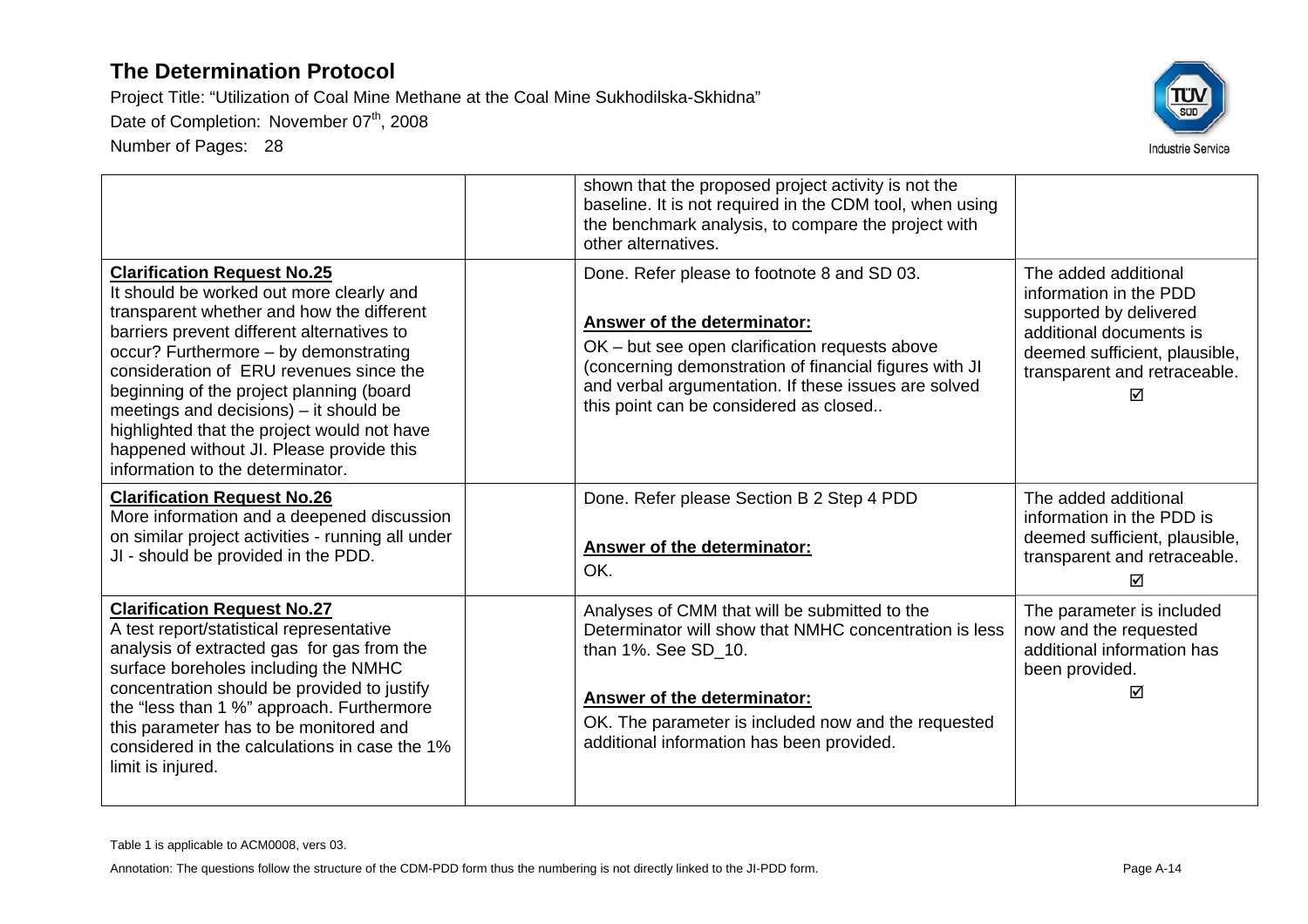Project Title: "Utilization of Coal Mine Methane at the Coal Mine Sukhodilska-Skhidna"

Date of Completion: November 07<sup>th</sup>, 2008

Number of Pages: 28



| <b>Clarification Request No.28</b><br>A clear, retraceable reference (where this<br>value is listed in IPCC 2006) to the source for<br>the chosen efficiency should be given in the<br>PDD.                                                                            | Done. Refer please section D. Table 14. P10.<br>Answer of the determinator:<br>OK                                                                                                                         | Required reference has been<br>included in revised PDD.<br>☑                                                          |
|------------------------------------------------------------------------------------------------------------------------------------------------------------------------------------------------------------------------------------------------------------------------|-----------------------------------------------------------------------------------------------------------------------------------------------------------------------------------------------------------|-----------------------------------------------------------------------------------------------------------------------|
| <b>Clarification Request No.29</b><br>Additional information and clarification on the<br>parameter; Efficiency of methane<br>destruction/oxidation in heat plant should be<br>provided in the PDD. Please follow strictly the<br>methodology and use the correct term. | Done. Efficiency of methane destruction is taken from<br><b>IPCC</b> quidelines.<br>Answer of the determinator:<br>OK. The requested clarification has been done.                                         | The added additional<br>information in the PDD is<br>deemed sufficient.<br>☑                                          |
| <b>Clarification Request No.30</b><br>Please include this parameter $CEFCH4$ in the<br>parameter list.                                                                                                                                                                 | The parameters have been included in the table.<br><b>Answer of the determinator:</b><br>OK.                                                                                                              | The required parameters<br>have been included<br>☑                                                                    |
| <b>Clarification Request No.31</b><br>Please include this parameter $d_k^{max}$ in the<br>parameter list and discuss the relevance of<br>this parameter in this project.                                                                                               | Formula with parameter $d_k^{max}$ is not applicable in case<br>for Sukhodilska Mine as no thermal heat (fuelled by<br>CMM) is generated under the baseline.<br><b>Answer of the determinator:</b><br>OK. | The clarification given is<br>sufficient.<br>☑                                                                        |
| <b>Clarification Request No.32</b><br>All the procedures identified for the<br>monitoring plan, including training of<br>monitoring personnel, emergency<br>preparedness, calibration of monitoring<br>equipment, maintenance of monitoring                            | Monitoring Manual will be submitted to the Verifier<br>during first annual verification.<br>Answer of the determinator:<br>OK.                                                                            | Monitoring Manual will be<br>submitted to the Verifier<br>during first annual<br>verification. This is<br>acceptable. |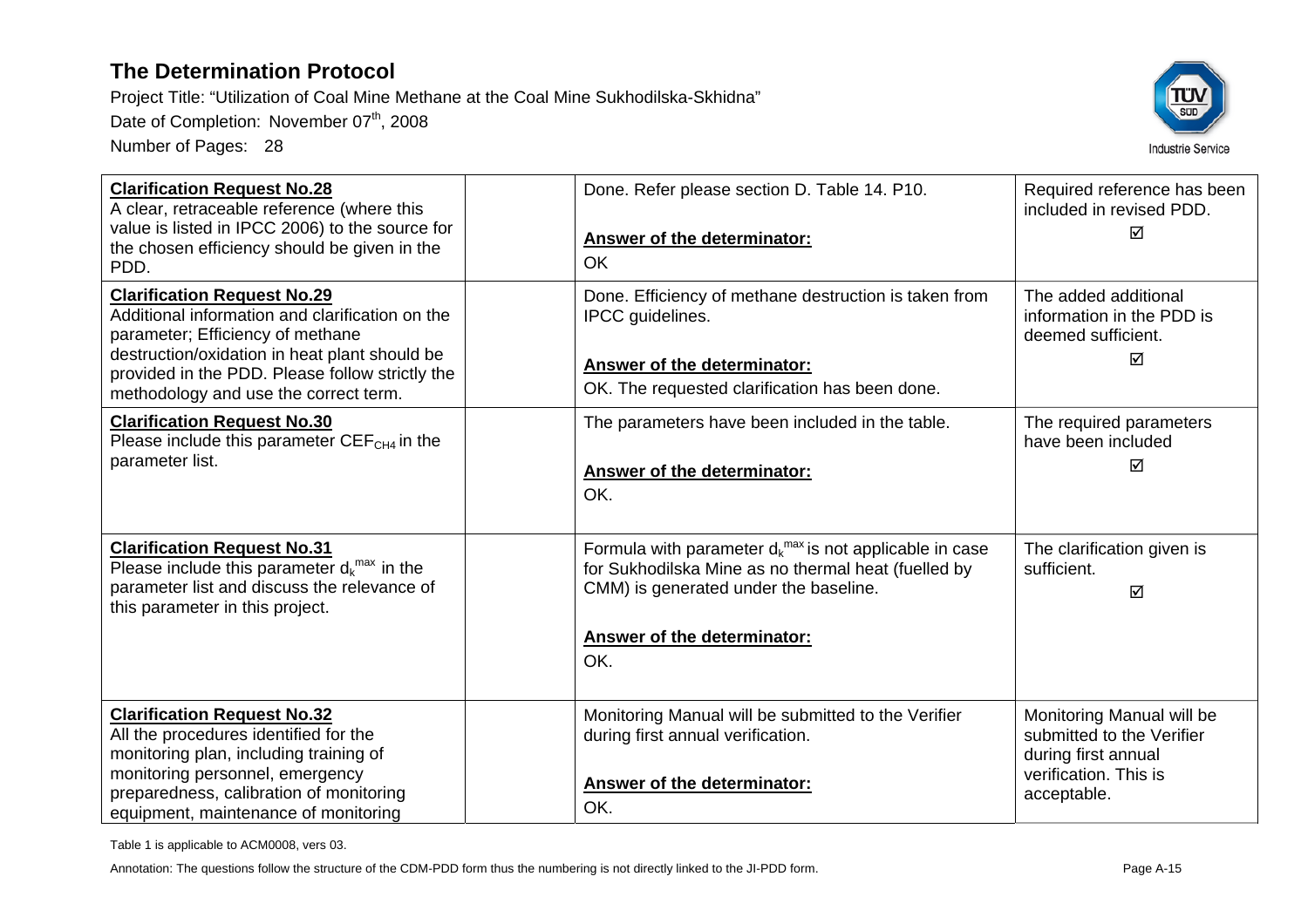Project Title: "Utilization of Coal Mine Methane at the Coal Mine Sukhodilska-Skhidna"

Date of Completion: November 07<sup>th</sup>, 2008

Number of Pages: 28



| equipment, monitoring, measurements and<br>reporting, day-to-day records handling,<br>should be described in the CDM Manual.                     |                                                                                                                                                                                                                                                                                                                                                                                                                                                                                                                                     | ☑                                                |
|--------------------------------------------------------------------------------------------------------------------------------------------------|-------------------------------------------------------------------------------------------------------------------------------------------------------------------------------------------------------------------------------------------------------------------------------------------------------------------------------------------------------------------------------------------------------------------------------------------------------------------------------------------------------------------------------------|--------------------------------------------------|
| <b>Clarification Request No.33</b><br>For the project's starting date and operational<br>lifetime, please show additional evidence<br>documents. | Documents will be submitted to the Verifier as separate<br>document. See SD 15                                                                                                                                                                                                                                                                                                                                                                                                                                                      | The answer is sufficient.<br>☑                   |
|                                                                                                                                                  | <b>Answer of the determinator:</b><br>OK. The answer is sufficient under the pre-condition<br>that the issues which are still open and mentioned<br>above are solved.                                                                                                                                                                                                                                                                                                                                                               |                                                  |
| <b>Clarification Request No.34</b><br>The EIA report and the approval of EIA have<br>to be presented to the DOE.                                 | Documents will be submitted to the Verifier as separate<br>document. See SD_07                                                                                                                                                                                                                                                                                                                                                                                                                                                      | The answer is sufficient.<br>☑                   |
|                                                                                                                                                  | Answer of the determinator:<br>OK.                                                                                                                                                                                                                                                                                                                                                                                                                                                                                                  |                                                  |
| <b>Clarification Request No.35</b><br>Please update and extend the information in<br>chapter G.                                                  | Stake holder's consultation is not required for this<br>project and not necessary under JI.                                                                                                                                                                                                                                                                                                                                                                                                                                         | The clarifications given are<br>acceptable.<br>☑ |
|                                                                                                                                                  | Answer of the determinator:<br>This information is too limited. The statement is correct<br>nevertheless some additional information on<br>requirements for local stakeholder consultation in<br>Ukraine and why in this case no such process is<br>required should be added. The information that a<br>stakeholder consultation process is not required under<br>JI is not correct in this limited form. JI requires that<br>national regulations and procedures need to be<br>considered and that based on these requirements the |                                                  |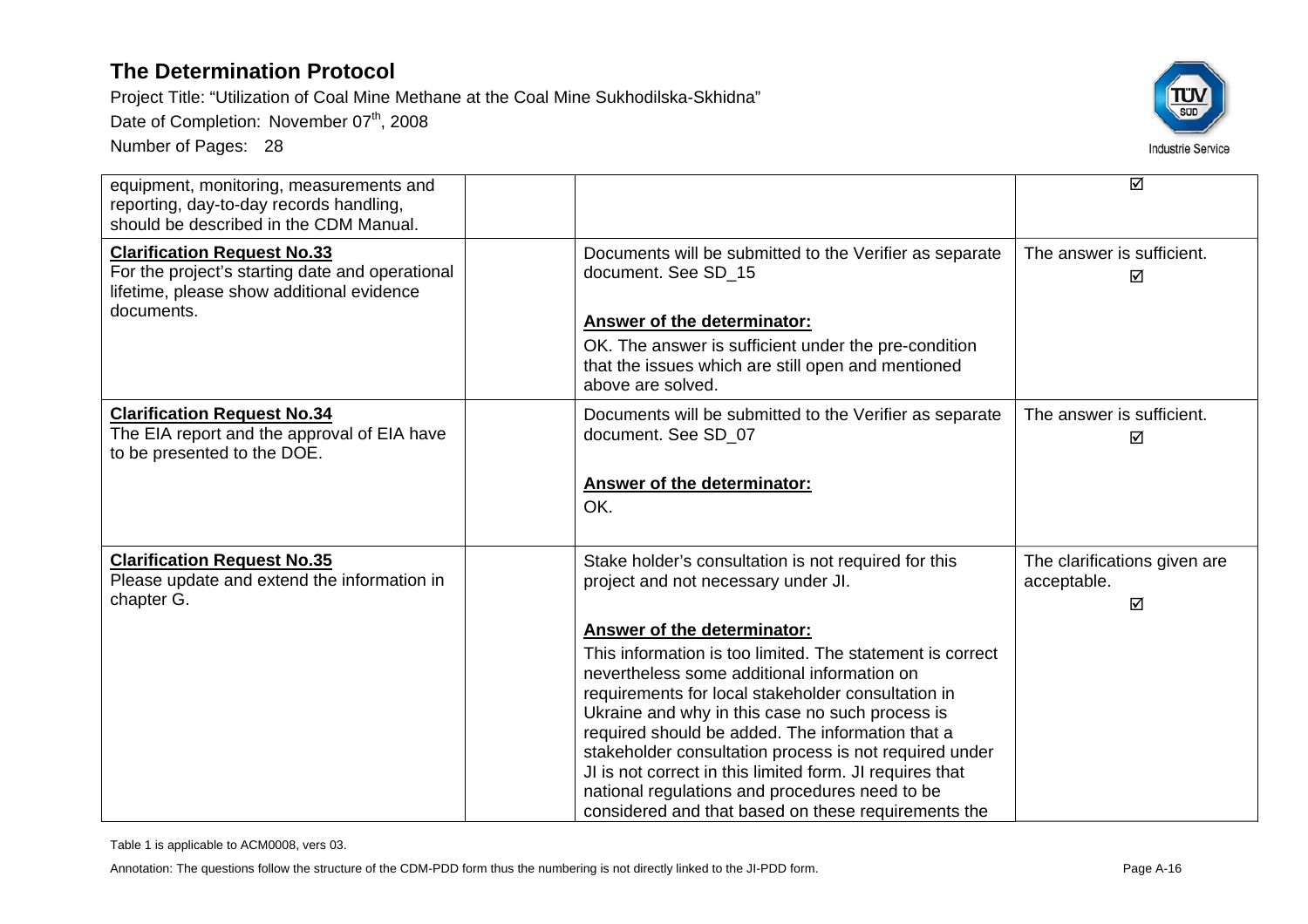

|                                                                                               | decision has to be made whether, why and how a<br>local/regional GSP has to be conducted.                                                                                                                                                                                                                                                                                                                             |                                                                        |
|-----------------------------------------------------------------------------------------------|-----------------------------------------------------------------------------------------------------------------------------------------------------------------------------------------------------------------------------------------------------------------------------------------------------------------------------------------------------------------------------------------------------------------------|------------------------------------------------------------------------|
|                                                                                               | <b>Reply of the Project Participant</b>                                                                                                                                                                                                                                                                                                                                                                               |                                                                        |
|                                                                                               | There have been a few publications in local media<br>about the mine such as Luganskaya Pravda from<br>November 2007 and http://www.geonews.com.ua/<br>about CMM project at Sukhodilska-Skhidna.                                                                                                                                                                                                                       |                                                                        |
|                                                                                               | Some information about the project was also placed at<br>http://www.ua-tenders.com to supply equipment<br>according to Ukrainian tender procedures legislation                                                                                                                                                                                                                                                        |                                                                        |
|                                                                                               | Further stakeholder consultation is not required, nor<br>under Ukrainian legislation nor under UNFCCC rules for<br>JI projects.                                                                                                                                                                                                                                                                                       |                                                                        |
|                                                                                               | In accordance with Ukrainian legislation,<br>KRASNODONUGOL has consulted the regional<br>authority to obtain the necessary approvals for<br>construction of methane fueled Boilers. No stakeholder<br>consultation is required by Host Party for JI project.<br>Stakeholder comments have been gathered during one<br>month after publication of this PDD at UNFCCC website<br>in the frame of determination process. |                                                                        |
| <b>Clarification Request No.36</b><br>Please update and extend the information in<br>annex 3. | More detailed information is included in section D.<br>Answer of the determinator:<br>OK.                                                                                                                                                                                                                                                                                                                             | More detailed information has<br>been included in revised<br>PDD.<br>☑ |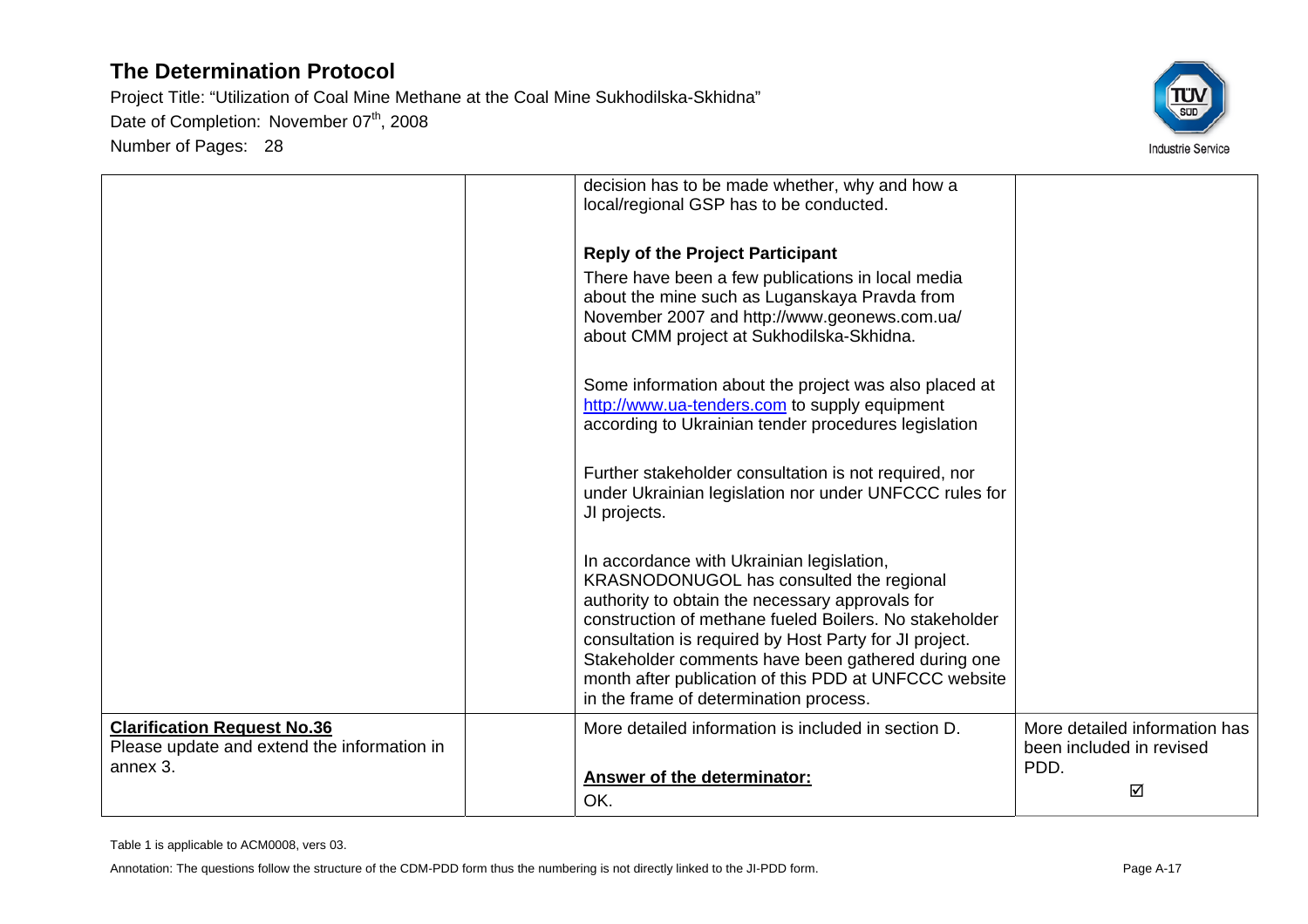Project Title: "Utilization of Coal Mine Methane at the Coal Mine Sukhodilska-Skhidna" Date of Completion: November 07<sup>th</sup>, 2008 Number of Pages: 28



| <b>Corrective Action Request No.1</b><br>To have a clear impression, understanding<br>and overview about the coal mine operation<br>and the on-site activities directly linked to the<br>project much more detailed (according to the<br>requests above) has to be provided - this<br>means technical data, proof of values on<br>basis of historic data etcSome<br>values/numbers do not reflect the real<br>situation assessed during the on-site visit and<br>need to be adjusted and corrected.<br>Background information has to be provided<br>so that the figures can be verified. | Done. Refer pleas to SD_08<br>Answer of the determinator:<br>OK. The submitted additional information is deemed<br>sufficient. But at least an excerpt in English should be<br>included in the PDD.<br><b>Reply of the Project Participant</b><br>Excerpts from SD_08 were translated and included in<br>PDD.                                                                               | The submitted additional<br>information is deemed<br>sufficient.<br>⊠                                   |
|------------------------------------------------------------------------------------------------------------------------------------------------------------------------------------------------------------------------------------------------------------------------------------------------------------------------------------------------------------------------------------------------------------------------------------------------------------------------------------------------------------------------------------------------------------------------------------------|---------------------------------------------------------------------------------------------------------------------------------------------------------------------------------------------------------------------------------------------------------------------------------------------------------------------------------------------------------------------------------------------|---------------------------------------------------------------------------------------------------------|
| <b>Corrective Action Request No.2</b><br>Not only the applied methodology and the<br>methodology version number, but also the<br>scopes, under which the project falls, should<br>be indicated in the PDD. Please include this<br>information                                                                                                                                                                                                                                                                                                                                            | Done. Refer please section B1.<br>Answer of the determinator:<br>OK.                                                                                                                                                                                                                                                                                                                        | More detailed information has<br>been included in revised<br>PDD.<br>☑                                  |
| <b>Corrective Action Request No.3</b><br>The project requires (at least at the<br>beginning) intensive training regarding<br>operation and maintenance of the equipment<br>used. For that reason the project owner is<br>requested to make more detailed provisions<br>how the training and maintenance needs are<br>met and which trainings have been<br>conducted in the first phase (2006) of<br>implementation of the project. Written<br>documentation of conducted trainings and                                                                                                   | Documents will be submitted to the verifier as a<br>separate document. See SD_16_Staff_training.<br>Answer of the determinator:<br>The submitted document is blank and no information on<br>participants, content of training etc. is included. Please<br>submit the correct document.<br><b>Reply of the Project Participant</b><br>According to Ukrainian legislation the staff of boiler | The clarification given<br>supported by delivered<br>additional documents is<br>deemed sufficient.<br>☑ |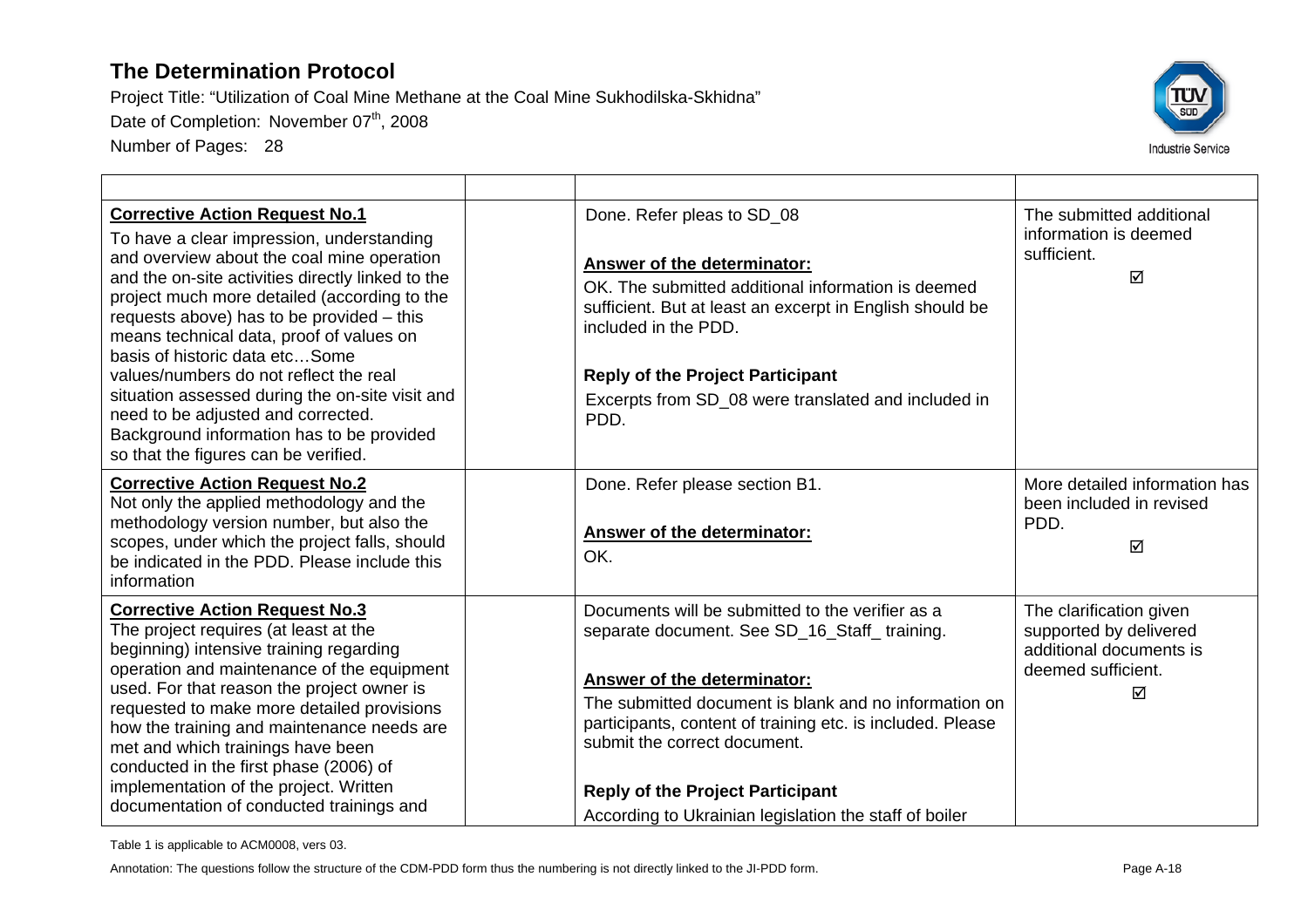Project Title: "Utilization of Coal Mine Methane at the Coal Mine Sukhodilska-Skhidna" Date of Completion: November 07<sup>th</sup>, 2008 Number of Pages: 28



| responsibilities in carrying out the trainings<br>should be submitted to the determinator? And<br>please add information In which way was the<br>equipment provider involved in the trainings? | house has to have standard every year training and<br>after this to pass exams for permission to work with<br>boilers and boiler's equipment.<br>This training usually includes:<br>General conception and definitions; general<br>requirements of boiler inspection<br>Protection of labor<br>Boilers. Main and subsidiary equipment<br>Gas Fuel and gas fuel equipment<br>Monitoring and automatic equipment<br>Safe application and maintenance of gas<br>equipment<br><b>Practical trainings</b><br>Consultations<br>Practice<br>Exams. |                                                                    |
|------------------------------------------------------------------------------------------------------------------------------------------------------------------------------------------------|---------------------------------------------------------------------------------------------------------------------------------------------------------------------------------------------------------------------------------------------------------------------------------------------------------------------------------------------------------------------------------------------------------------------------------------------------------------------------------------------------------------------------------------------|--------------------------------------------------------------------|
|                                                                                                                                                                                                | The supporting document with the results of training                                                                                                                                                                                                                                                                                                                                                                                                                                                                                        |                                                                    |
|                                                                                                                                                                                                | Exams SD_16_Staff_training will be submitted again                                                                                                                                                                                                                                                                                                                                                                                                                                                                                          |                                                                    |
| <b>Corrective Action Request No.4</b><br>Clarify and justify whether the source $CO_{2}$ -<br>emissions from NMHC need to be included or<br>can be excluded!                                   | Analyses data to justify will be submitted to Verifier as<br>separate document.<br><b>Answer of the determinator:</b><br>OK.                                                                                                                                                                                                                                                                                                                                                                                                                | Analysis data has been<br>submitted to verifier.<br>☑              |
|                                                                                                                                                                                                |                                                                                                                                                                                                                                                                                                                                                                                                                                                                                                                                             |                                                                    |
| <b>Corrective Action Request No.5</b><br>The choice/identification of financial<br>indicators is not transparent and retraceable                                                               | Section B.2 has been completely updated giving clear<br>information on the identification of the financial<br>indicators.                                                                                                                                                                                                                                                                                                                                                                                                                   | Additional explanations given<br>are deemed to be sufficient.<br>⊠ |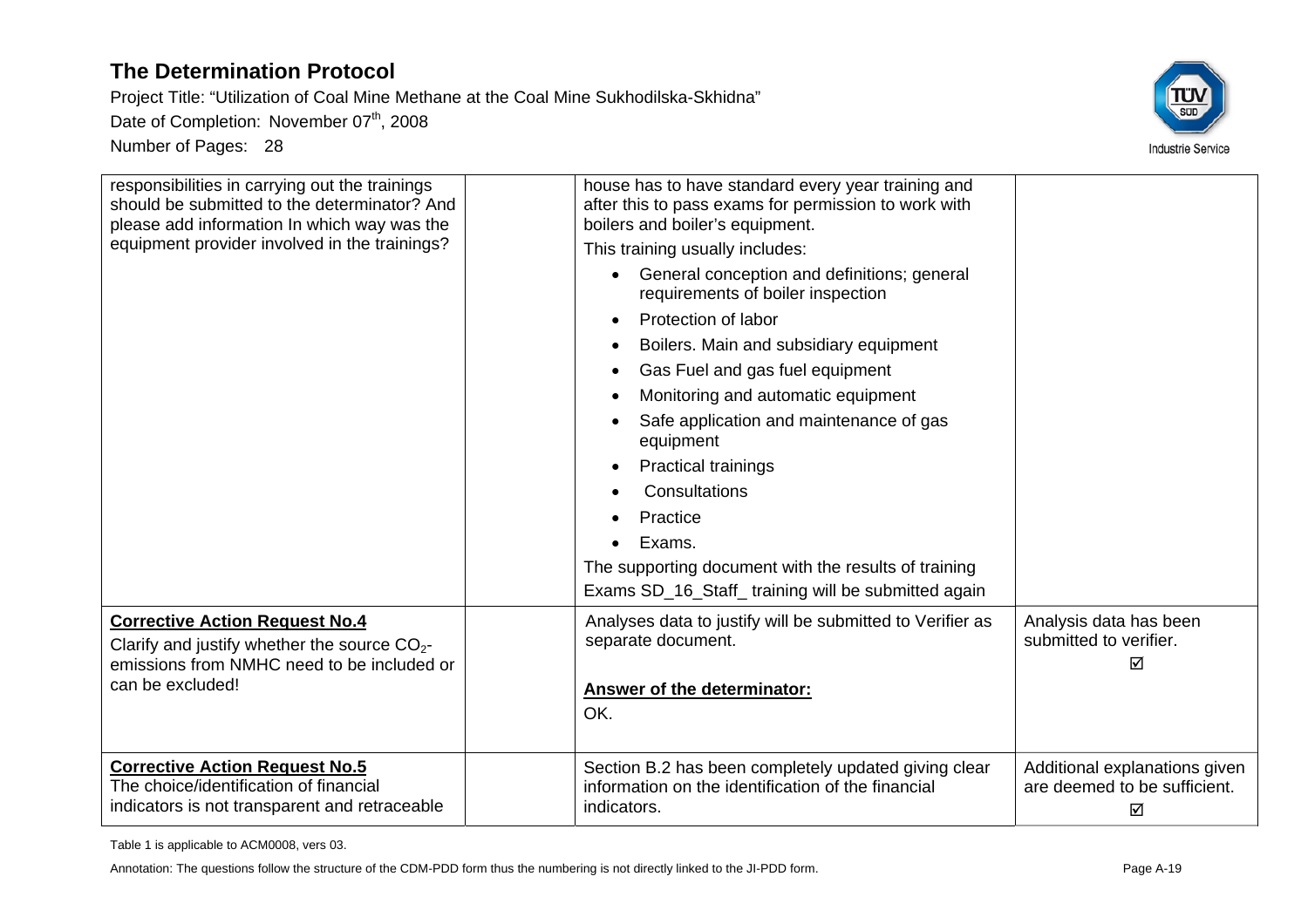Project Title: "Utilization of Coal Mine Methane at the Coal Mine Sukhodilska-Skhidna"

Date of Completion: November 07<sup>th</sup>, 2008

Number of Pages: 28



| in the PDD. This should be corrected and<br>changed and additional<br>information/argumentation should be<br>provided.                                                                                                                                                                                      | Answer of the determinator:<br>To a large intent solved, but still not finally solved – see<br>still open issues above.<br><b>Reply of the Project Participant</b><br>See reply under CR5 and the additional text inserted in<br>section B.2 of the PDD |                                                                                   |
|-------------------------------------------------------------------------------------------------------------------------------------------------------------------------------------------------------------------------------------------------------------------------------------------------------------|---------------------------------------------------------------------------------------------------------------------------------------------------------------------------------------------------------------------------------------------------------|-----------------------------------------------------------------------------------|
| <b>Corrective Action Request No.6</b><br>The calculation of financial figures for this<br>indicator is not correctly done for all<br>alternatives and the project activity.<br>Furthermore only figure is used. This has to<br>be corrected. See also CAR 5 of B.5.5.                                       | When using a benchmark analysis only the scenario<br>that is remaining (=project scenario) should be<br>calculated.<br>Answer of the determinator:<br>Ok, but the open issues mentioned above should be<br>solved to close this CAR finally.            | The open issues mentioned<br>above are solved, this CAR<br>can be closed.<br>⊠    |
| <b>Corrective Action Request No.7</b><br>Please include the parameter mean annual<br>demand $(Thy)$ – with the correct name - for<br>each year of the crediting period in the PDD<br>and include information on which basis<br>(historical data - 5 years - or new data?) this<br>parameter was calculated. | Done. See annex 2 for the values.<br>Answer of the determinator:<br>OK.                                                                                                                                                                                 | Required parameter and<br>explanations have been<br>included in revised PDD.<br>☑ |
| <b>Corrective Action Request No.8</b><br>In chapter D of the PDD, more parameters<br>should be listed in additional tables. e.g.<br>COEF, NCV, $CEF_{ELEC-PJ}$ and so on.                                                                                                                                   | The parameters have been listed in the tables.<br>Answer of the determinator:<br>OK.                                                                                                                                                                    | Required parameters have<br>been included in revised<br>PDD.<br>☑                 |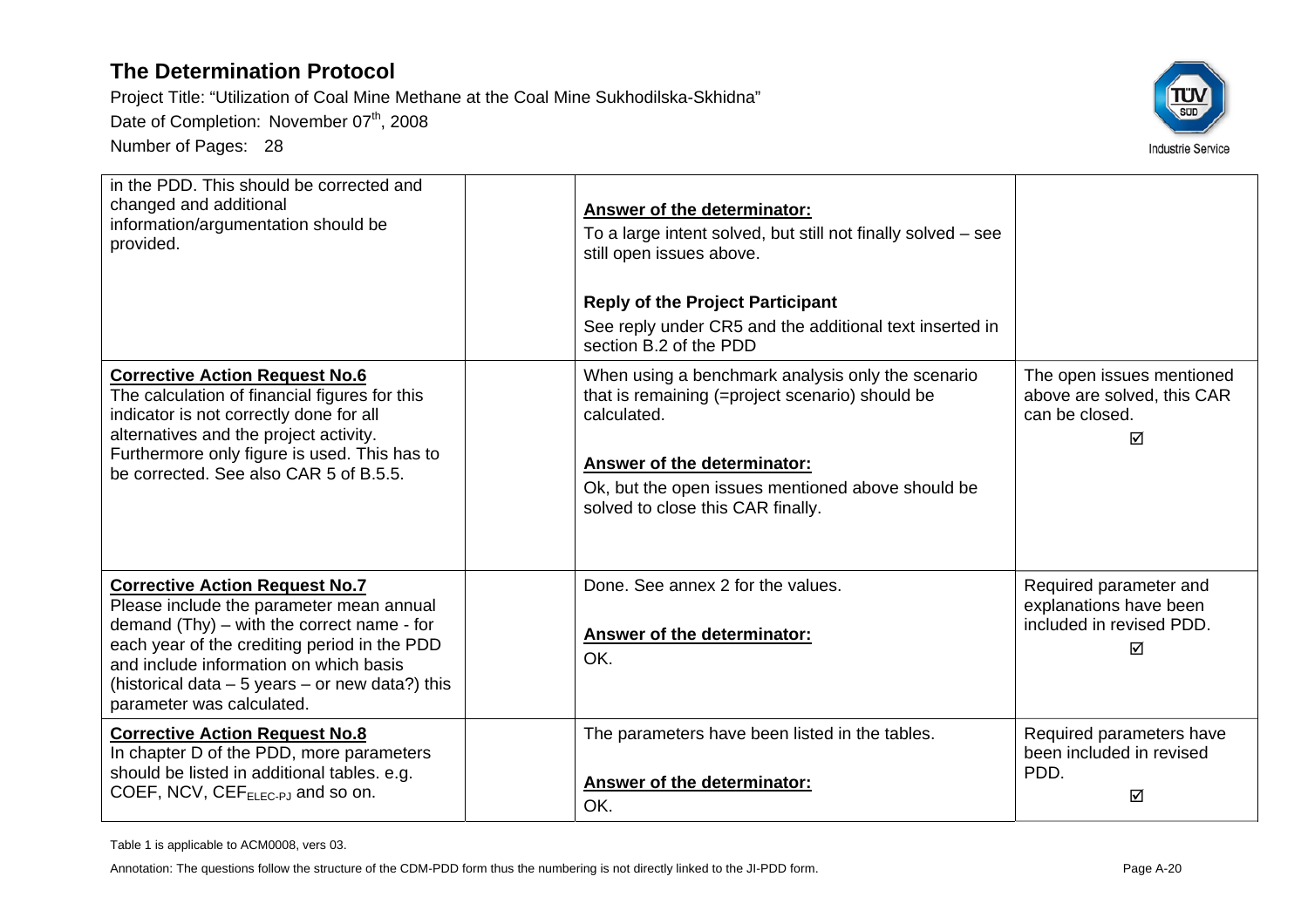Project Title: "Utilization of Coal Mine Methane at the Coal Mine Sukhodilska-Skhidna" Date of Completion: November 07<sup>th</sup>, 2008 Number of Pages: 28



| <b>Corrective Action Request No.9</b><br>There is no information available about this<br>parameter ( $PE_{ME}$ ). The parameter at least<br>should be discussed in the PDD: Evidence<br>that this parameter can be excluded should<br>be given.                                                                 | Done. Refer please section "Electrical Capacity" in CO2<br>calculation sheet<br>Answer of the determinator:<br>OK.                           | The necessary information<br>has been added in revised<br>PDD and seems to be<br>sufficient.<br>☑ |
|-----------------------------------------------------------------------------------------------------------------------------------------------------------------------------------------------------------------------------------------------------------------------------------------------------------------|----------------------------------------------------------------------------------------------------------------------------------------------|---------------------------------------------------------------------------------------------------|
| <b>Corrective Action Request No.10</b><br>There is no information available about this<br>parameter (CONS <sub>ELEC-PJ</sub> ): Additional<br>electricity consumption by project. The<br>parameter at least should be discussed in the<br>PDD. Evidence that this parameter can be<br>excluded should be given. | There is no additional electricity consumption.<br><b>Answer of the determinator:</b><br>OK.                                                 | The explanation seems to be<br>sufficient.<br>☑                                                   |
| <b>Corrective Action Request No.11</b><br>There is no information available about this<br>parameter (CONS $_{\text{HEAT-PJ}}$ ): additional heat<br>consumption. The parameter at least should<br>be discussed in the PDD. Evidence that this<br>parameter can be excluded should be given.                     | The boiler house does not consumed own heat. Hence<br>CONS $_{HEAT-PJ}$ =0 and is excluded.<br>Answer of the determinator:<br>OK.            | The explanation seems to be<br>sufficient.<br>☑                                                   |
| <b>Corrective Action Request No.12</b><br>There is no information available about this<br>parameter $(CONS_{FF-P,J})$ : additional fossil fuel<br>consumption. The parameter at least should<br>be discussed in the PDD. Evidence that this<br>parameter can be excluded should be given.                       | The boiler house does not consumed additional fossil<br>fuel. Hence $CONS_{FF-P,J}=0$ and is excluded.<br>Answer of the determinator:<br>OK. | The explanation seems to be<br>sufficient.<br>☑                                                   |
| <b>Corrective Action Request No.13</b>                                                                                                                                                                                                                                                                          | Done.                                                                                                                                        | The necessary corrections                                                                         |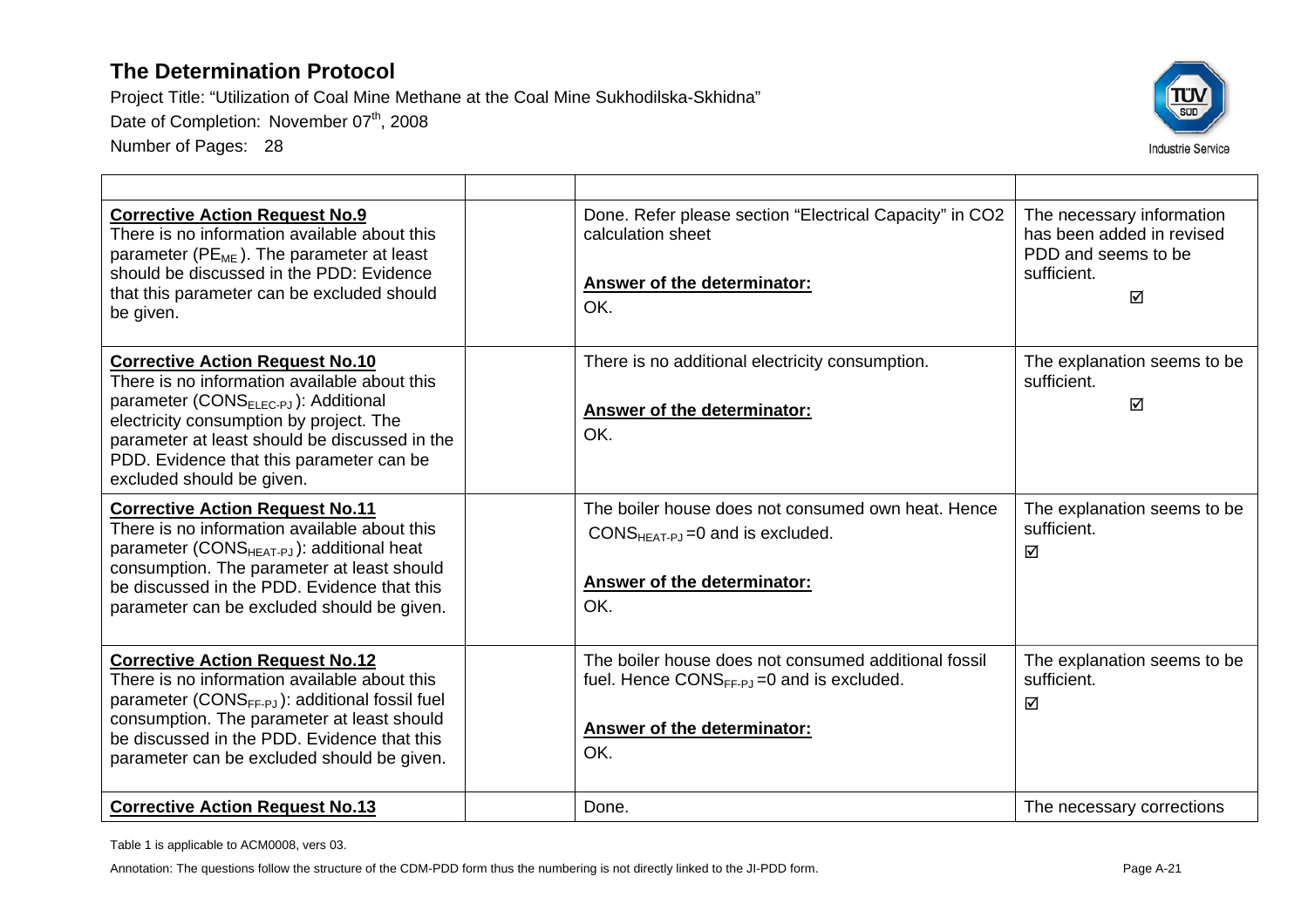Project Title: "Utilization of Coal Mine Methane at the Coal Mine Sukhodilska-Skhidna" Date of Completion: November 07<sup>th</sup>, 2008

Number of Pages: 28



| The information about this parameter<br>(MD <sub>HEAT</sub> ) given in the PDD is not in line with<br>the requirements of the methodology. Please<br>correct and follow strictly the methodology.                                                                                                                                         | Answer of the determinator:<br>OK.                                                                                | have been conducted.<br>⊠                                                                                                |
|-------------------------------------------------------------------------------------------------------------------------------------------------------------------------------------------------------------------------------------------------------------------------------------------------------------------------------------------|-------------------------------------------------------------------------------------------------------------------|--------------------------------------------------------------------------------------------------------------------------|
| <b>Corrective Action Request No.14</b><br>The information about this parameter<br>(MM <sub>HEAT</sub> ): : "Methane sent to boiler" should<br>be adjusted and corrected. Follow strictly the<br>methodology. Additional information<br>concerning measurement/metering system<br>(which already exists) should be provided in<br>the PDD. | Done.<br>Answer of the determinator:<br>OK.                                                                       | The necessary corrections<br>have been conducted.<br>Additional information has<br>been provided in revised<br>PDD.<br>☑ |
| <b>Corrective Action Request No.15</b><br>The information on the parameter (PC $_{CH4}$ ):<br>Concentration of methane in extracted gas<br>measured on a wet basis" is missing. This<br>information and the parameter and the<br>monitoring procedure should be included.                                                                 | Concentration of methane measured directly in<br>Boiler house and after VPS<br>Answer of the determinator:<br>OK. | The explanation seems to be<br>sufficient.<br>☑                                                                          |
| <b>Corrective Action Request No.16</b><br>Work instructions for the measurement of the<br>parameter: "NMHC concentration in coal<br>mine gas" should be provided.                                                                                                                                                                         | NMHC will be measured on an annual basis as required<br>by ACM0008.<br>Answer of the determinator:<br>OK.         | The explanation seems to be<br>sufficient.<br>☑                                                                          |
| <b>Corrective Action Request No.17</b><br>Information on the parameter: "Relative<br>proportion of NMHC compared to methane"<br>should be included in the PDD.                                                                                                                                                                            | Done. NMHC is <1%. See SD_10_NMHC_in_CMM.<br>Answer of the determinator:<br>OK.                                   | The information added<br>supported by delivered<br>additional documents is<br>deemed sufficient.<br>☑                    |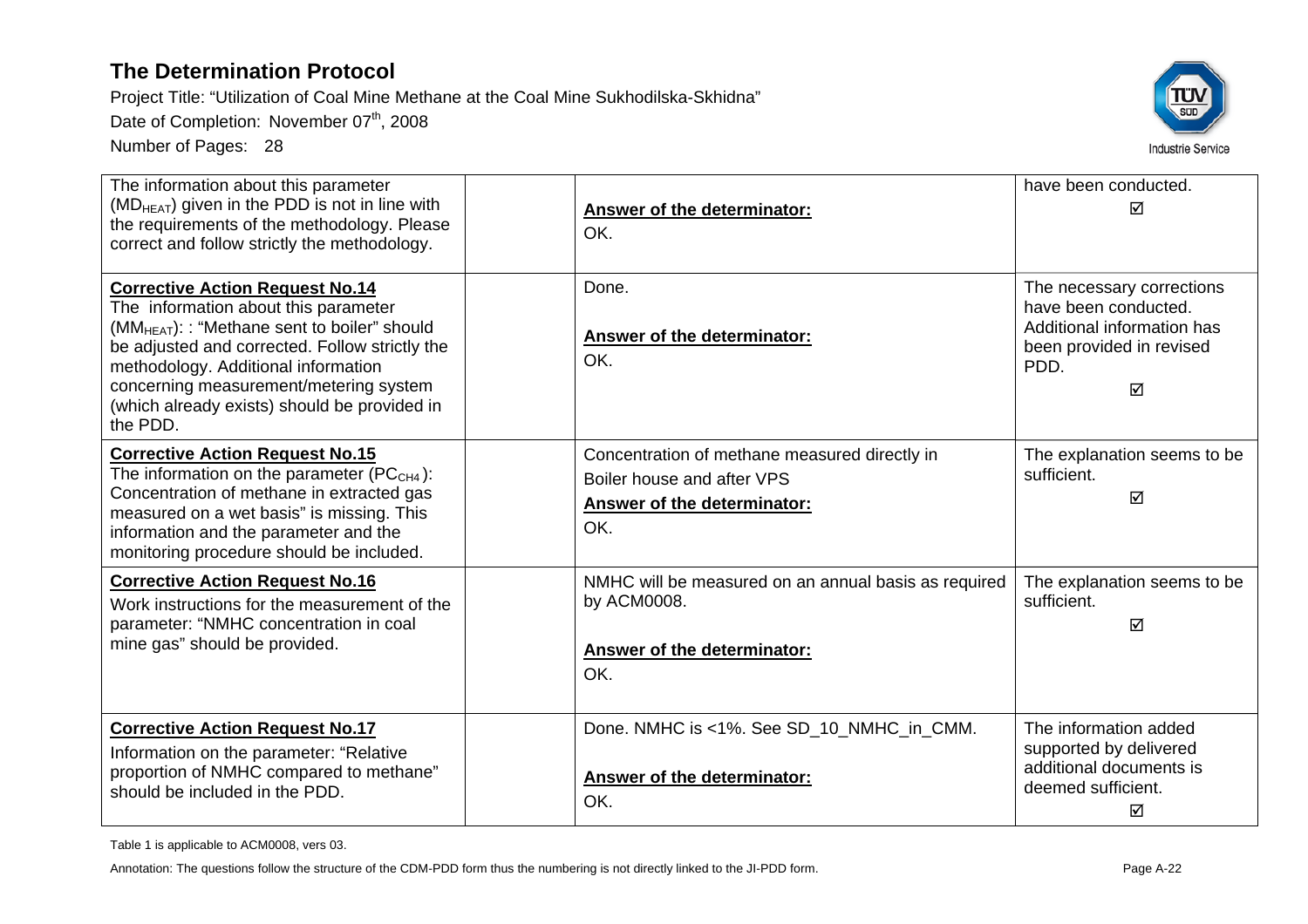Project Title: "Utilization of Coal Mine Methane at the Coal Mine Sukhodilska-Skhidna" Date of Completion: November 07<sup>th</sup>, 2008 Number of Pages: 28



| <b>Corrective Action Request No.18</b><br>Information on the parameter: "MM <sub>i.</sub> Methane<br>measured to sent to use i should be included<br>in the PDD.                              | Done<br>Answer of the determinator:<br>OK.                                                                                                                                                                                                                                                                                                                                                                                                                                                                      | Additional information has<br>been provided in revised<br>PDD.<br>☑   |
|-----------------------------------------------------------------------------------------------------------------------------------------------------------------------------------------------|-----------------------------------------------------------------------------------------------------------------------------------------------------------------------------------------------------------------------------------------------------------------------------------------------------------------------------------------------------------------------------------------------------------------------------------------------------------------------------------------------------------------|-----------------------------------------------------------------------|
| <b>Corrective Action Request No.19</b><br>Please add information on the parameter:<br>"Eff <sub>i</sub> " to the PDD.                                                                         | Done<br>Answer of the determinator:<br>OK.                                                                                                                                                                                                                                                                                                                                                                                                                                                                      | Additional information has<br>been provided in revised<br>PDD.<br>☑   |
| <b>Corrective Action Request No.20</b><br>Please add concrete and retraceable,<br>transparent information how the parameter<br>tadd information on the parameter $CMM_{BL,i}$ is<br>measured. | As thermal demand is steady-state value, scenario of<br>section 7.2 of the methodology is not applicable.<br><b>Answer of the determinator:</b><br>The argument why thermal demand is a steady-state<br>value has to be underlined with figures from the past.<br>The statement here is to simple.                                                                                                                                                                                                              | The explanation is<br>acceptable and deemed to be<br>sufficient.<br>☑ |
|                                                                                                                                                                                               | <b>Reply of the Project Participant</b><br>There is no other user at the site. Previously heat<br>generated with coal boilers at the site, was consumed<br>for hot water, heating of Mine administrative building<br>and Mine grooves. No supply to grid, no cooking, no<br>privet or other than mine users. Temperature of grooves<br>should be +5C. Heating and hot water temperature has<br>to be the same both in project and Baseline scenario.<br>Usage of hot water is only for mine staff twelve months |                                                                       |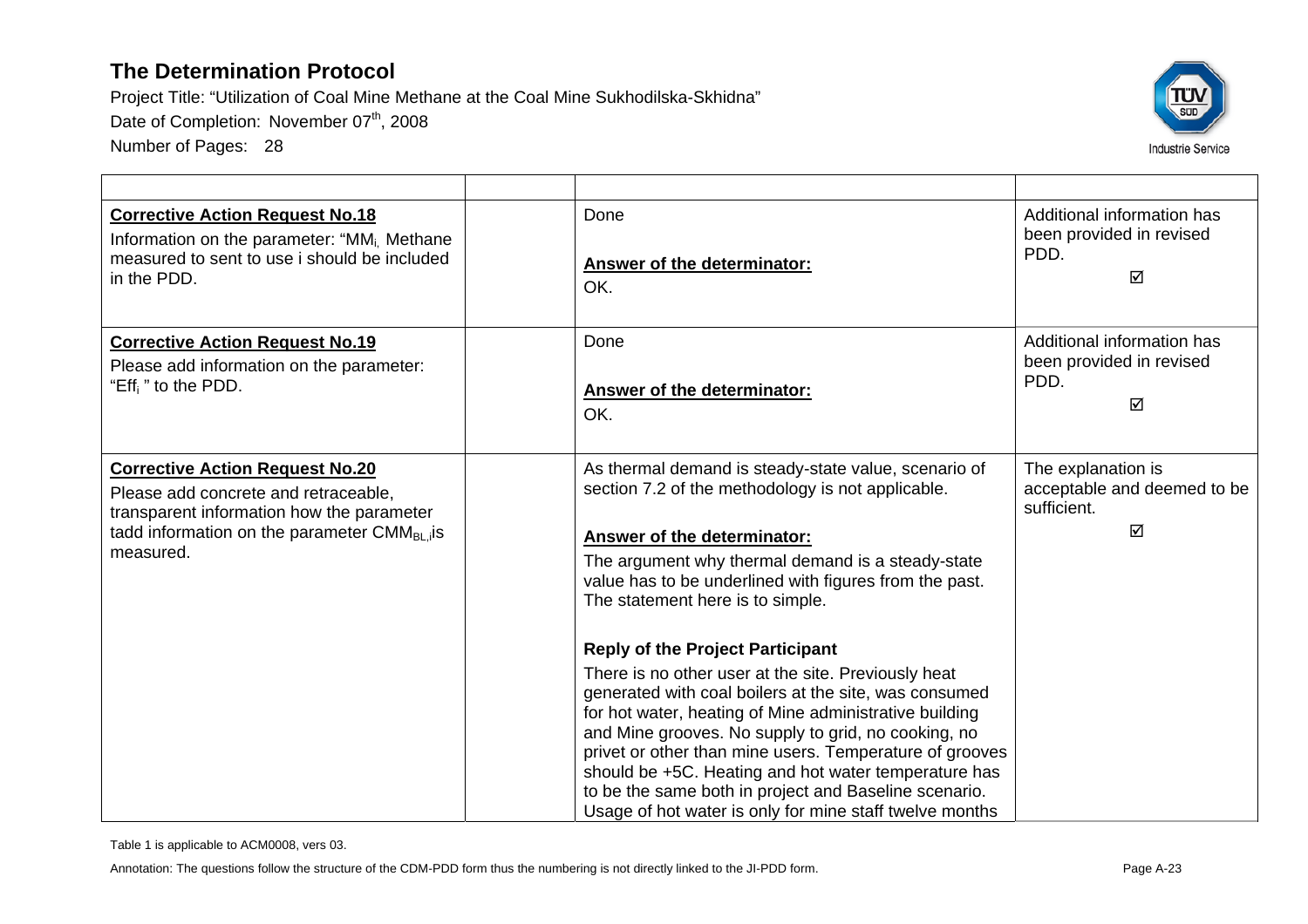Project Title: "Utilization of Coal Mine Methane at the Coal Mine Sukhodilska-Skhidna" Date of Completion: November 07<sup>th</sup>, 2008 Number of Pages: 28



|                                                                                                                                                                                                                                                                                                                                     | in a year.                                                                                                                                                                                                                                                                                 |                                                                       |
|-------------------------------------------------------------------------------------------------------------------------------------------------------------------------------------------------------------------------------------------------------------------------------------------------------------------------------------|--------------------------------------------------------------------------------------------------------------------------------------------------------------------------------------------------------------------------------------------------------------------------------------------|-----------------------------------------------------------------------|
| <b>Corrective Action Request No.21</b><br>The parameter $TH_{BL, y, p}$ projected annual<br>baseline CMM / CBM demand for thermal<br>energy uses has to be included.                                                                                                                                                                | As thermal demand is steady-state value, scenario of<br>section 7.2 of the methodology is not applicable.<br><b>Answer of the determinator:</b><br>See above.<br><b>Reply of the Project Participant</b><br>Scenario of section 7.2 of the methodology is not<br>applicable.<br>See above. | The explanation is<br>acceptable and deemed to be<br>sufficient.<br>☑ |
| <b>Corrective Action Request No.22</b><br>In sections D.1.1 and D.1.3 more parameters<br>should be listed in additional table, that are<br>necessary for monitoring.                                                                                                                                                                | Done.<br>Answer of the determinator:<br>OK.                                                                                                                                                                                                                                                | Additional information has<br>been provided in revised<br>PDD.<br>☑   |
| <b>Corrective Action Request No.23</b><br>The parameter CONS <sub>ELEC-PJ</sub> , additional<br>electricity consumption by project should be<br>discussed and, in case there is a need,<br>included in the monitoring plan. In this case<br>QA/QC procedures should be described in<br>the PDD in details including meters failure. | Done. Refer please section "Electrical Capacity" in<br>calculation sheet.<br>Answer of the determinator:<br>OK.                                                                                                                                                                            | Additional information has<br>been provided in revised<br>PDD.<br>☑   |
| <b>Corrective Action Request No.24</b><br>Monitoring procedures (measurement,<br>meters, type of the meters) and QA/QC<br>procedures should be described in the PDD<br>in details including meters failure for $MMHEAT$                                                                                                             | These parameters will be included in separate<br>document "Monitoring plan"<br>Answer of the determinator:                                                                                                                                                                                 | Additional information has<br>been provided in revised<br>PDD.<br>☑   |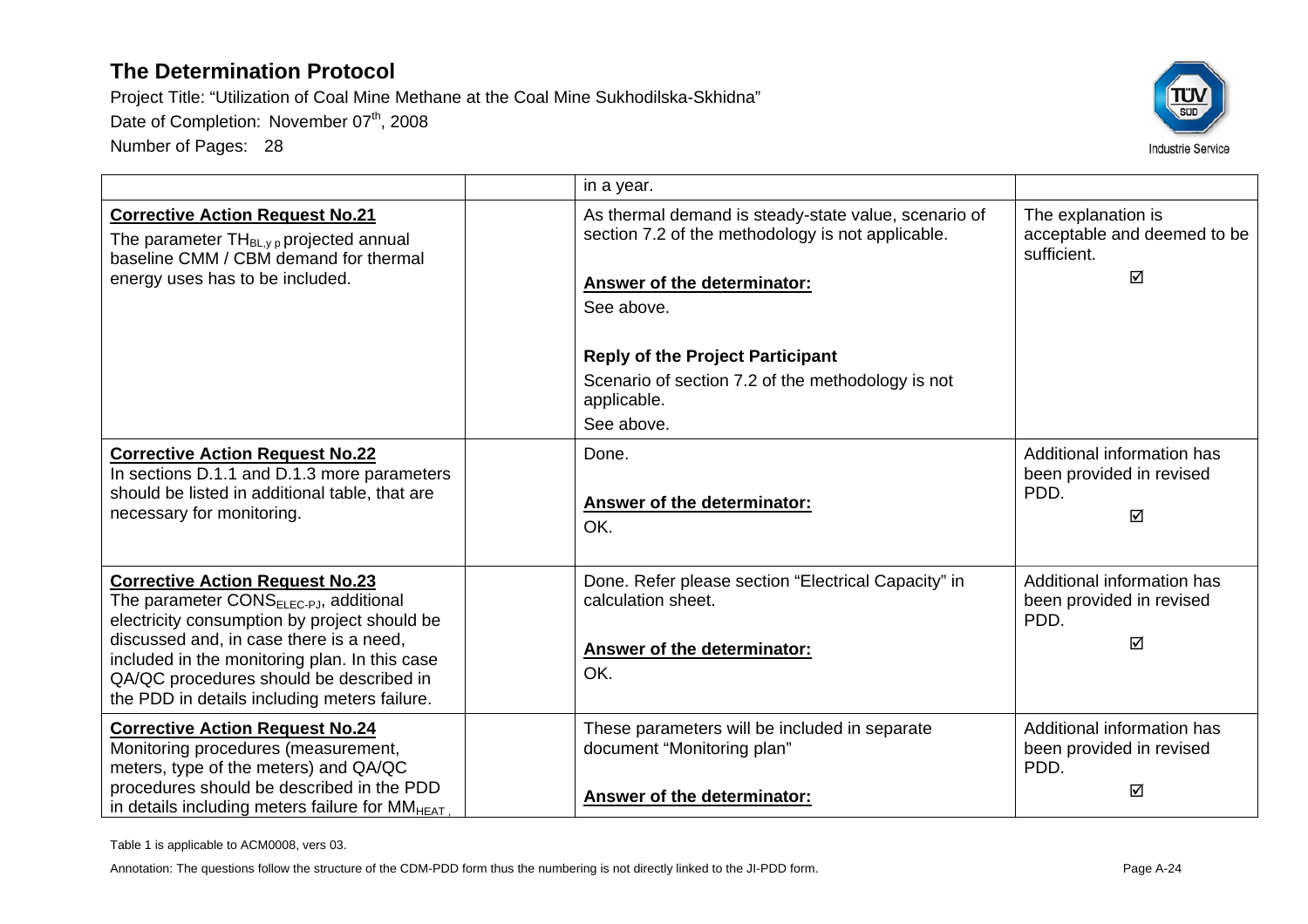Project Title: "Utilization of Coal Mine Methane at the Coal Mine Sukhodilska-Skhidna" Date of Completion: November 07<sup>th</sup>, 2008 Number of Pages: 28



| Methane sent to boiler.                                                                                                                                                                                                                                           | OK. But is this document already available?                                                                                                                                                                                                                                                   |                                                                                          |
|-------------------------------------------------------------------------------------------------------------------------------------------------------------------------------------------------------------------------------------------------------------------|-----------------------------------------------------------------------------------------------------------------------------------------------------------------------------------------------------------------------------------------------------------------------------------------------|------------------------------------------------------------------------------------------|
|                                                                                                                                                                                                                                                                   | <b>Reply of the Project Participant</b><br>Misprint. Refer please to section D PDD. Monitoring<br>Plan                                                                                                                                                                                        |                                                                                          |
| <b>Corrective Action Request No.25</b><br>Monitoring procedures (measurement,<br>responsible company) and QA/QC<br>procedures should be described in the PDD<br>in details for $PCCH4$ , Concentration of<br>methane in extracted gas measured on a wet<br>basis. | Concentration of methane measured directly in Boiler<br>house and after VPS.<br><b>Answer of the determinator:</b><br>OK                                                                                                                                                                      | Additional information has<br>been provided in revised<br>PDD.<br>☑                      |
| <b>Corrective Action Request No.26</b><br>Monitoring procedures (measurement,<br>responsible company) and QA/QC<br>procedures should be described in the PDD<br>in details for PC <sub>NMHC</sub> NMHC concentration in<br>coal mine gas.                         | Done. Also refer to SD_10_NMHC_in_CMM<br>Answer of the determinator:<br><b>OK</b>                                                                                                                                                                                                             | Additional information and<br>documentation has been<br>provided and is sufficient.<br>☑ |
| <b>Corrective Action Request No.27</b><br>Monitoring procedures (measurement,<br>responsible company) and QA/QC<br>procedures should be described in the PDD<br>in details for MM <sub>i</sub> , Methane measured to sent<br>to use i                             | Refer please to a separate document "Monitoring plan"<br>(manual) that will be developed before the first<br>monitoring.<br>Answer of the determinator:<br>The document – art least without filled in values –<br>already should be available and should be submitted to<br>the determinator. | This can be accepted, the<br>CAR is deemed to be solved.<br>☑                            |
|                                                                                                                                                                                                                                                                   | <b>Reply of the Project Participant</b>                                                                                                                                                                                                                                                       |                                                                                          |
|                                                                                                                                                                                                                                                                   | Monitoring report will be submitted during first                                                                                                                                                                                                                                              |                                                                                          |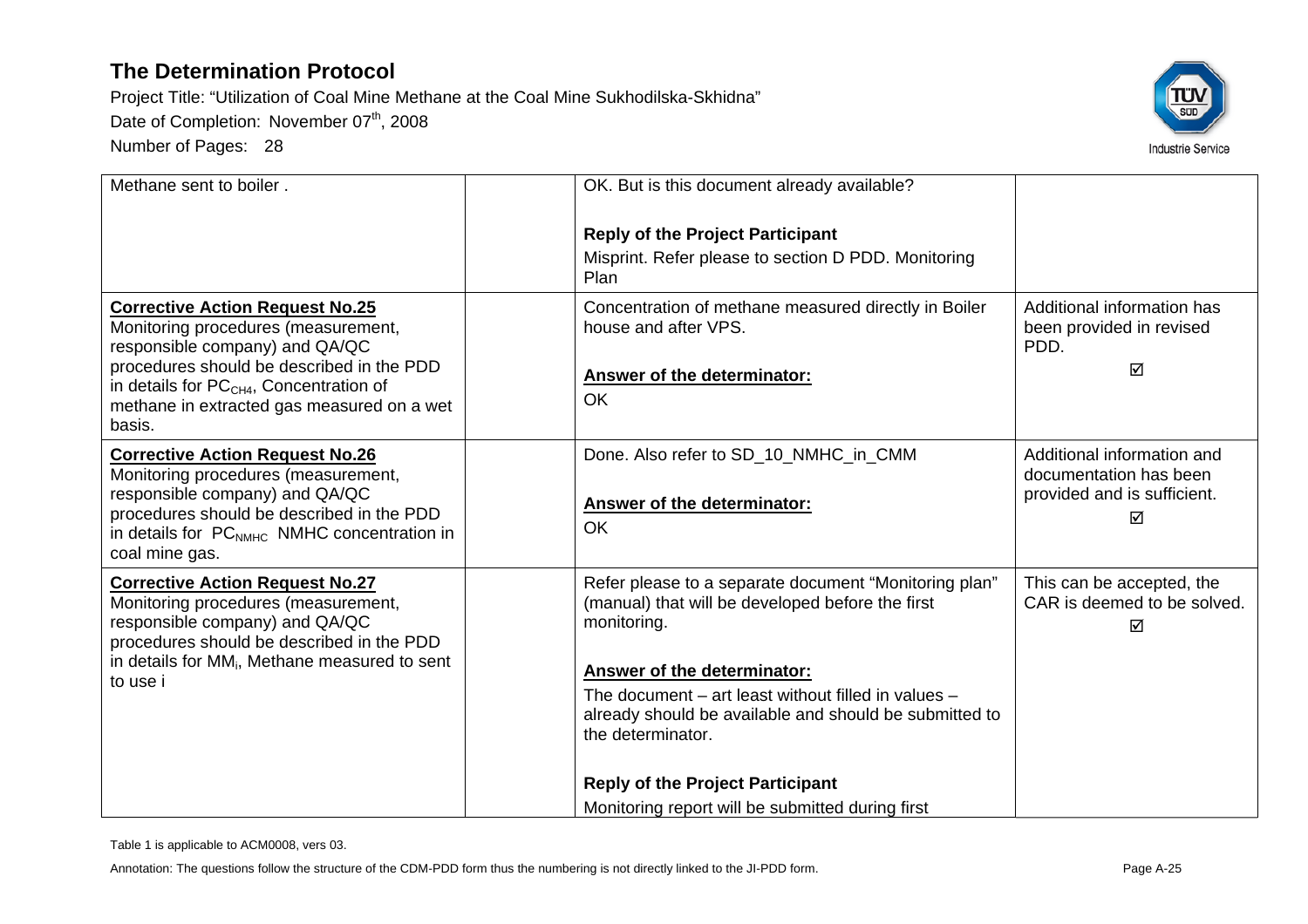Project Title: "Utilization of Coal Mine Methane at the Coal Mine Sukhodilska-Skhidna" Date of Completion: November 07<sup>th</sup>, 2008 Number of Pages: 28



|                                                                                                                                                                                                                                                                                                                        | verification                                                                                                                                                                                                                                                                                 |                                                               |
|------------------------------------------------------------------------------------------------------------------------------------------------------------------------------------------------------------------------------------------------------------------------------------------------------------------------|----------------------------------------------------------------------------------------------------------------------------------------------------------------------------------------------------------------------------------------------------------------------------------------------|---------------------------------------------------------------|
| <b>Corrective Action Request No.28</b><br>Monitoring procedures (measurement,<br>responsible company) and QA/QC<br>procedures should be described in the PDD<br>in details for the parameter CMM <sub>PJ,i,v</sub> , pre-<br>mining CMM captured, sent to and destroyed<br>by use i in the project activity in year y. | These parameters will be included in a separate<br>document "Monitoring plan" (manual).<br><b>Answer of the determinator:</b><br>See above.<br><b>Reply of the Project Participant</b><br>Monitoring plan is a part of PDD. Monitoring report will<br>be submitted during first verification | This can be accepted, the<br>CAR is deemed to be solved.<br>⊠ |
| <b>Corrective Action Request No.29</b><br>Monitoring procedures (measurement,<br>responsible company) and QA/QC<br>procedures should be described in the PDD<br>in details for the parameter HEAT $_{v}$ , heat<br>generation by project.                                                                              | These parameters will be included in a separate<br>document "Monitoring plan" (manual).<br><b>Answer of the determinator:</b><br>See above.<br><b>Reply of the Project Participant</b><br>Monitoring plan is a part of PDD. Monitoring report will<br>be submitted during first verification | This can be accepted, the<br>CAR is deemed to be solved.<br>⊠ |
| <b>Corrective Action Request No.30</b><br>Monitoring procedures (measurement,<br>responsible company) and QA/QC<br>procedures should be described in the PDD<br>in details for the parameter EFF <sub>heat</sub> , Energy<br>efficiency of heat plant.                                                                 | These parameters will be included in a separate<br>document "Monitoring plan" (manual).<br>Answer of the determinator:<br>See above.<br><b>Reply of the Project Participant</b><br>Monitoring plan is a part of PDD. Monitoring report will                                                  | This can be accepted, the<br>CAR is deemed to be solved.<br>⊠ |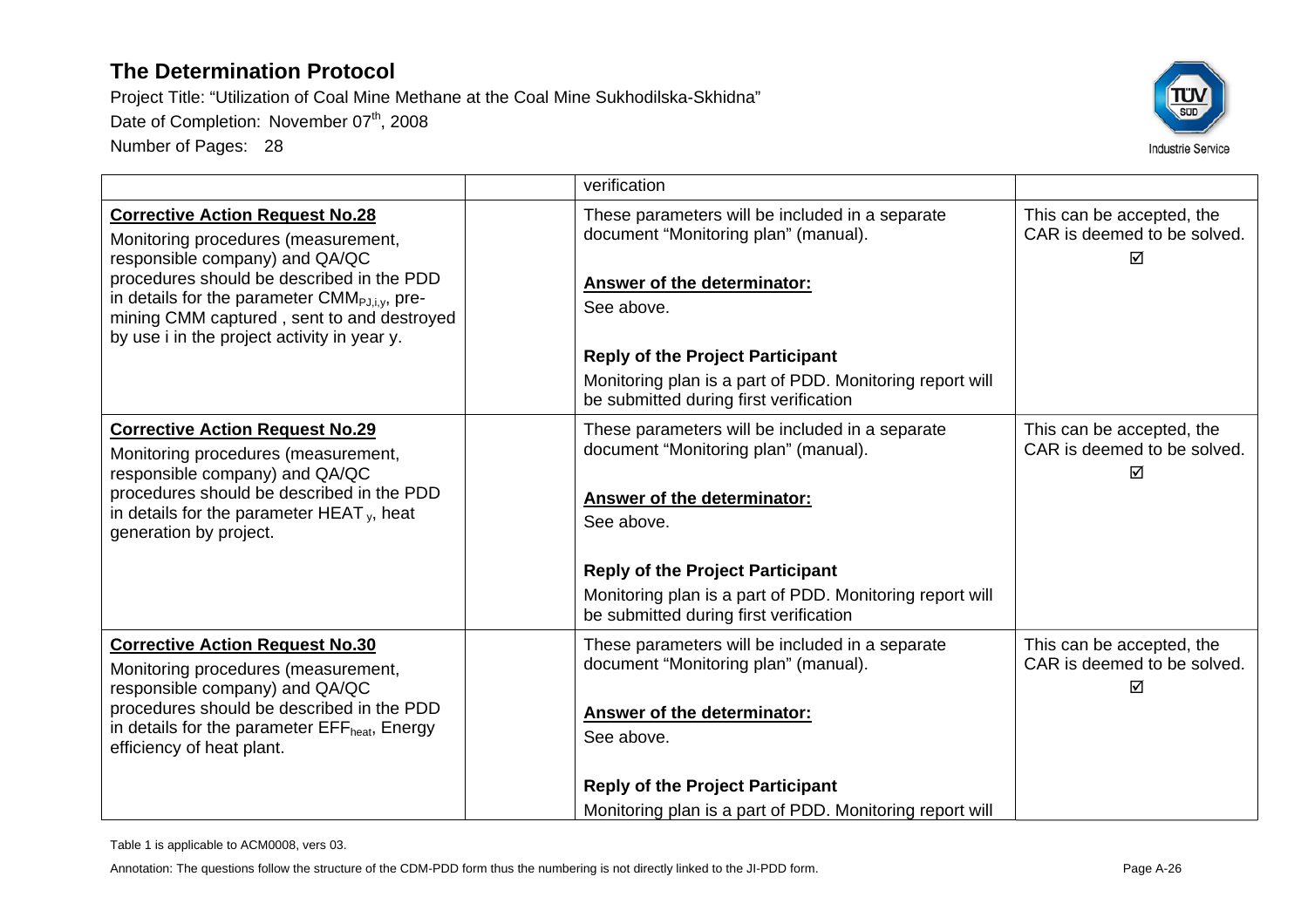

|                                                                                                                                                                                                                                                                                                                       | be submitted during first verification                                                                                                                                                                                                                                                               |                                                                     |
|-----------------------------------------------------------------------------------------------------------------------------------------------------------------------------------------------------------------------------------------------------------------------------------------------------------------------|------------------------------------------------------------------------------------------------------------------------------------------------------------------------------------------------------------------------------------------------------------------------------------------------------|---------------------------------------------------------------------|
| <b>Corrective Action Request No.31</b><br>A list of all the information of the meters<br>including backup meters installed, the<br>accuracy, the measuring range, calibration<br>information is necessary. All those meters<br>should be shown in Figure 5 of B.7.2 of the<br>PDD.                                    | New figure with meters will be added to the Monitoring<br>plan.<br><b>Answer of the determinator:</b><br>See above.<br><b>Reply of the Project Participant</b><br>New figure with meters will be added to the Monitoring<br>report. Monitoring report will be submitted during first<br>verification | This can be accepted, the<br>CAR is deemed to be solved.<br>☑       |
| <b>Corrective Action Request No.32</b><br>The thermal meter TE can not be found.<br>please clarify.                                                                                                                                                                                                                   | Orifice flow meter is installed at boiler.<br><b>Answer of the determinator:</b><br>OK.                                                                                                                                                                                                              | The clarification given is<br>sufficient.<br>☑                      |
| <b>Corrective Action Request No.33</b><br>The description of the environmental can<br>impact such as air quality, water quality,<br>noise, solid waste and zoology of the project<br>activity should be provided within the PDD.<br>Please highlight the basic information on<br>Environmental impact in chapter F.1. | Done. Refer please to section F.1.<br>Answer of the determinator:<br>See above.                                                                                                                                                                                                                      | Additional information has<br>been provided in revised<br>PDD.<br>☑ |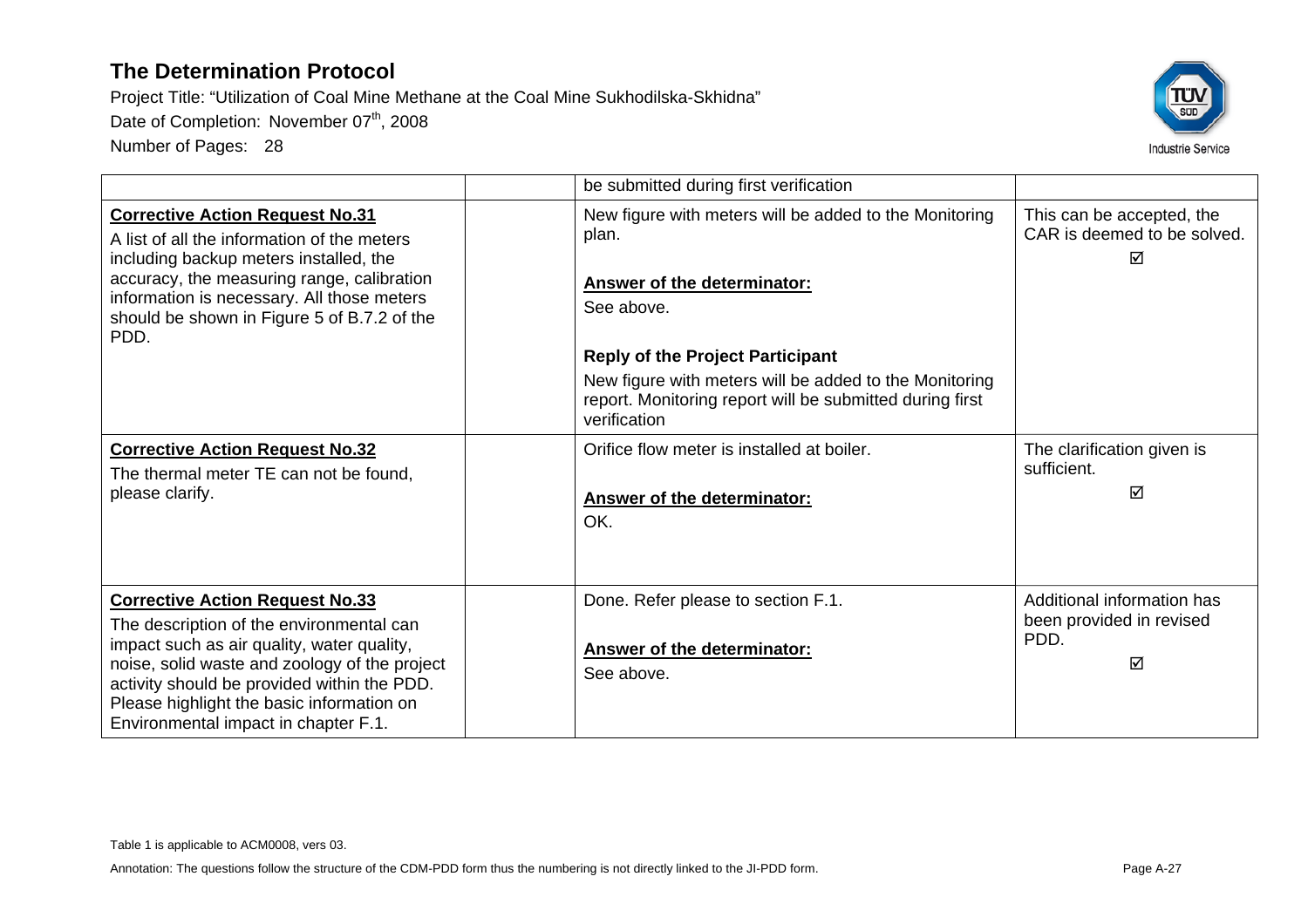Project Title: "Utilization of Coal Mine Methane at the Coal Mine Sukhodilska-Skhidna" Date of Completion: November 07<sup>th</sup>, 2008 Number of Pages: 28



### **Table 3 Unresolved Corrective Action and Clarification Requests (in case of denials)**

| <b>Clarifications and / or corrective action</b><br>requests by validation team | Id. of<br><b>CAR/CR</b> | <b>Explanation of Conclusion for Denial</b> |
|---------------------------------------------------------------------------------|-------------------------|---------------------------------------------|
|                                                                                 |                         |                                             |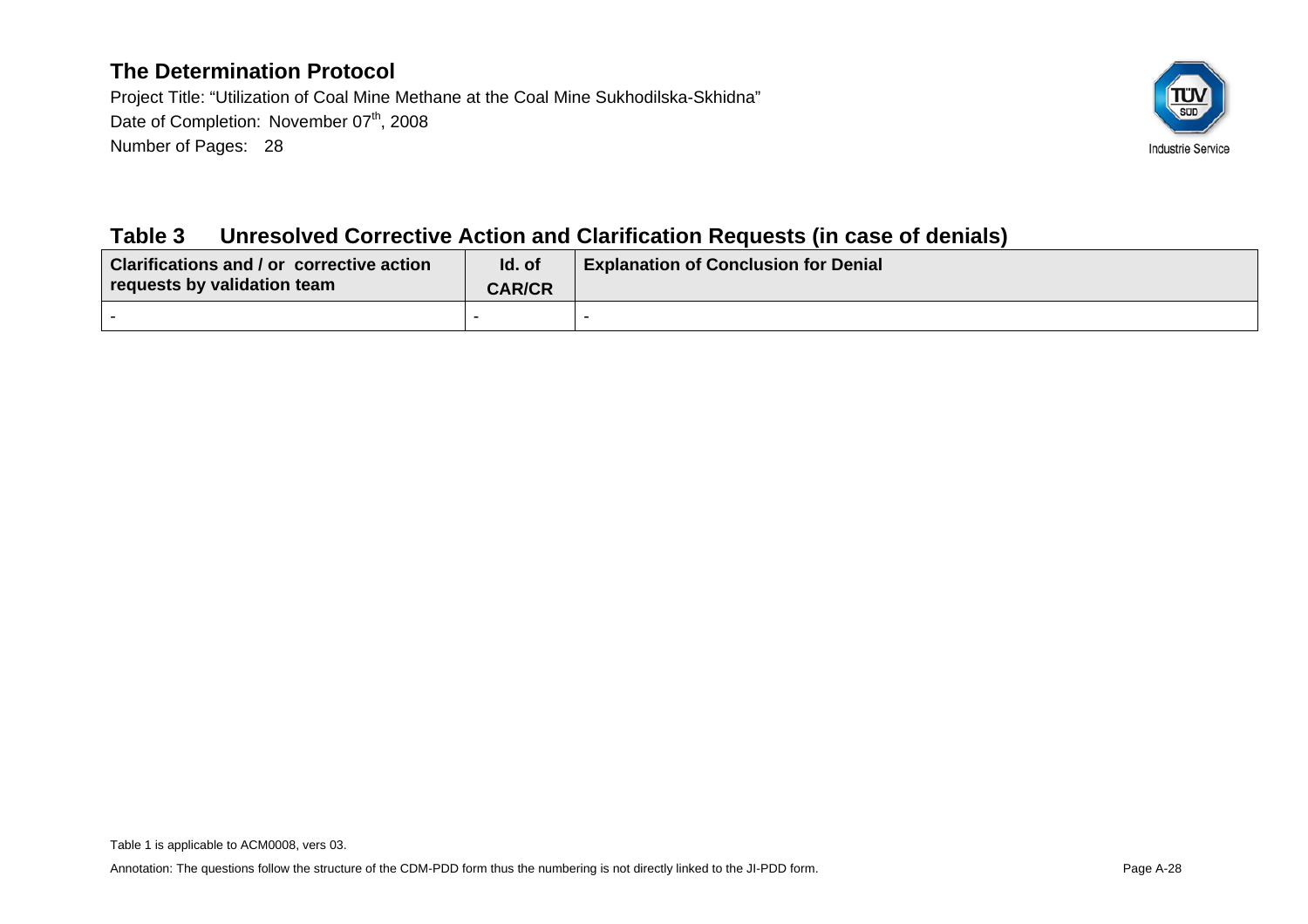Determination of the JI Project: Utilization of Coal Mine Methane at the Coal Mine Sukhodilska-**Skhidna** 



#### **Annex 2: Information Reference List**